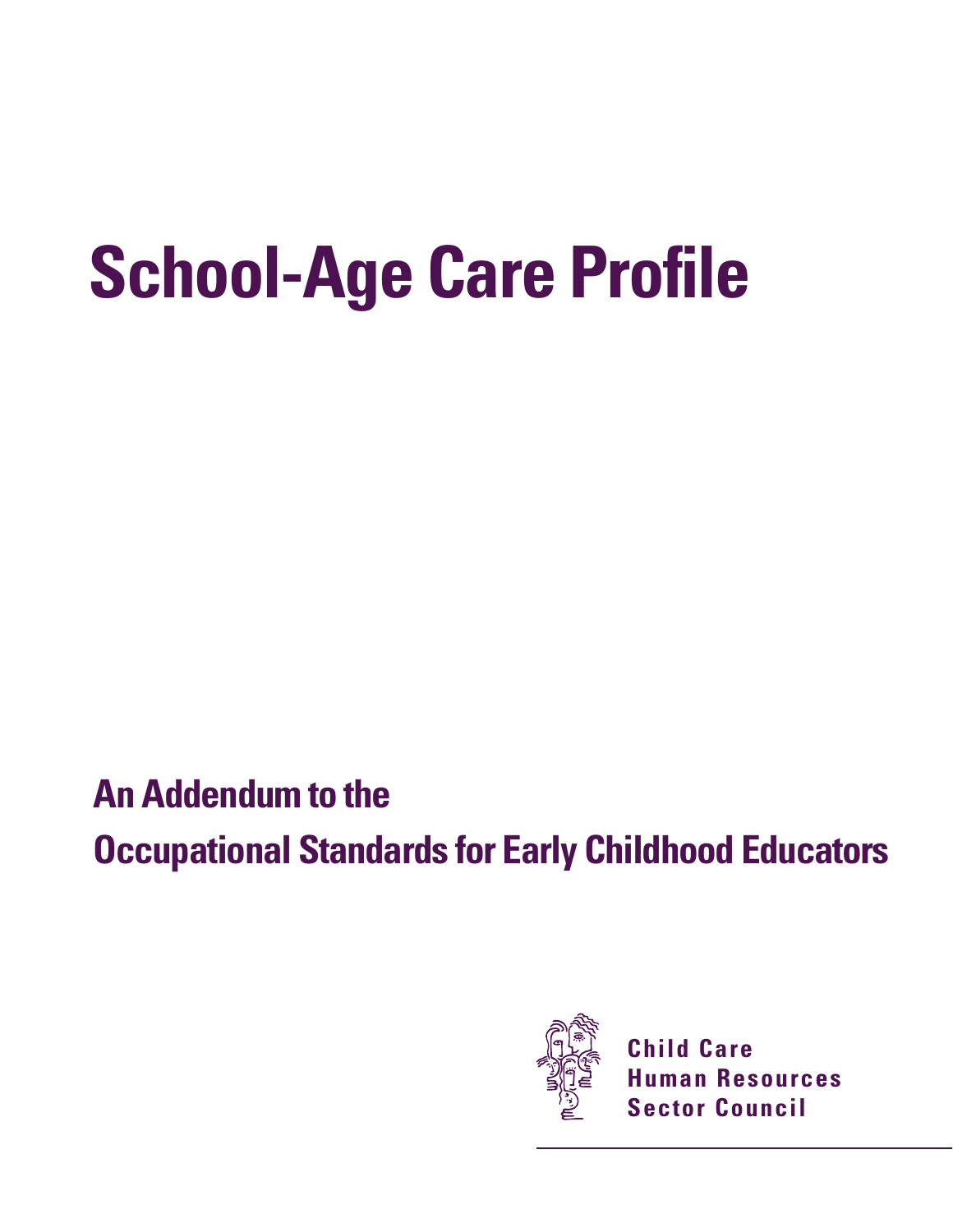School-Age Care Profile: An Addendum to the Occupational Standards for Early Childhood Educators

Issued also in French under the title: Profil pour les services de garde scolaires — Un complément aux Normes professionnelles des éducatrices et éducateurs à l'enfance

Published by the Child Care Human Resources Sector Council in 2013 Ottawa, Ontario, Canada www.ccsc-cssge.ca

Consultants: Grifone Consulting Translation: Sylvie Payeur Layout: Kim Nelson Design Original Layout Design: Hangar 13 Art & Design

All rights reserved. Reproduction of this publication in part or in whole, without written permission of the Child Care Human Resources Sector Council, is prohibited.

| This project is funded by the Government<br>of Canada's Sector Council Program. | Canadä |
|---------------------------------------------------------------------------------|--------|
|---------------------------------------------------------------------------------|--------|

The opinions and interpretations in this publication are those of the author and do not necessarily reflect those of the Government of Canada.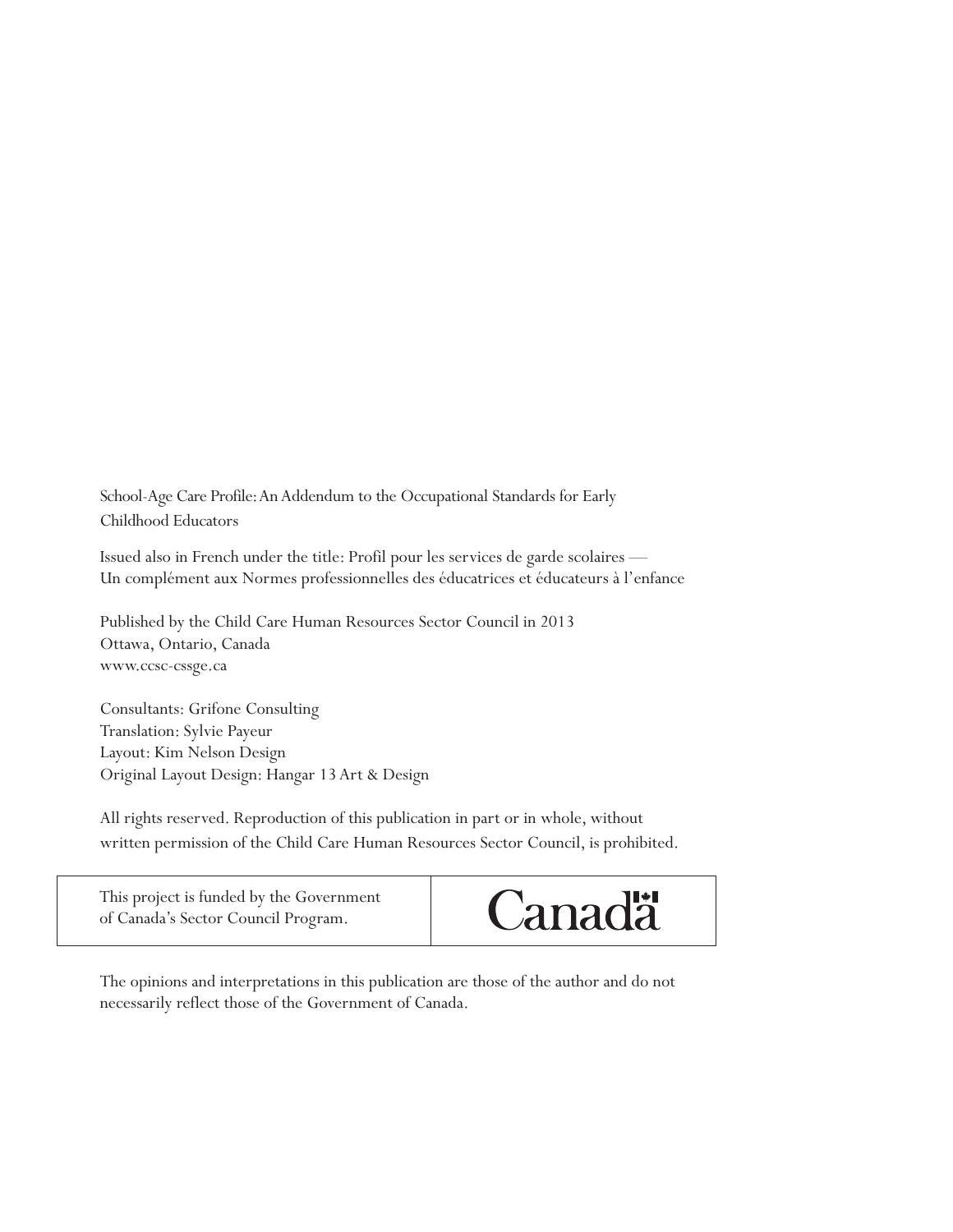# **CONTENTS S CHOOL - A G E C ARE P ROFILE**

|  | <b>INTRODUCTION</b> |  |  |  |  |
|--|---------------------|--|--|--|--|
|  |                     |  |  |  |  |

| <b>INTRODUCTION</b>                                                                               | $\mathbf{1}$   |
|---------------------------------------------------------------------------------------------------|----------------|
| SECTION A: CHILD DEVELOPMENT, LEARNING AND CARE                                                   | 3              |
| Task A.1: Facilitate the development and behaviour of children                                    | 3              |
| A.1.2: Facilitate Cognitive Development of School-age Children                                    | $\overline{4}$ |
| A.1.3: Facilitate Language Development of School-age Children                                     | 5              |
| A.1.4: Facilitate Social Development of School-age Children                                       | 6              |
| A.1.5: Facilitate Acceptance of Diversity by School-age Children                                  | $\,$ $\,$      |
| A.1.6: Facilitate Emotional Development of School-age Children                                    | 9              |
| A.1.7: Facilitate Creative Development of School-age Children                                     | 11             |
| A.1.8: Facilitate Physical Development of School-age Children                                     | 12             |
| A.1.9: Facilitate Development of Social and Civic Responsibility in School-age Children           | 14             |
| A.1.10: Prevent Bullying by School-age Children                                                   | 16             |
| A.1.11: Address Bullying by School-age Children                                                   | 18             |
| Task A.2: Develop, implement and evaluate programs                                                | 21             |
| A.2.6: Develop Kindergarten Program                                                               | 22             |
| A.2.7: Develop School-age Program                                                                 | 24             |
| A.2.8: Develop Multi-age Program                                                                  | 26             |
| Task A.3: Support the holistic development of all children                                        | 29             |
| A.3.1: Build Meaningful Relationships with School-age Children                                    | 30             |
| A.3.2: Identify and Expand Upon Learning Opportunities/Teachable Moments with School-age Children | 32             |
| Task A.4: Meet health, safety and well-being needs                                                | 35             |
| A.4.11: Promote a Healthy Lifestyle For School-age Children                                       | 36             |
| A.4.13: Actively Supervise School-age Children                                                    | 38             |
| <b>Task A.5: Meet nutritional needs</b>                                                           | 41             |
| A.5.3: Promote Healthy Eating for School-age Children                                             | 42             |
| Task A.6: Guide children's behaviour                                                              | 43             |
| A.6.3: Promote a Healthy Lifestyle For School-age Children                                        | 44             |
| A.6.4: Facilitate Acceptance of Diversity by School-age Children                                  | 46             |
| A.6.5: Facilitate Emotional Development of School-age Children                                    | 47             |
| A.6.10: Facilitate Creative Development of School-age Children                                    | 48             |
| A.6.11: Facilitate Physical Development of School-age Children                                    | 50             |
| A.6.12: Facilitate Development of Social and Civic Responsibility in School-age Children          | 52             |
| <b>SECTION B: EQUIPMENT AND FACILITIES</b>                                                        | 55             |
| Task B.1: Develop and maintain a safe environment                                                 | 55             |
| <b>B.1.5:</b> Operate and maintain facilities                                                     | 56             |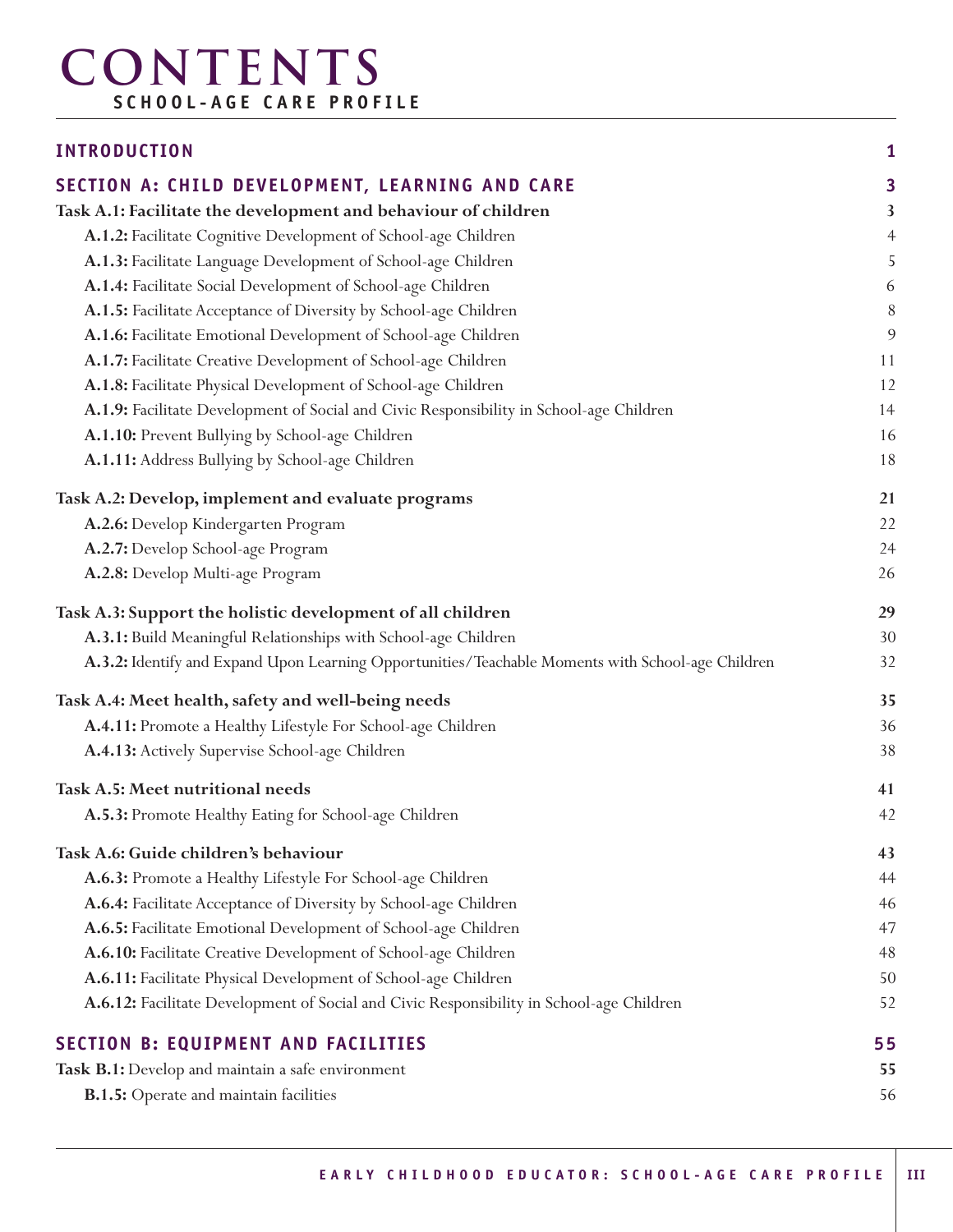| Task B.3: Use Digital Technology                    | 57 |
|-----------------------------------------------------|----|
| <b>B.3.1:</b> Use Digital Technology                | 58 |
| <b>SECTION C: FAMILY AND COMMUNITY RELATIONS</b>    | 61 |
| Task C.5: Collaborate with schools                  | 59 |
| C.5.1: Form Collaborative Partnerships with Schools | 62 |
| <b>C.5.2:</b> Communicate with Schools              | 64 |
| <b>ACKNOWLEDGEMENTS</b>                             | 65 |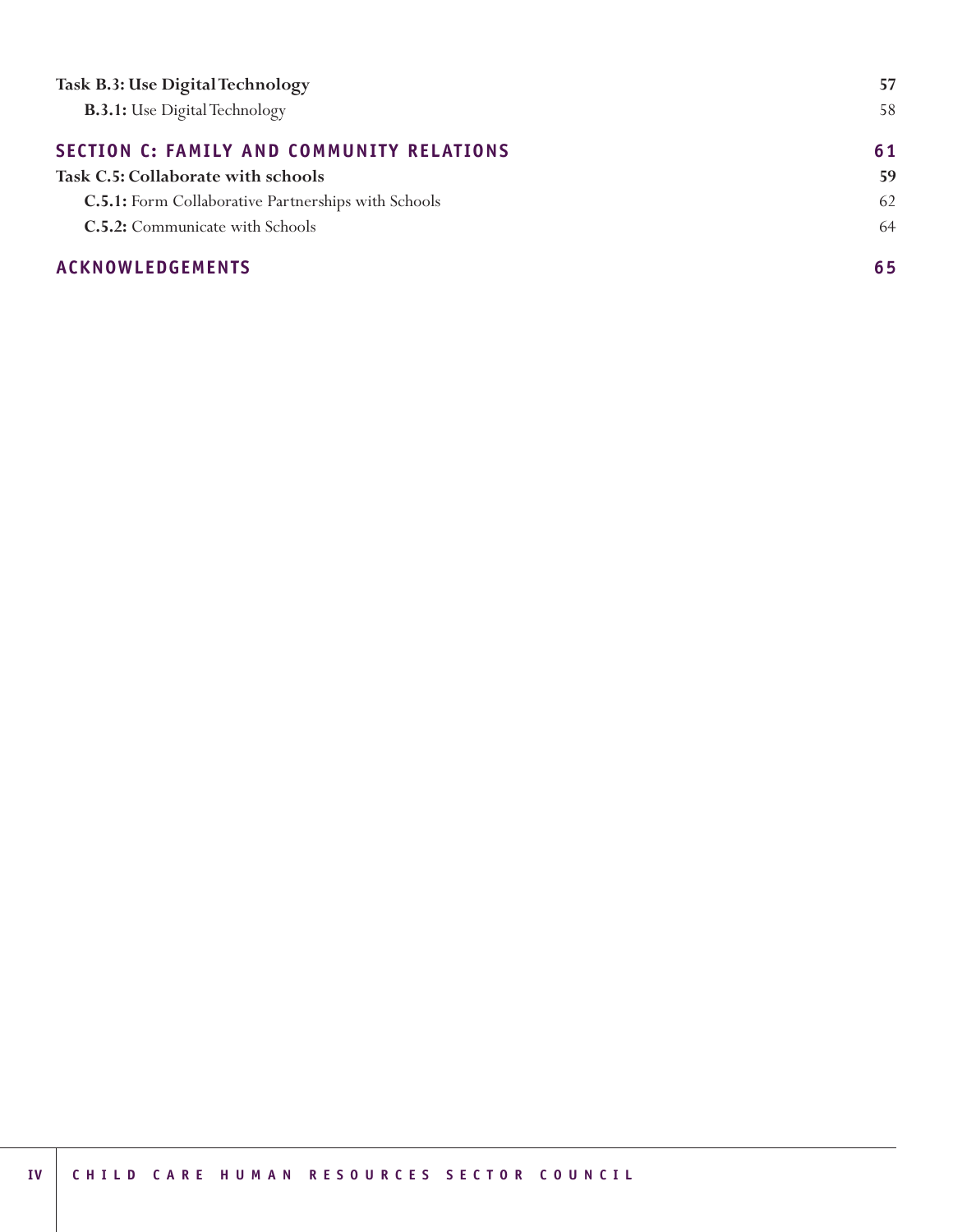# **Why create occupational profiles for infant and school-age child care?**

Two addendums have been developed to accompany the *Occupational Standards for Early Childhood Educators*: the *Infant Care Profile* and the *School-Age Care Profile*. While the core knowledge required for ECEs remains the same, these addendums recognize that ECEs require specific skills and knowledge to work with these age groups. In both cases, the addendums are meant to accompany and enhance the base Occupational Standards for ECEs, not replace them.

#### **About the School Age Profile**

The *School-Age Care Profile* is intended to apply to Early Childhood Educators working primarily with children who are of school age in the jurisdiction in which they reside (for example: 4 years to 12 years of age). The profile focuses exclusively on:

- those subtasks identified in the *Occupational Standards for Early Childhood Educators* that have been enhanced with additional school age specific knowledge, skills and abilities; and
- new subtasks specific to school age care that were not captured in the 2010 Occupational Standards for ECEs. It is important to remember that the profiles are an addendum to the ECE Standards and do not replace them. This means that the 2010 standards still describe knowledge, skills and abilities required by an ECE providing school age care.

ECEs providing school age care work closely with families and schools to create a continuum of learning and development, engaging and empowering children as they become more autonomous. ECEs facilitate the children's development as they take more control over their activities and decisions, explore peer relationships, and learn how to resolve their own problems and conflicts. ECEs model and promote appropriate social relationships, language, and behaviour and may detect and address bullying. As children are using technology at increasingly younger

ages, ECEs working with school age children need to keep up to date with the technology to assist children in using this technology safely for the purpose of furthering their interests and education. For all of these reasons, ECEs working with this age group require specific knowledge, skills and abilities to adapt to working with these children.

The profile subtasks also contain Contextual Rating Information. These ratings provide information on how important the subtask is, how frequently the subtask is performed and how long it takes for a new ECE working with school age children to be able to carry out the task competently. Educators use this information to assist in the design of training programs. These ratings were provided and validated by ECEs providing school age care. The rating scales used for this assessment are:

#### **Importance:**

*Important:* low risk to the operation if not performed correctly, e.g., minimal risk to children's well-being, minimal disruption to centre's operations

*Very important:* moderate risk to the operation if not performed correctly, e.g., some risk to children's wellbeing, could incur fines

*Extremely important:* high risk to the operation if not performed correctly, e.g., risk to children's well-being, parents may withdraw children from centre

*Critical:* severe risk to the operation if not performed correctly, e.g., children's lives at risk, centre could have license revoked, organization held liable, administrator could lose job

#### **Frequency:**

*Constantly:* often, several times a day

*Regularly:* on a scheduled basis, informally or formally, once a day, once a week

*Occasionally:* several times a week

*As needed:* when required

*Rarely:* seldom, once every couple months, once a year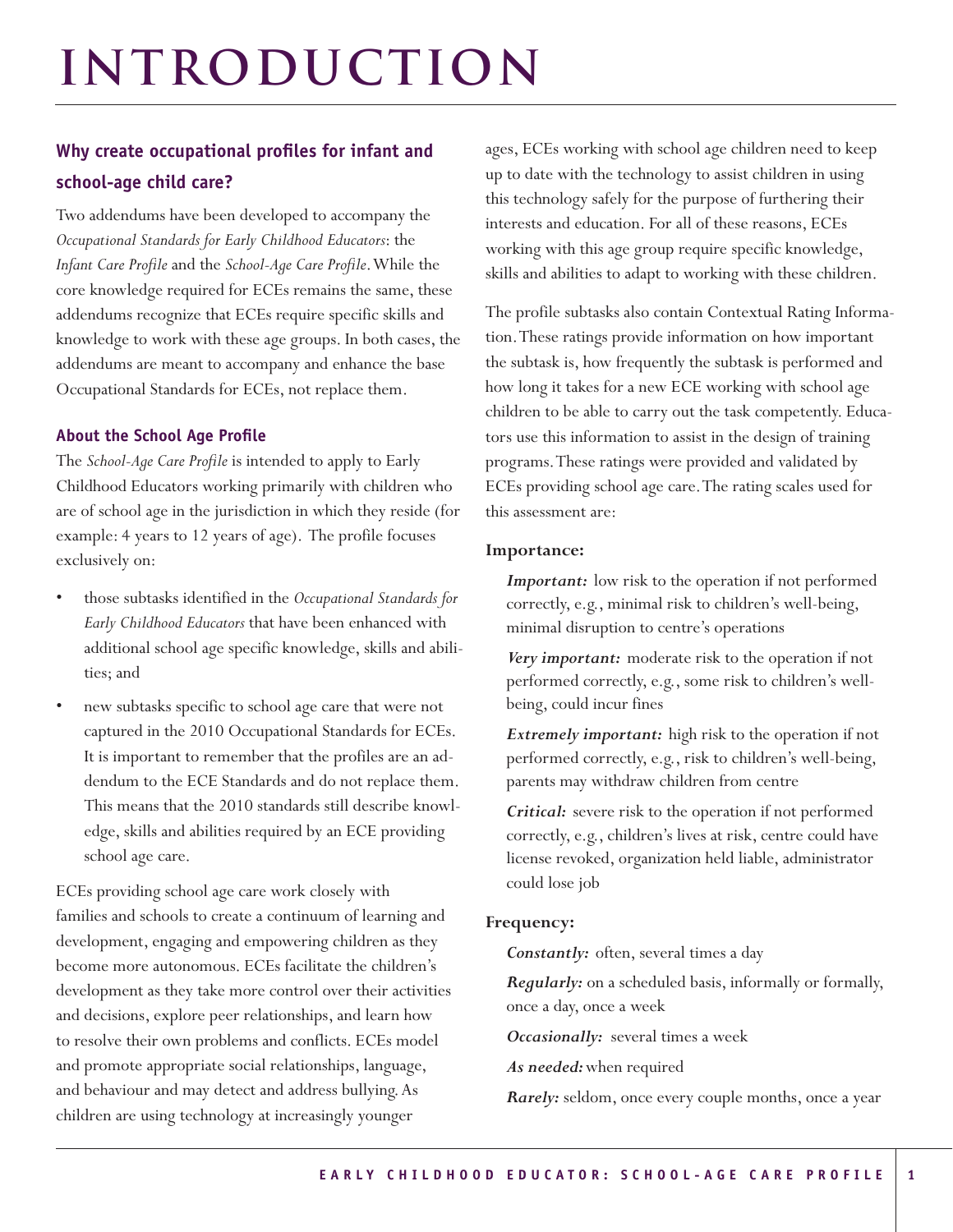**Time to perform proficiently:** Number of months or years it generally takes a new School Age Care Educator, who has graduating from an ECE program, to perform the subtask without supervision, e.g. 2 weeks

#### **About the Task Chart**

In the Task Chart you will be able to see, at a glance, which subtasks are enhanced or have been added to the ECE NOS. In the small box below each subtask, the abbreviations "SAC" is used to indicate School Age Care and "IC" is used to indicate Infant Care. When SAC or IC appears under a subtask it indicates that the subtask has been enhanced and included in the *School-Age Care* or *Infant Care Profile*. A subtask can be enhanced for both age groups and will have both the IC and SAC abbreviation below it. The designation IC specific or SAC specific indicates a new subtask that applies only to ECEs working with that specific age group.

Each profile contains only the subtasks that have been enhanced and revised context statements where needed. The enhanced IC or SAC subtasks contain the content of the ECE standards, but has been modified to incorporate the knowledge, skills and abilities that are specific to working with the infant or school age group.

#### **A Note About the Child Care Human Resources Sector Council (CCHRSC)**

The Child Care Human Resources Sector Council (CCHRSC) operated from 2003 – 2013. The only pan-Canadian organization dedicated to moving forward on human resources (HR) issues in Canada's early childhood education and care sector, the CCHRSC brought together national partners and other sector representatives to help develop a confident, knowledgeable, skilled, and respected workforce valued for its contribution to early childhood education and care. The CCHRSC's goals were to:

- Build and share knowledge to advance HR and labour market issues;
- Create tools to promote good HR management practices;
- Foster the development of a skilled workforce;
- Provide leadership and coordination on HR issues; and

 Engage sector stakeholders to ensure a comprehensive, coordinated and responsive approach.

Although the CCHRSC dissolved in 2013 following changes to HRSDC's Sector Council Program, including the elimination of core funding to all councils, the organization contributed much to the sector throughout its ten year history. From developing more collaborative ways of working together to conducting major research studies and creating tools including *Occupational Standards for Early Childhood Educators, Occupational Standards for Child Care Administrators*, and the *Infant* and *School-Age Profiles*, the CCHRSC leaves an extensive legacy of resources that can be used for years to come. Visit [www.ccsc-cssge.ca](http://www.ccsc-cssge.ca) to access the many tools and resources created over the years.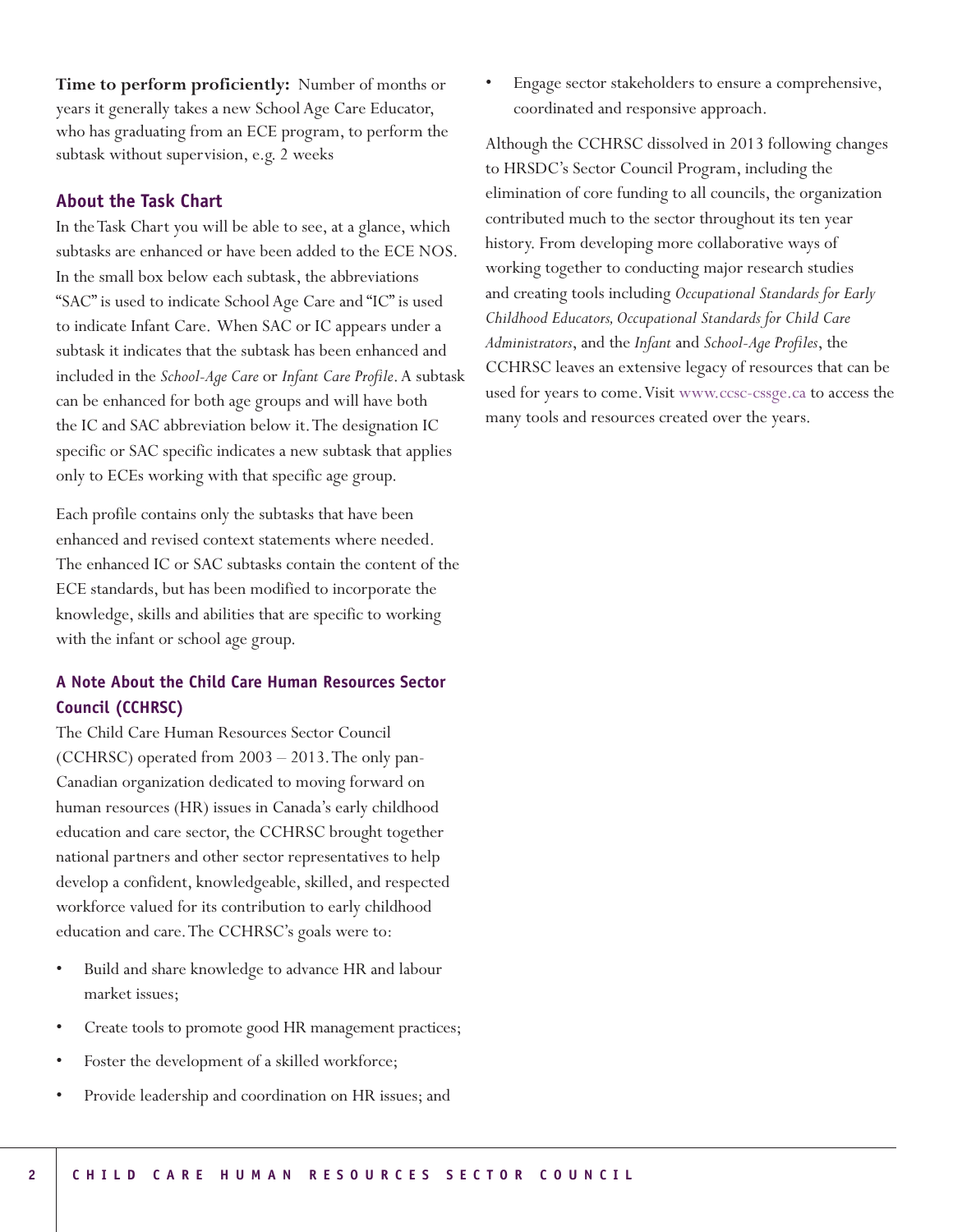# **SECTION CHILD DE V ELOP M E N T , L E A R N I N G A N D C A R E**

# **Task A.1 Facilitate the development and behavior of children**

#### **Context Statement:**

Early Childhood Educators facilitate daily experiences that support and promote each child's physical, language, emotional, cognitive, social and creative development and behaviour using applicable observation tools while respecting inclusion principles and diversity issues.

The following sub-tasks of Task A.1 have been enhanced and are detailed on pages 4 – 19:

- A.1.2: Facilitate Cognitive Development of School-age Children
- A.1.3: Facilitate Language Development of School-age Children
- A.1.4: Facilitate Social Development of School-age Children
- A.1.5: Facilitate Acceptance of Diversity by School-age Children
- A.1.6: Facilitate Emotional Development of School-age Children
- A.1.7: Facilitate Creative Development of School-age Children
- A.1.8: Facilitate Physical Development of School-age Children
- A.1.9: Facilitate Development of Social and Civic Responsibility in School-age Children
- A.1.10: Prevent Bullying by School-age Children
- A.1.11: Address Bullying by School-age Children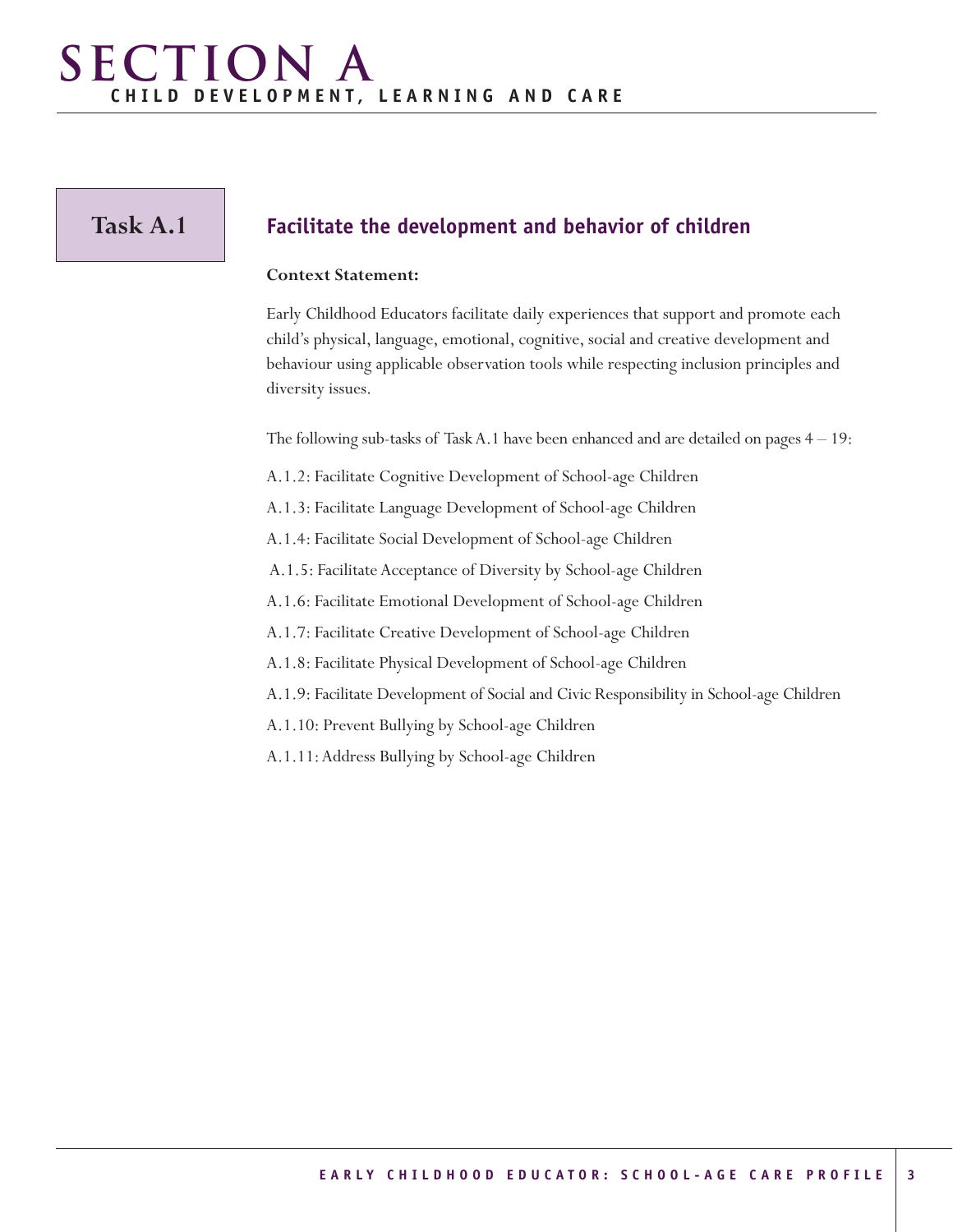# **FACILITATE COGNITIVE DEVELOPMENT OF SCHOOL-AGE CHILDREN**

| Required core knowledge                                                                                                                                                                                                                                                                                                                                                                                                                                                                                                                                                                                                          | Required skills and abilities                                                                                                                                                                                                                                                                                                                                                                                                                                                                                                                                                                                                            |
|----------------------------------------------------------------------------------------------------------------------------------------------------------------------------------------------------------------------------------------------------------------------------------------------------------------------------------------------------------------------------------------------------------------------------------------------------------------------------------------------------------------------------------------------------------------------------------------------------------------------------------|------------------------------------------------------------------------------------------------------------------------------------------------------------------------------------------------------------------------------------------------------------------------------------------------------------------------------------------------------------------------------------------------------------------------------------------------------------------------------------------------------------------------------------------------------------------------------------------------------------------------------------------|
| ECEs know:<br>cognitive development related to age of the children;<br>1)<br>different types of intelligence (e.g., emotional,<br>2)<br>social, verbal and physical intelligence);<br>learning styles (e.g., kinesthetic, spatial, linguistic,<br>3)<br>musical, naturalist, logical);<br>program and quality standards regarding observation<br>$^{(4)}$<br>techniques and cognitive development;<br>communication skills to obtain information about<br>5)<br>the child;<br>resource people in the environment and/or<br>6)<br>community (e.g., colleagues, custodial engineers,<br>teachers and other members of school team, | ECEs are able to:<br>assess and interpret developmental stage of children;<br>a)<br>observe children's play and interactions;<br>$\mathbf{b}$<br>interpret observations;<br>C)<br>identify strategies to promote cognitive<br>d)<br>development, considering age and level of<br>development (e.g., for 5 to 8 year olds, activities<br>with several steps or directions; for 9 to 12 year<br>olds, higher-level conversations such as activity<br>debriefing and open-ended discussions);<br>gather information about the child's cognitive<br>e)<br>development from team members, family, teachers<br>and other relevant individuals; |
| professional associations, developmental specialists,<br>parents, students);<br>resource materials.<br>$\gamma$                                                                                                                                                                                                                                                                                                                                                                                                                                                                                                                  | apply the strategies found in individualized<br>f<br>education plans for children with special cognitive<br>needs (e.g., follow the appropriate process to help<br>an autistic child understand rules);<br>facilitate cognitive development by encouraging<br>$\mathbf{g}$<br>children to contribute to activity planning and<br>leadership, rules development, decision-making and<br>conflict resolution.                                                                                                                                                                                                                              |

- Importance: *very important*
- Frequency: *ongoing*
- Time to perform proficiently: *3 to 12 months*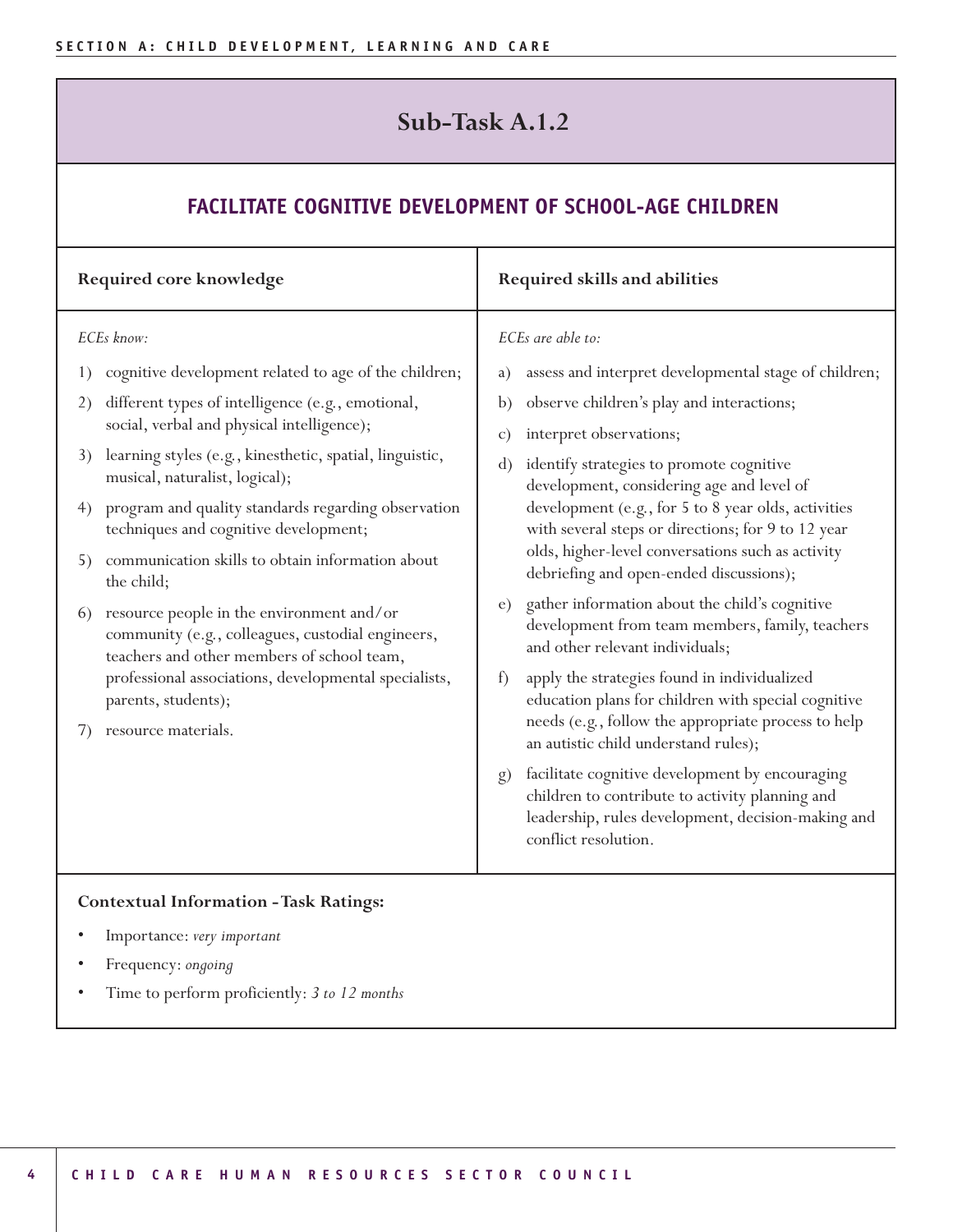# **FACILITATE LANGUAGE DEVELOPMENT OF SCHOOL-AGE CHILDREN**

| ECEs know:<br>ECEs are able to:<br>language development for second language learners;<br>observe and interpret children's language<br>1)<br>a)<br>development during play and interactions;<br>language development milestones and theories<br>2)<br>according to developmental stages and ages (e.g.,<br>communicate with children (e.g., non-verbal<br>$\mathbf{b}$<br>Piaget, Vygotsky);<br>techniques, home language(s), group discussions);<br>developmental practices for promoting and<br>determine language(s) spoken in the home;<br>3)<br>C)<br>supporting language development;<br>determine children's language abilities according to<br>d)<br>ages and stages of development;<br>resource people in the environment and/or<br>$^{(4)}$<br>community (e.g., colleagues, custodial engineers,<br>identify factors affecting language capacity (e.g.,<br>e)<br>teachers and other members of school team,<br>environmental, intellectual, cultural, physiological);<br>professional associations, developmental specialists,<br>identify beliefs and practices that affect language use<br>f<br>parents, students);<br>and development;<br>resource materials (e.g., educational games,<br>5)<br>implement strategies to facilitate language use and<br>g)<br>songbooks);<br>development, in collaboration with specialists and<br>learning styles (e.g., kinesthetic, spatial, linguistic,<br>6)<br>parents (e.g., teamwork, debriefing, problem-<br>musical, naturalist, logical);<br>solving, joke telling, open-ended discussions, word<br>play, theatrical improvisation);<br>different types of intelligence (e.g., emotional,<br>7)<br>social, verbal and physical intelligence);<br>implement specific strategies for individual children<br>h)<br>with language difficulties, on the advice of teachers,<br>program and quality standards regarding observation<br>8)<br>specialists and parents (e.g., reformulation,<br>techniques and language development;<br>modelling, rhyming, use of visuals).<br>cultural diversity theories and approaches.<br>9) | Required core knowledge | Required skills and abilities |
|---------------------------------------------------------------------------------------------------------------------------------------------------------------------------------------------------------------------------------------------------------------------------------------------------------------------------------------------------------------------------------------------------------------------------------------------------------------------------------------------------------------------------------------------------------------------------------------------------------------------------------------------------------------------------------------------------------------------------------------------------------------------------------------------------------------------------------------------------------------------------------------------------------------------------------------------------------------------------------------------------------------------------------------------------------------------------------------------------------------------------------------------------------------------------------------------------------------------------------------------------------------------------------------------------------------------------------------------------------------------------------------------------------------------------------------------------------------------------------------------------------------------------------------------------------------------------------------------------------------------------------------------------------------------------------------------------------------------------------------------------------------------------------------------------------------------------------------------------------------------------------------------------------------------------------------------------------------------------------------------------------------------------------------------------------------------------------|-------------------------|-------------------------------|
|                                                                                                                                                                                                                                                                                                                                                                                                                                                                                                                                                                                                                                                                                                                                                                                                                                                                                                                                                                                                                                                                                                                                                                                                                                                                                                                                                                                                                                                                                                                                                                                                                                                                                                                                                                                                                                                                                                                                                                                                                                                                                 |                         |                               |

- Importance: *very important*
- Frequency: *ongoing*
- Time to perform proficiently: *1 to 12 months, or higher if the population includes children learning a second language*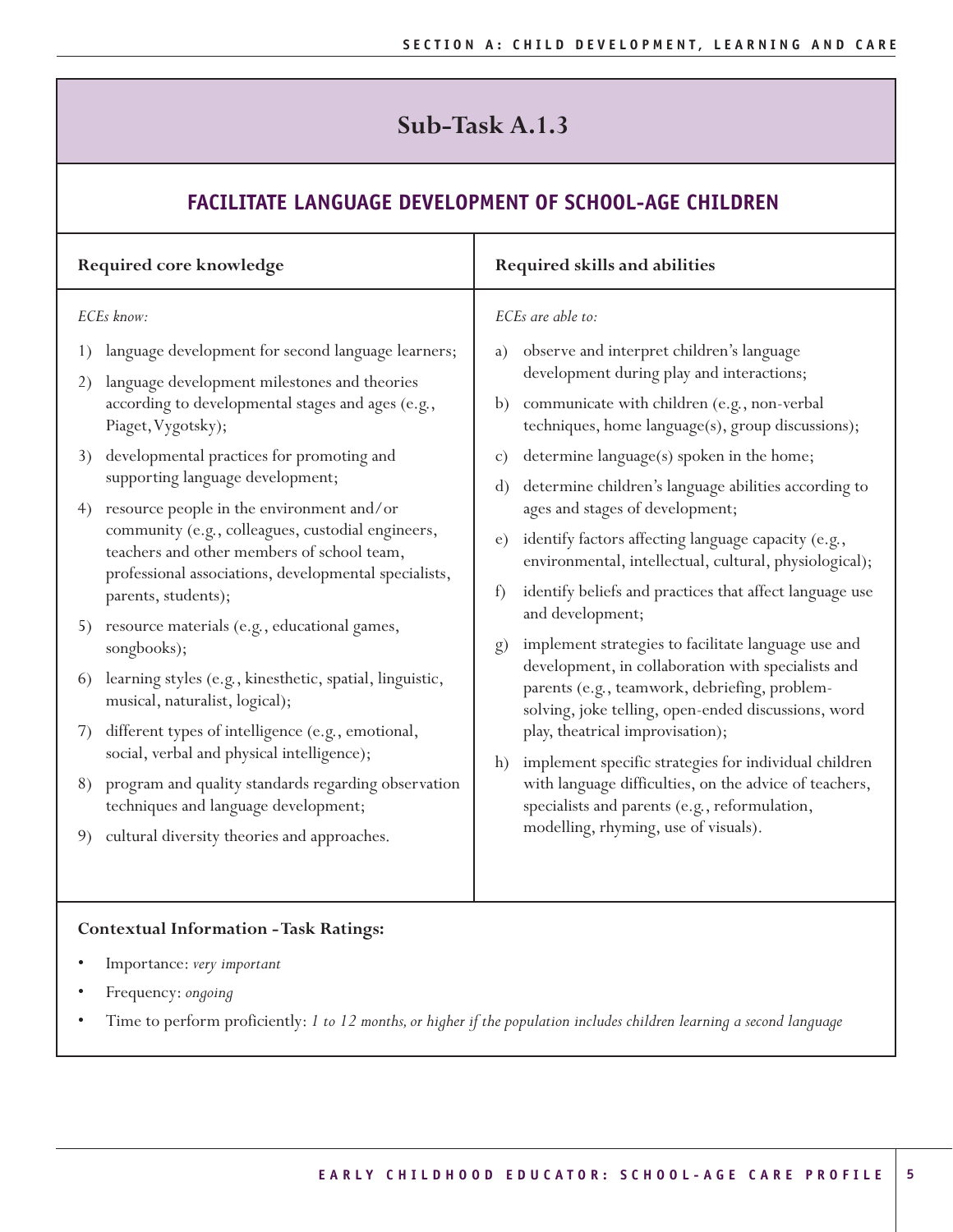# **FACILITATE SOCIAL DEVELOPMENT OF SCHOOL-AGE CHILDREN**

| Required core knowledge                                                                                                                                                                | Required skills and abilities                                                                                                                                                                         |
|----------------------------------------------------------------------------------------------------------------------------------------------------------------------------------------|-------------------------------------------------------------------------------------------------------------------------------------------------------------------------------------------------------|
| ECEs know:<br>child social development theories (e.g., Piaget,<br>1)<br>Vygotsky, Goleman);<br>learning styles (e.g., kinesthetic, spatial, linguistic,<br>2)                          | ECEs are able to:<br>model appropriate social interactions;<br>a)<br>observe:<br>b)                                                                                                                   |
| musical, naturalist, logical);<br>different types of intelligence (e.g., emotional,<br>3)<br>social, verbal and physical intelligence);<br>cultural approaches to socialization;<br>4) | children's interactions with peers, family<br>members and other adults individually and in<br>groups;<br>children's arrivals and/or departures;<br>٠<br>children's stages of social development;<br>٠ |
| theories of group dynamics (e.g., social roles);<br>5)<br>program and quality standards regarding observation<br>6)<br>techniques and social development;                              | children's interactions with their environment;<br>٠<br>children's communication skills and body language;<br>٠<br>children's peer group entry skills;<br>٠                                           |
| typical social behaviours relating to developmental<br>7)<br>disorders (e.g., autism, hyperactivity, autism<br>spectrum disorders);                                                    | how children manage stress, conflicts and their<br>emotions;<br>how children manage transition times in the<br>٠                                                                                      |
| children's families and extended support networks,<br>8)<br>if applicable;<br>resource people in the environment and/or<br>9)                                                          | program;<br>aggressive behaviours to identify catalysts,<br>aggressors and victims;                                                                                                                   |
| community (e.g., colleagues, custodial engineers,<br>teachers and other members of school team,<br>professional associations, developmental specialists,<br>parents, students);        | engage or interact with children, as needed (e.g., ask<br>$\mathbf{C}$<br>how school was today)<br>identify factors that may impact the social behaviour<br>d)                                        |
| 10) resource materials (e.g., rules and instructions for<br>games and activities);<br>11) forms of aggression in children (e.g., physical, verbal                                      | of each child (e.g., mood and physical condition,<br>nutrition, transitions, challenges with academic<br>performance, onset of puberty, teasing by peers,<br>cultural diversity, environment);        |
| and indirect) relative to their stages of development;<br>12) strategies to reduce children's aggressive behaviours<br>and to assist with self-regulation;                             | create a harmonious environment for children's<br>e)<br>social development, for example:<br>set clear expectations;                                                                                   |
| 13) shared space guidelines, if applicable.                                                                                                                                            | arrange the environment according to interest;<br>٠<br>balance group time and individual time;<br>٠                                                                                                   |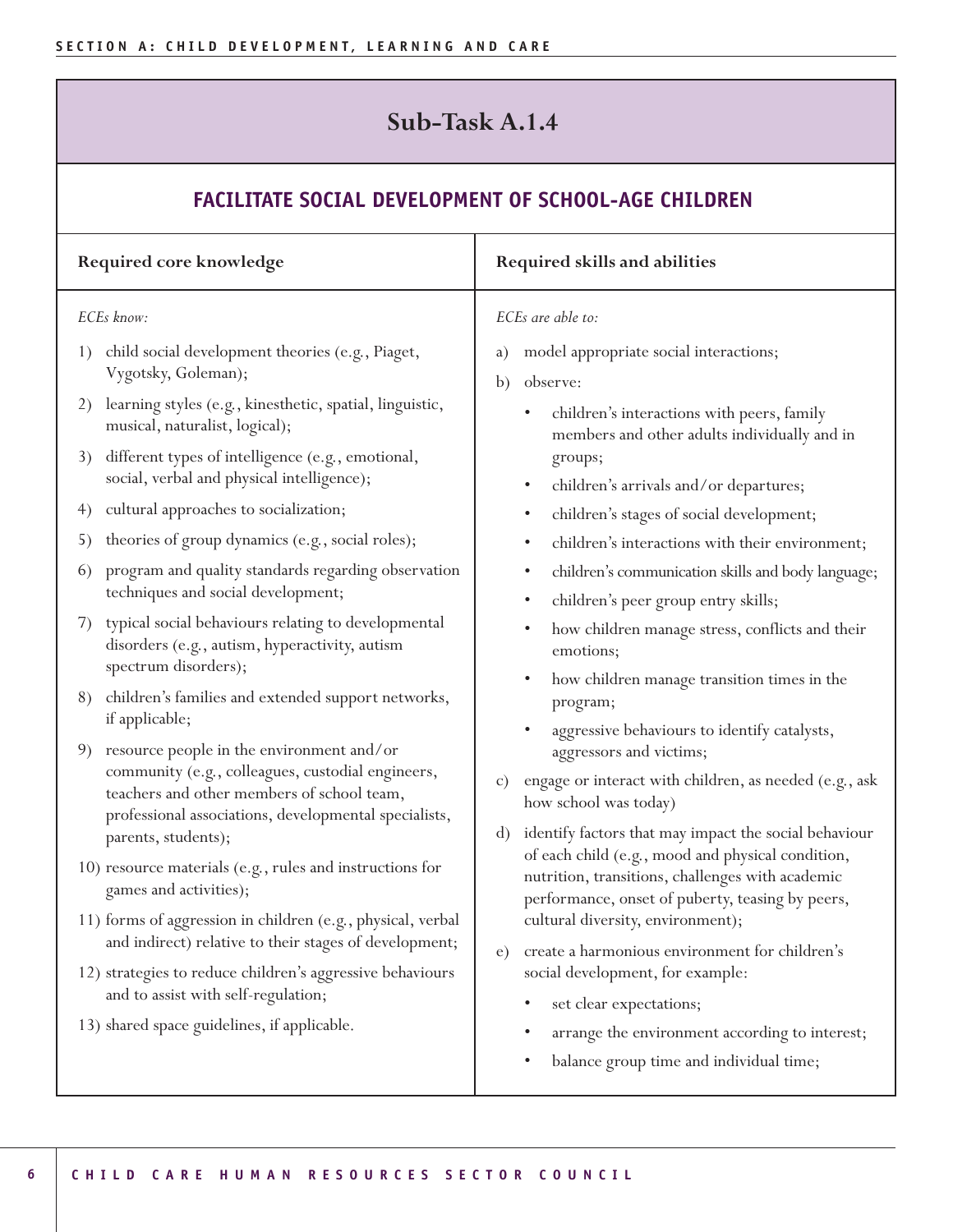| provide responsive supervision of the group;<br>engage the group in interesting and challenging<br>activities;<br>allow for choices of activities;<br>$\bullet$<br>provide opportunities for problem-solving,<br>f<br>teamwork and participative management;<br>facilitate children's entry skills;<br>$\mathbf{g}$<br>encourage and support children in their interactions<br>h)<br>with their peers (e.g., conflict resolution,<br>cooperative exchanges); |
|--------------------------------------------------------------------------------------------------------------------------------------------------------------------------------------------------------------------------------------------------------------------------------------------------------------------------------------------------------------------------------------------------------------------------------------------------------------|
| facilitate children's awareness of the needs of others;<br>i)                                                                                                                                                                                                                                                                                                                                                                                                |
| encourage and support children's friendships;<br>j)                                                                                                                                                                                                                                                                                                                                                                                                          |
| distinguish between rough and tumble play and<br>$\bf k$<br>aggressive behaviours;                                                                                                                                                                                                                                                                                                                                                                           |
| facilitate children's relationships in the community<br>$\vert$<br>(e.g., linkages to outreach programs, volunteerism,<br>visits to community, guest speakers).                                                                                                                                                                                                                                                                                              |

- Importance: *extremely important*
- Frequency: *ongoing*
- Time to perform proficiently: *1 to 12 months*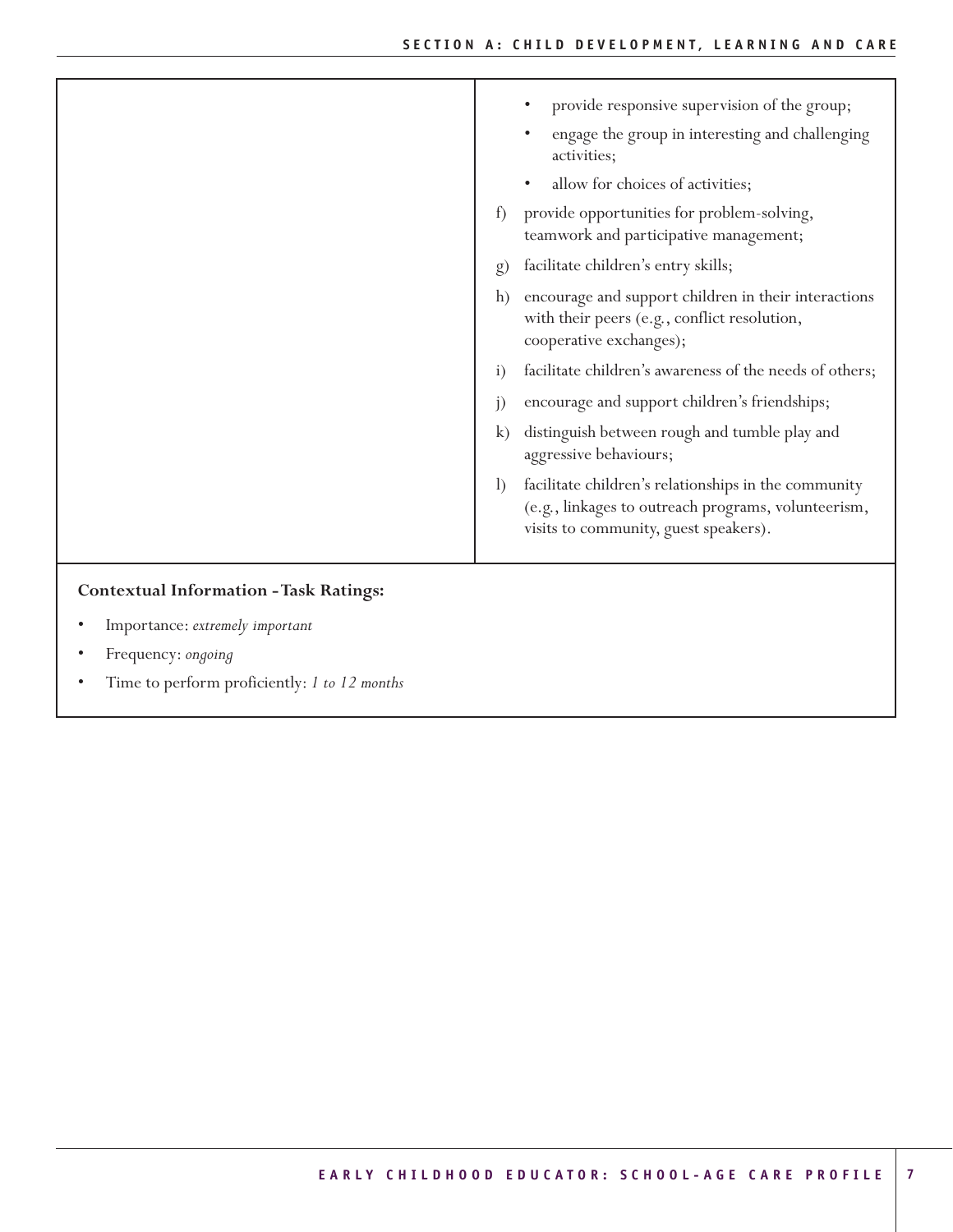# **FACILITATE ACCEPTANCE OF DIVERSITY BY SCHOOL-AGE CHILDREN**

| Required core knowledge                                                                                                                                                                                                                                                                      | Required skills and abilities                                                                                                                                                                                    |
|----------------------------------------------------------------------------------------------------------------------------------------------------------------------------------------------------------------------------------------------------------------------------------------------|------------------------------------------------------------------------------------------------------------------------------------------------------------------------------------------------------------------|
| ECEs know:                                                                                                                                                                                                                                                                                   | ECEs are able to:                                                                                                                                                                                                |
| different socio-economic and cultural realities of the<br>1)<br>children;                                                                                                                                                                                                                    | model a positive attitude towards diversity (e.g.,<br>a)<br>family, cultural, special needs);                                                                                                                    |
| immigrant adjustment process;<br>2)                                                                                                                                                                                                                                                          | provide an environment that reflects the make-up<br>b)                                                                                                                                                           |
| concepts of discrimination, prejudice, homophobia,<br>3)<br>racism, etc.;                                                                                                                                                                                                                    | of the group (e.g., decorations, food, room set-up,<br>aesthetics);                                                                                                                                              |
| impact of family (e.g., parenting styles, family<br>4)<br>composition and dynamics) and community<br>experiences on children's acceptance of diversity;<br>impact of media and the Internet on children's<br>5)<br>acceptance of diversity;<br>shared space guidelines, if applicable.<br>6) | provide an environment where children feel<br>C)<br>comfortable and safe disclosing personal issues<br>(e.g., sexual orientation, mental health, racial<br>discrimination);                                      |
|                                                                                                                                                                                                                                                                                              | integrate materials and activities that reflect diversity<br>d)<br>into programming and environment;                                                                                                             |
|                                                                                                                                                                                                                                                                                              | check and validate perceptions (e.g., why a child<br>e)<br>does not look an adult in the eye);                                                                                                                   |
|                                                                                                                                                                                                                                                                                              | promote positive attitudes towards differences (e.g.,<br>f<br>body sizes and shapes, differing abilities, ethnicity);                                                                                            |
|                                                                                                                                                                                                                                                                                              | adapt communication style to each child (e.g., use<br>g)<br>vocabulary and body language that the child can<br>understand);                                                                                      |
|                                                                                                                                                                                                                                                                                              | challenge stereotypes about differences (e.g.,<br>h)<br>race, religion, ethnicity, sexual orientation, socio-<br>economic status, skills, physical appearance)<br>expressed by children, other adults and media; |
|                                                                                                                                                                                                                                                                                              | promote discussion to encourage children to develop<br>$\mathbf{i}$<br>critical awareness.                                                                                                                       |

- Importance: *extremely important*
- Frequency: *ongoing*
- Time to perform proficiently: *1 to 12 months*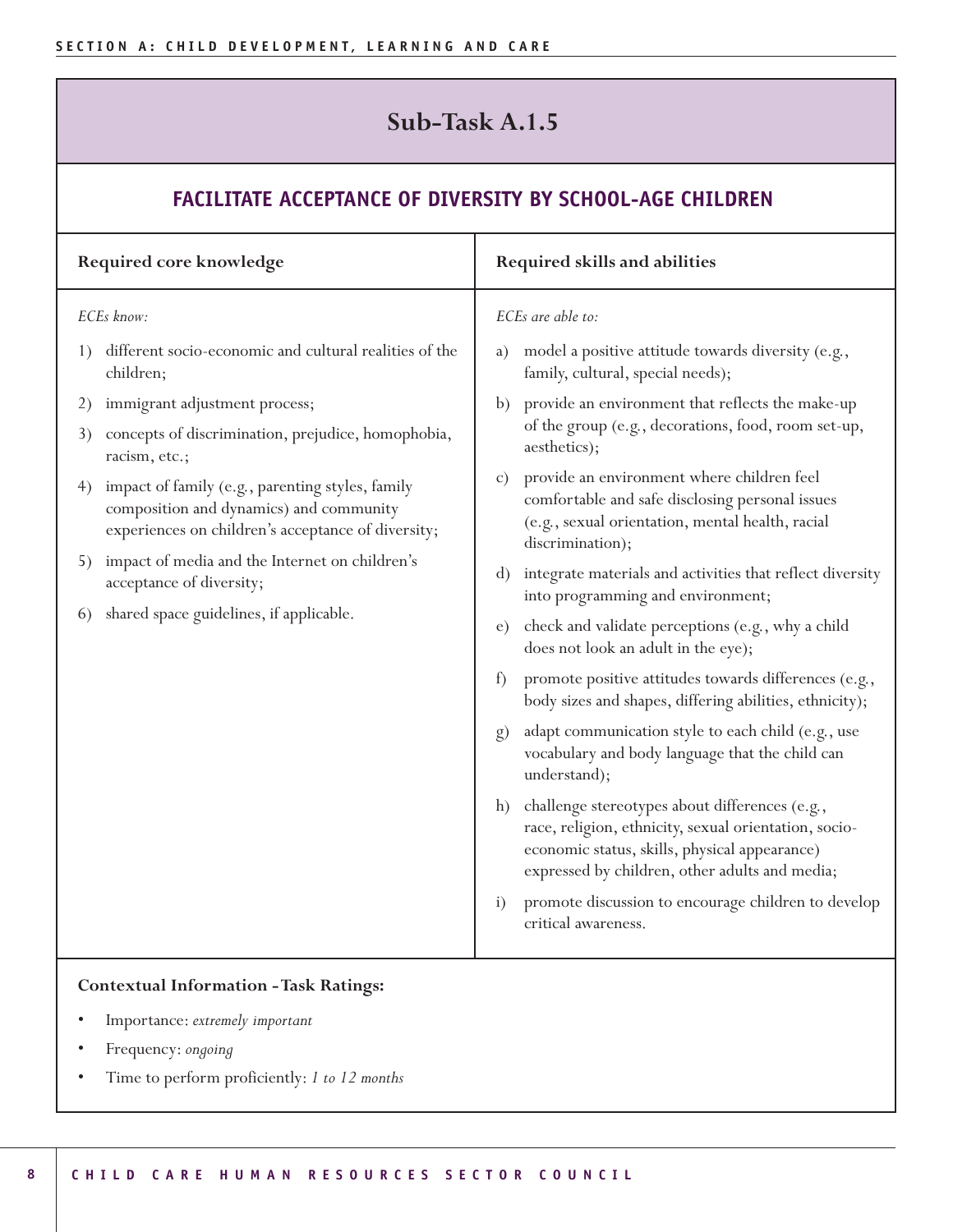# **FACILITATE EMOTIONAL DEVELOPMENT OF SCHOOL-AGE CHILDREN**

| Required core knowledge                                                                                                                                                                                                                                                                                                                                                                                                                                                                                                                                                                                                                                                                                                                                                                                                                                                                                                                                                                                                                                                                                                                  | Required skills and abilities                                                                                                                                                                                                                                                                                                                                                                                                                                                                                                                                                                                                                                                                                                                                                                                                                                                                                                                                                                                                                                                                                                                                                               |
|------------------------------------------------------------------------------------------------------------------------------------------------------------------------------------------------------------------------------------------------------------------------------------------------------------------------------------------------------------------------------------------------------------------------------------------------------------------------------------------------------------------------------------------------------------------------------------------------------------------------------------------------------------------------------------------------------------------------------------------------------------------------------------------------------------------------------------------------------------------------------------------------------------------------------------------------------------------------------------------------------------------------------------------------------------------------------------------------------------------------------------------|---------------------------------------------------------------------------------------------------------------------------------------------------------------------------------------------------------------------------------------------------------------------------------------------------------------------------------------------------------------------------------------------------------------------------------------------------------------------------------------------------------------------------------------------------------------------------------------------------------------------------------------------------------------------------------------------------------------------------------------------------------------------------------------------------------------------------------------------------------------------------------------------------------------------------------------------------------------------------------------------------------------------------------------------------------------------------------------------------------------------------------------------------------------------------------------------|
| ECEs know:<br>child development theories (e.g., Piaget, Vygotsky,<br>1)<br>Goleman);<br>varieties of child temperaments (e.g., easy, difficult,<br>2)<br>slow to warm up);<br>attachment theories (e.g., Brolly, Bowlby);<br>3)<br>developmental theories on self-regulation skills (e.g.,<br>$^{(4)}$<br>Bandura);<br>learning styles (e.g., kinesthetic, spatial, linguistic,<br>5)<br>musical, naturalist, logical);<br>different types of intelligence, (e.g., emotional,<br>6)<br>social, verbal and physical intelligence);<br>program and quality standards regarding observation<br>7)<br>techniques and emotional development;<br>planning processes and theories;<br>8)<br>resource people in the environment and/or<br>9)<br>community (e.g., colleagues, custodial engineers,<br>teachers and other members of school team,<br>professional associations, developmental specialists,<br>parents, students);<br>10) resource materials;<br>11) strategies to address the development of positive<br>self-esteem and self-identity;<br>12) effects of change, stress and transition on emotional<br>development and behaviour. | ECEs are able to:<br>observe children's:<br>a)<br>interactions at arrivals and/or departures;<br>interactions with family members;<br>$\bullet$<br>interactions with other children and adults;<br>$\bullet$<br>assess and interpret children's emotional<br>b)<br>development, for example:<br>how they relate to others;<br>their self-esteem and autonomy, self-concept<br>and self-identity;<br>their increased needs during specific periods of<br>time (e.g., parental separation, divorce, death,<br>transitions between schools, transitions between<br>foster care homes, hormonal changes);<br>their degree of acceptance or refusal of their<br>changing body at puberty;<br>their problem-solving strategies;<br>٠<br>how they manage stress and conflict;<br>how they are affected by transition times;<br>how they interact in their environment;<br>$\bullet$<br>if they display developmentally-appropriate<br>empathy;<br>their self-regulation skills;<br>their skills in communicating their emotions;<br>assist children to be aware of their emotions and the<br>C)<br>emotions of others;<br>encourage children to appropriately express and<br>d)<br>label feelings: |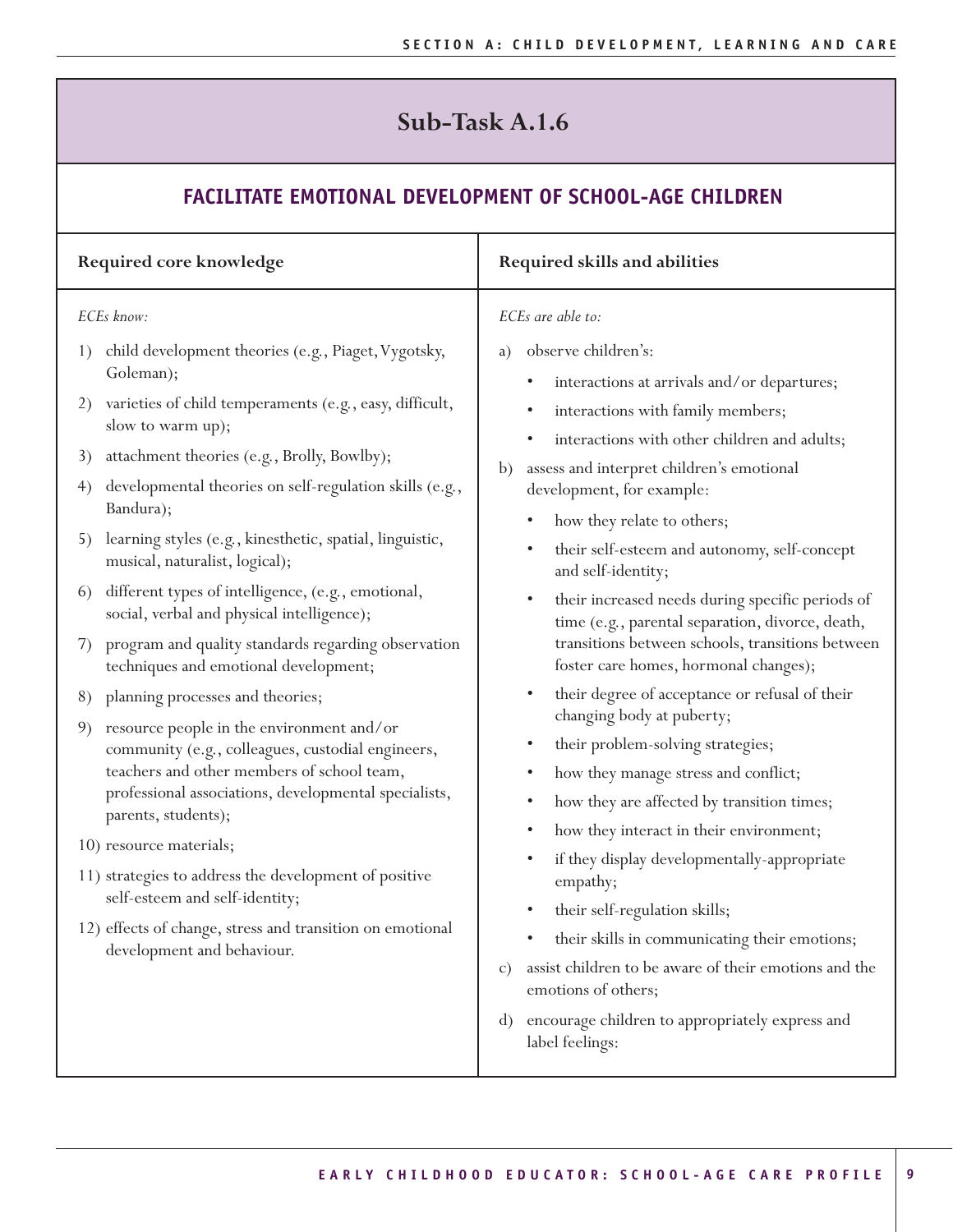|                                               | guide children to express their feelings and<br>assert themselves in socially acceptable and<br>positive ways;                                                                        |
|-----------------------------------------------|---------------------------------------------------------------------------------------------------------------------------------------------------------------------------------------|
|                                               | value and reinforce appropriate behaviour (e.g.,<br>e)<br>implement positive behaviour guidance);                                                                                     |
|                                               | implement strategies to support the development<br>f<br>of positive self-esteem and self-identity (e.g., active<br>listening, specific and positive feedback, focus on<br>strengths); |
|                                               | facilitate children's participation in conflict<br>$\mathbf{g}$<br>resolution;                                                                                                        |
|                                               | encourage the use of positive self-regulatory<br>h)<br>strategies (e.g., calming techniques, remove<br>themselves from the situation).                                                |
| <b>Contextual Information - Task Ratings:</b> |                                                                                                                                                                                       |

- Importance: *very important*
- Frequency: *ongoing*
- Time to perform proficiently: *1 to 10 months*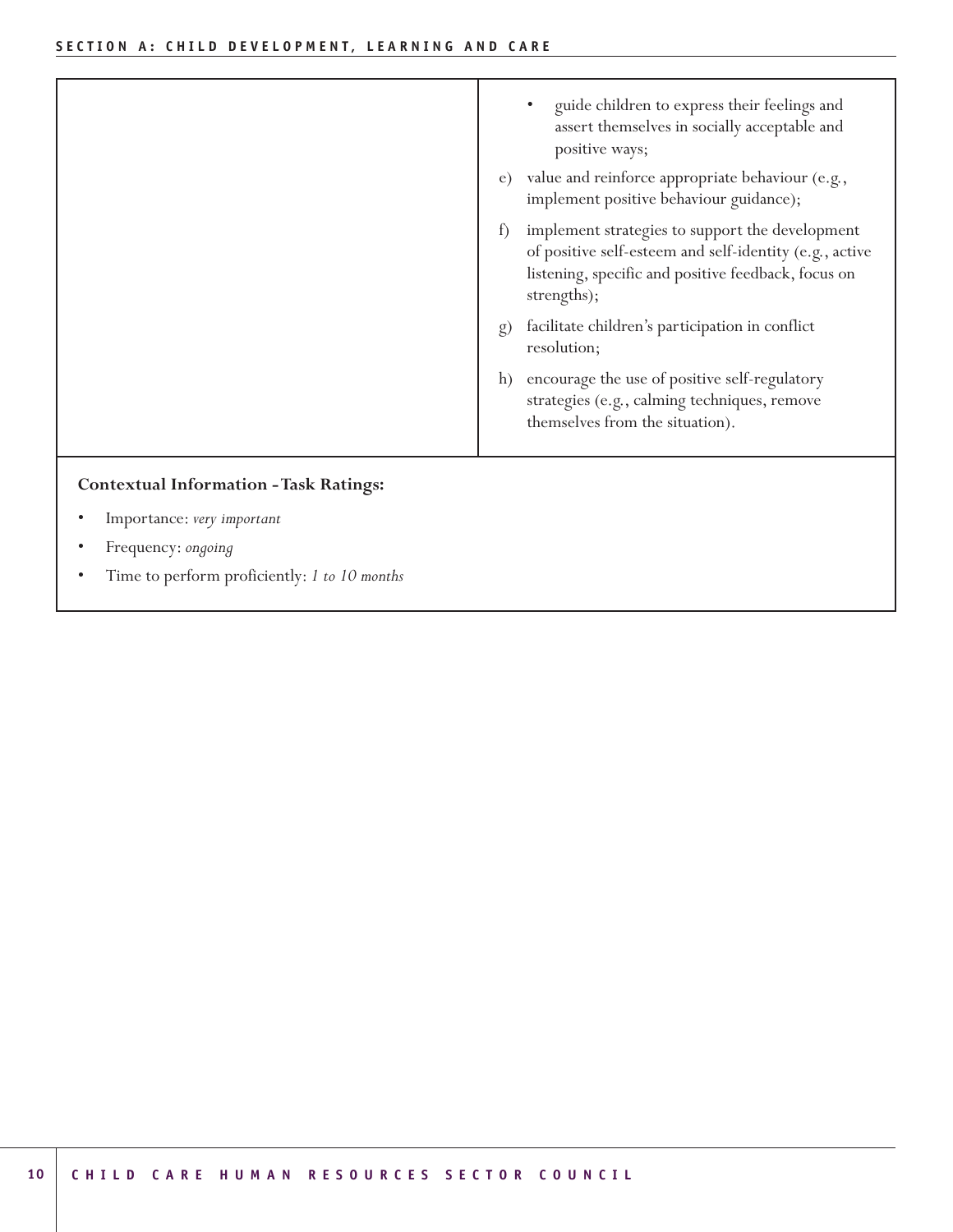# **FACILITATE CREATIVE DEVELOPMENT OF SCHOOL-AGE CHILDREN**

| Required core knowledge                                                                           | <b>Required skills and abilities</b>                                                                                                                    |  |
|---------------------------------------------------------------------------------------------------|---------------------------------------------------------------------------------------------------------------------------------------------------------|--|
| ECEs know:                                                                                        | ECEs are able to:                                                                                                                                       |  |
| value of creative expression for personal<br>1)<br>development;                                   | model creativity, spontaneity and flexibility (e.g.,<br>a)<br>identify and use teachable moments);                                                      |  |
| 2) resource people in the environment and/or<br>community (e.g., colleagues, custodial engineers, | respect children's creativity;<br>b)                                                                                                                    |  |
| teachers and other members of school team,<br>parents, students, community);                      | involve children in the planning and follow-through<br>C)<br>of teacher-led and child-led activities;                                                   |  |
| resource materials (e.g., activity bank);<br>3)                                                   | encourage children to participate in all phases of<br><b>d</b> )<br>the activities (e.g., search for ideas, techniques and                              |  |
| active learning principles (e.g., key experiences);<br>4)                                         | materials, planning, clean-up) to stimulate their                                                                                                       |  |
| learning styles (e.g., kinesthetic, spatial, linguistic,<br>5)<br>musical, naturalist, logical);  | creativity;<br>structure the environment and activities around                                                                                          |  |
| different types of intelligence (e.g., emotional,<br>6)                                           | e)<br>creative learning;                                                                                                                                |  |
| social, verbal and physical intelligence);                                                        | provide open-ended activities with a variety of<br>f                                                                                                    |  |
| multiple teaching strategies;<br>7)                                                               | stimulating materials;                                                                                                                                  |  |
| program and quality standards regarding observation<br>8)                                         | facilitate children's problem-solving skills;<br>$\mathbf{g}$                                                                                           |  |
| techniques and creative development;                                                              | set up the environment to promote creative development;<br>h)                                                                                           |  |
| shared space guidelines, if applicable.<br>9)                                                     | provide a variety of activities (e.g., physical, manual,<br>$\mathbf{i}$<br>musical, logical) that enable the children to express<br>their creativity:  |  |
|                                                                                                   | incorporate activities for self-expression that<br>reflect diverse cultural traditions;                                                                 |  |
|                                                                                                   | encourage children to express their ideas, (e.g., use<br>j)<br>journal writing, art projects, group discussions,<br>music, technology, dance, theatre). |  |
| <b>Contextual Information - Task Ratings:</b>                                                     |                                                                                                                                                         |  |
|                                                                                                   |                                                                                                                                                         |  |
| Importance: very important                                                                        |                                                                                                                                                         |  |

- Frequency: *ongoing*
- Time to perform proficiently: *1 to 10 months*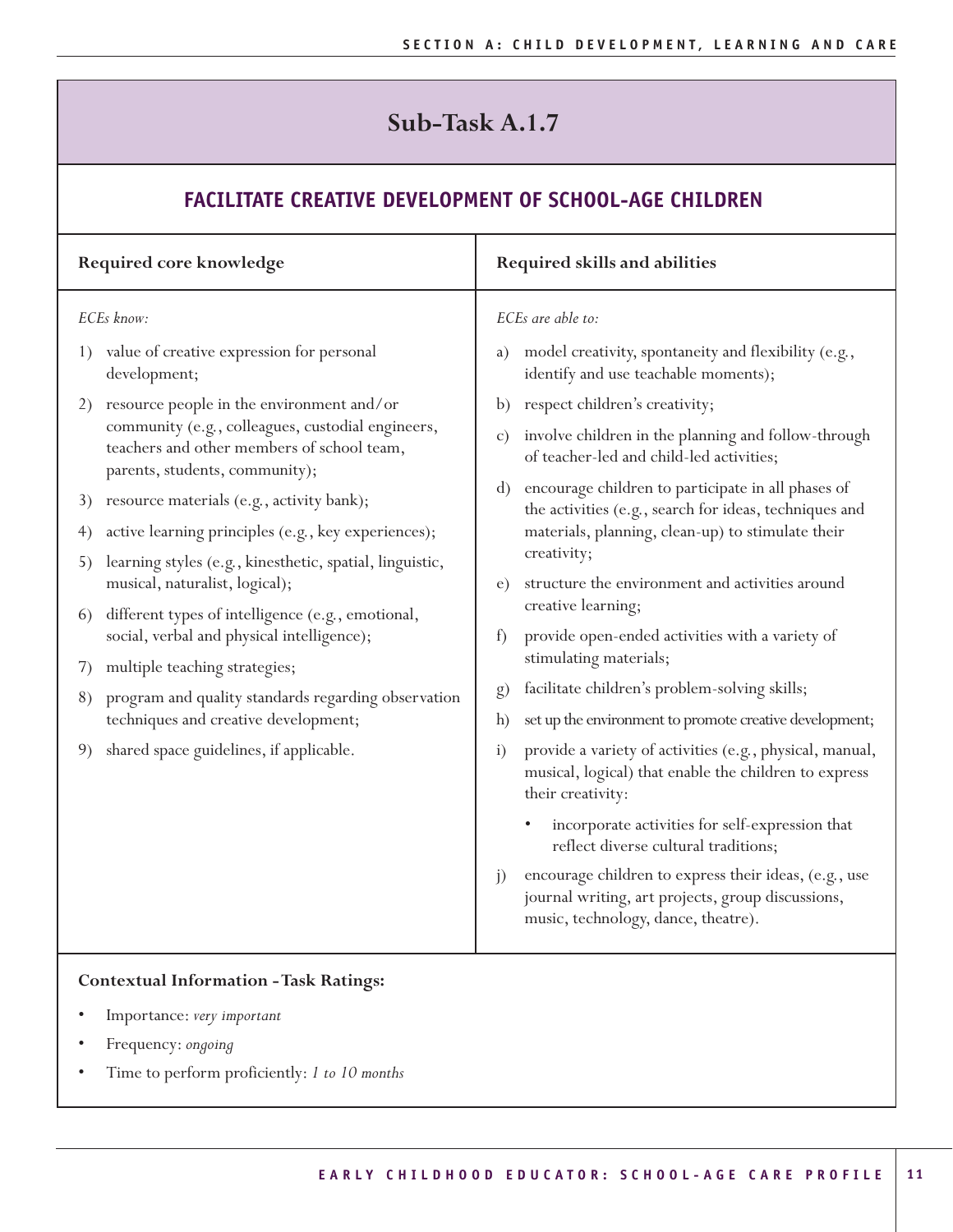# **FACILITATE PHYSICAL DEVELOPMENT OF SCHOOL-AGE CHILDREN**

| Required core knowledge                                                                                                                                                                                                                                                                                                                                                                                                                                                                                                                                                                                                                                                                                                                                                                                                                                                                                                      | Required skills and abilities                                                                                                                                                                                                                                                                                                                                                                                                                                                                                                                                                                                                                                                                                                                                                                                                                                                                                                                                                                                                                           |
|------------------------------------------------------------------------------------------------------------------------------------------------------------------------------------------------------------------------------------------------------------------------------------------------------------------------------------------------------------------------------------------------------------------------------------------------------------------------------------------------------------------------------------------------------------------------------------------------------------------------------------------------------------------------------------------------------------------------------------------------------------------------------------------------------------------------------------------------------------------------------------------------------------------------------|---------------------------------------------------------------------------------------------------------------------------------------------------------------------------------------------------------------------------------------------------------------------------------------------------------------------------------------------------------------------------------------------------------------------------------------------------------------------------------------------------------------------------------------------------------------------------------------------------------------------------------------------------------------------------------------------------------------------------------------------------------------------------------------------------------------------------------------------------------------------------------------------------------------------------------------------------------------------------------------------------------------------------------------------------------|
| ECEs know:<br>child development theories (e.g., Piaget, Vygotsky);<br>1)<br>learning styles (e.g., kinesthetic, spatial, linguistic,<br>2)<br>musical, naturalist, logical);<br>different types of intelligence (e.g., emotional,<br>3)<br>social, verbal and physical intelligence);<br>each child and their individual circumstances, if<br>4)<br>applicable;<br>physical, emotional and social changes leading up to<br>5)<br>and during puberty;<br>program and quality standards regarding observation<br>6)<br>techniques and physical development;<br>resource people in the environment and/or<br>7)<br>community (e.g., colleagues, custodial engineers,<br>teachers and other members of school team,<br>professional associations, developmental specialists,<br>parents, students, community);<br>resource materials (e.g., equipment,<br>8)<br>documentation);<br>shared space guidelines, if applicable.<br>9) | ECEs are able to:<br>observe and interpret:<br>a)<br>children's gross motor skills;<br>children's fine motor skills;<br>how children interact with peers;<br>children's stages of sexual development<br>٠<br>(prepubescent, pubescent) and behavior<br>concerning sexuality;<br>identify if children may have physical challenges or<br>b)<br>disabilities;<br>identify individual circumstances that could affect<br>C)<br>physical development (e.g., premature birth, fetal<br>alcohol syndrome disorder (FASD), obesity, family's<br>socio-economic situation);<br>implement strategies:<br>d)<br>set goals;<br>review;<br>evaluate and reflect;<br>promote healthy attitude about sexuality:<br>e)<br>answer questions frankly and with sensitivity;<br>take into account the age and development level<br>of the child and the group;<br>respect and respond to parents' expectations for<br>their child;<br>collaborate with parents regarding discussions<br>about sexuality, as needed, (e.g., discuss policies<br>and reasoning behind them). |
|                                                                                                                                                                                                                                                                                                                                                                                                                                                                                                                                                                                                                                                                                                                                                                                                                                                                                                                              |                                                                                                                                                                                                                                                                                                                                                                                                                                                                                                                                                                                                                                                                                                                                                                                                                                                                                                                                                                                                                                                         |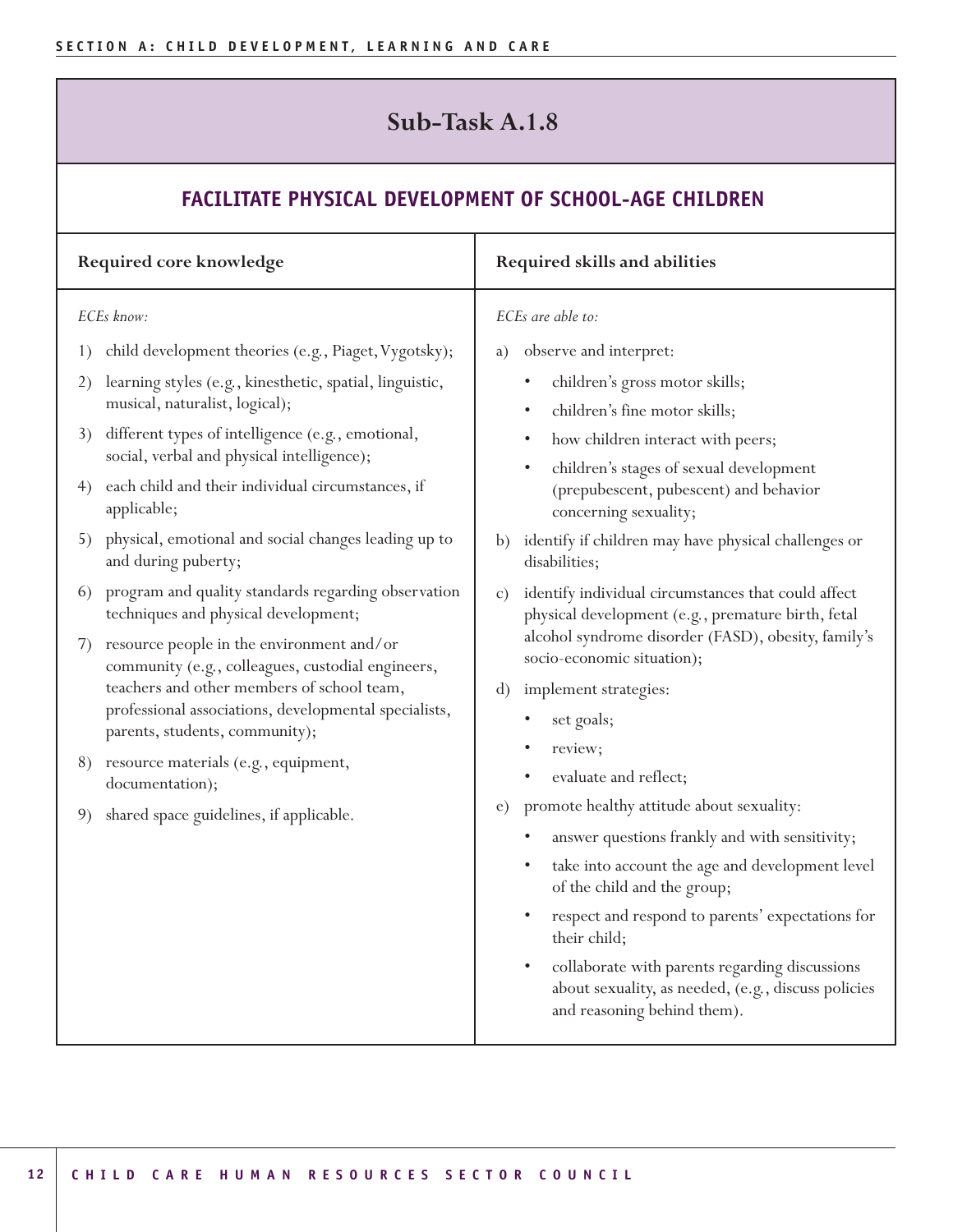- Importance: *very important*
- Frequency: *ongoing*
- Time to perform proficiently: *3 to 10 months*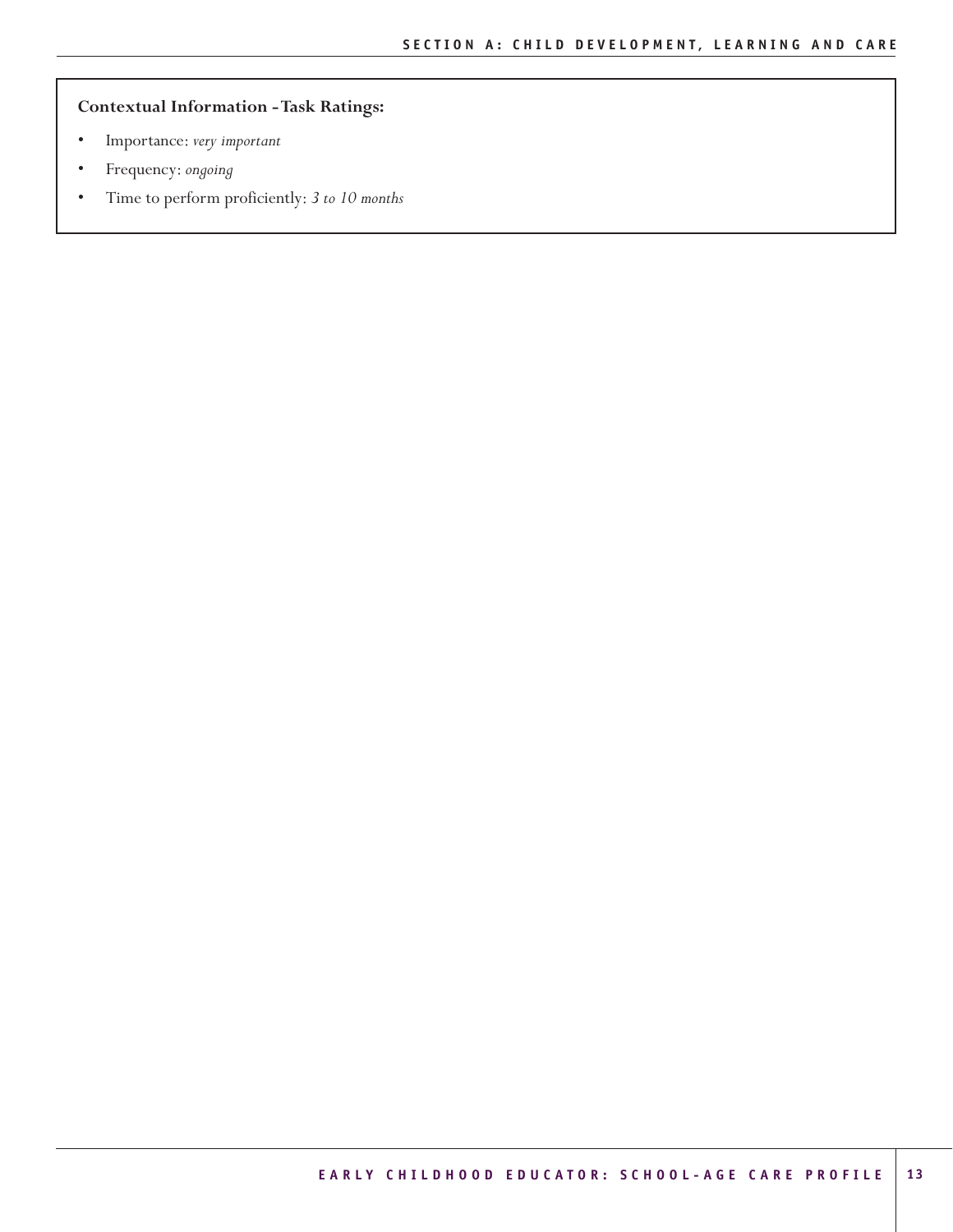# **FACILITATE DEVELOPMENT OF SOCIAL AND CIVIC RESPONSIBILITY IN SCHOOL-AGE CHILDREN**

| Required core knowledge                                                                                                                                                                                                                                                                                                                                                                                                                                                                                                                                                                                                                                                                                   | Required skills and abilities                                                                                                                                                                                                                                                                                                                                                                                                                                                                                                                                                                                                                                                                                                                                                                                                                                                                                                                                                                           |
|-----------------------------------------------------------------------------------------------------------------------------------------------------------------------------------------------------------------------------------------------------------------------------------------------------------------------------------------------------------------------------------------------------------------------------------------------------------------------------------------------------------------------------------------------------------------------------------------------------------------------------------------------------------------------------------------------------------|---------------------------------------------------------------------------------------------------------------------------------------------------------------------------------------------------------------------------------------------------------------------------------------------------------------------------------------------------------------------------------------------------------------------------------------------------------------------------------------------------------------------------------------------------------------------------------------------------------------------------------------------------------------------------------------------------------------------------------------------------------------------------------------------------------------------------------------------------------------------------------------------------------------------------------------------------------------------------------------------------------|
| ECEs know:<br>child development theories;<br>1)<br>each child and their individual circumstances, if<br>2)<br>applicable;<br>importance of social and civic responsibility to the<br>3)<br>community, the school and the individual;<br>resource people in the environment and/or<br>4)<br>community (e.g., colleagues, custodial engineers,<br>community organizations, governmental<br>departments, Internet);<br>current issues (e.g., environment, inequality,<br>5)<br>discrimination);<br>organization's environmental and sustainability<br>6)<br>programs;<br>general understanding of political systems and<br>7)<br>structures (e.g., democracy, communism, socialism)<br>ethics of care.<br>8) | ECEs are able to:<br>discuss individual responsibilities as members of a<br>a)<br>community;<br>encourage children to demonstrate good social and<br>b)<br>civic responsibility:<br>promote children's awareness of their ability to<br>make choices;<br>discuss how choices affect events in their group,<br>٠<br>school, community and the world (e.g., eat<br>foods that are healthy for their bodies and the<br>environment, avoid packaging waste, reduce<br>waste through recycling and composting);<br>facilitate discussions around fairness, equality, social<br>$\mathcal{C}$<br>justice and negotiation;<br>integrate the concepts of social and civic<br>d)<br>responsibility into programs and daily activities;<br>facilitate discussions about current events and<br>e)<br>children's observations of their community;<br>f<br>foster connections with the community to link<br>programming to socially responsible events and<br>encourage children's participation (e.g., local litter |
|                                                                                                                                                                                                                                                                                                                                                                                                                                                                                                                                                                                                                                                                                                           | clean-up afternoon, 'plant a tree' day, community/<br>facility garden, community coat and food drives,                                                                                                                                                                                                                                                                                                                                                                                                                                                                                                                                                                                                                                                                                                                                                                                                                                                                                                  |
|                                                                                                                                                                                                                                                                                                                                                                                                                                                                                                                                                                                                                                                                                                           | Earth Day, support for seniors);<br>assist children to be aware of their reactions to<br>g)<br>community and world events, (e.g., disaster relief);                                                                                                                                                                                                                                                                                                                                                                                                                                                                                                                                                                                                                                                                                                                                                                                                                                                     |
|                                                                                                                                                                                                                                                                                                                                                                                                                                                                                                                                                                                                                                                                                                           | encourage awareness of social justice issues (e.g.,<br>h)<br>the United Nations Convention on the Rights of the<br>Child) to support children's moral development;<br>promote environmental awareness, (e.g., participate<br>i)<br>in recycling, composting, water conservation).                                                                                                                                                                                                                                                                                                                                                                                                                                                                                                                                                                                                                                                                                                                       |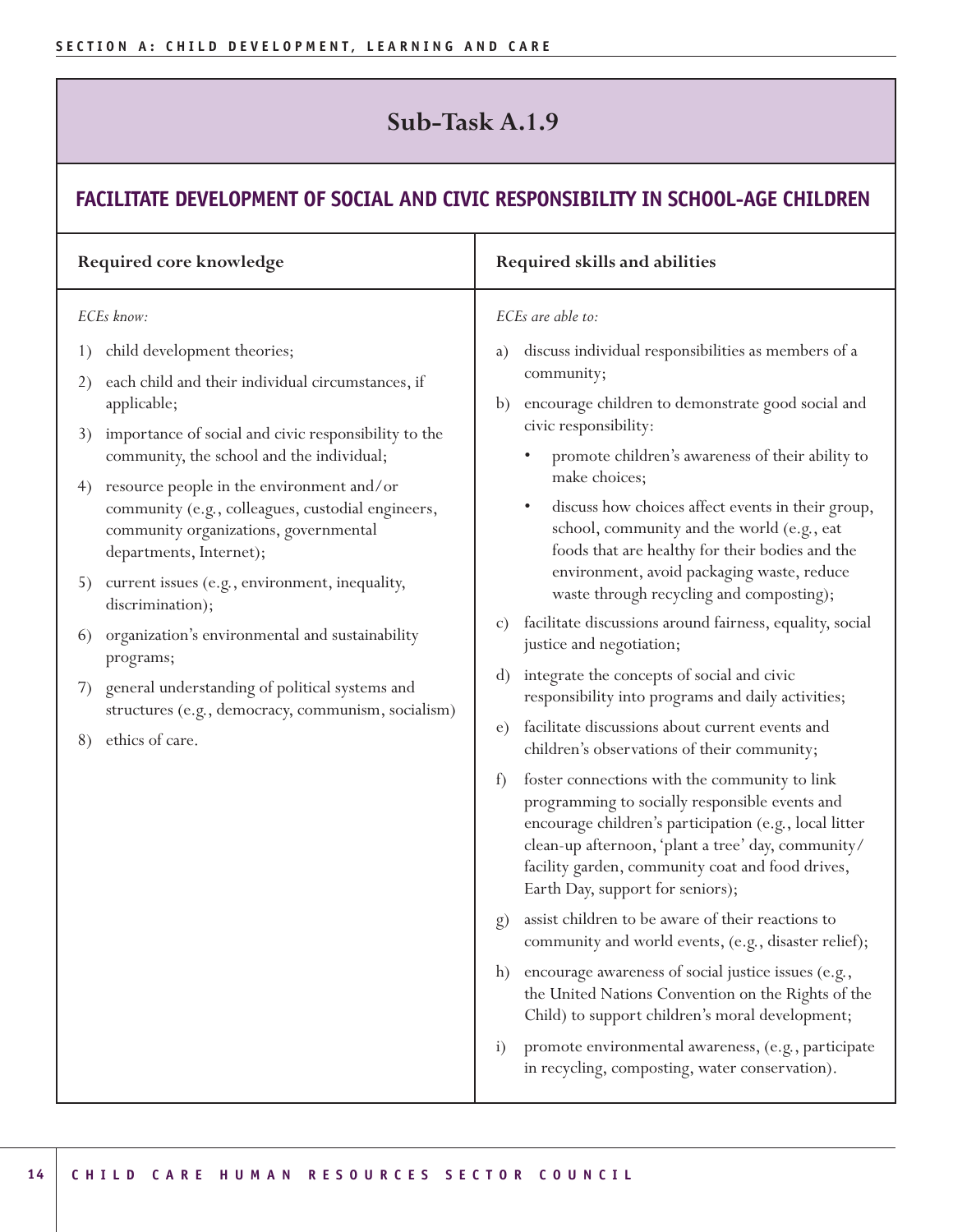- Importance: *important to very important*
- Frequency: *ongoing*
- Time to perform proficiently: *1 to 10 months*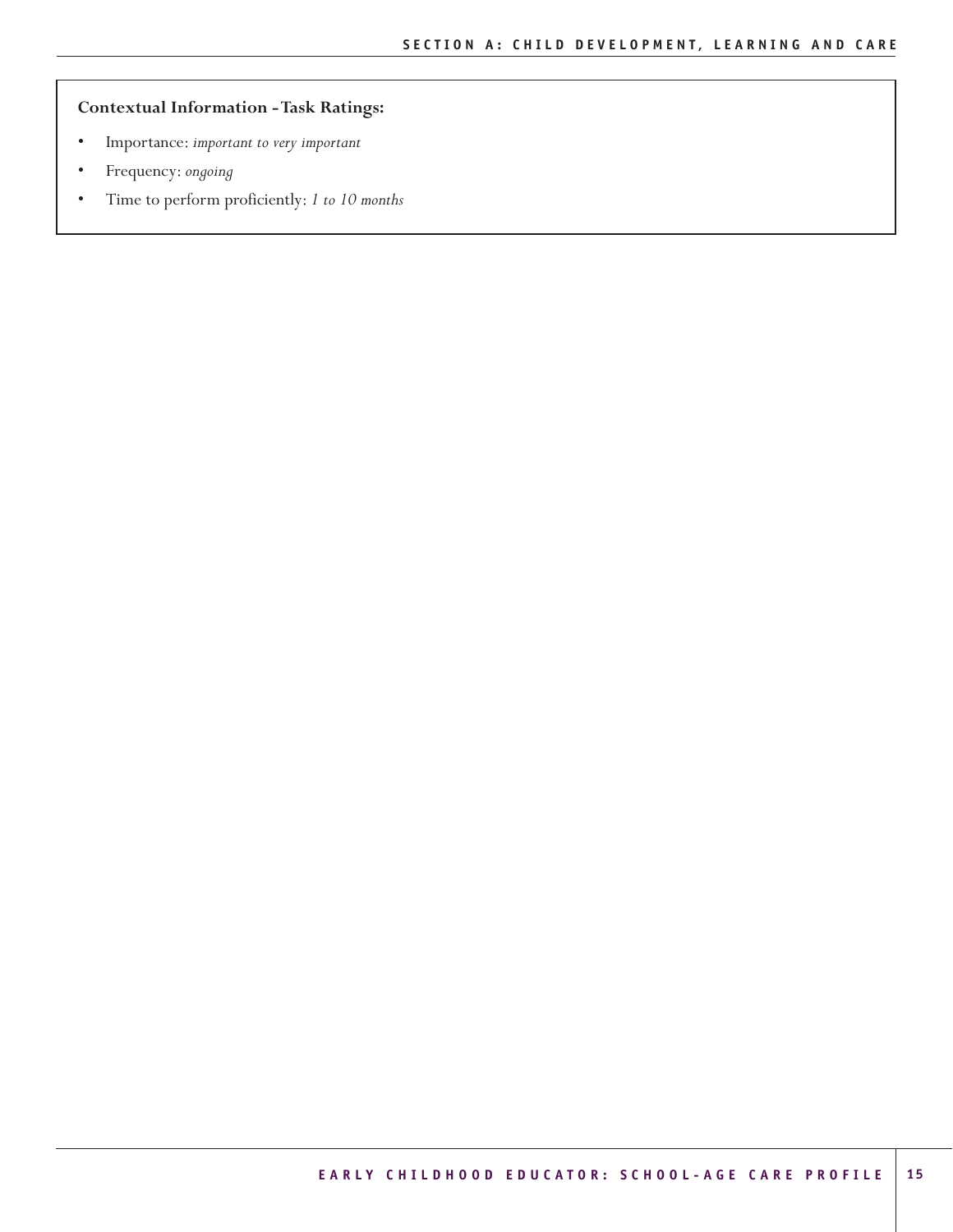# **PREVENT BULLYING BY SCHOOL-AGE CHILDREN**

| Required core knowledge                                                                                                                                             | Required skills and abilities                                                                                                                                         |
|---------------------------------------------------------------------------------------------------------------------------------------------------------------------|-----------------------------------------------------------------------------------------------------------------------------------------------------------------------|
| ECEs know:                                                                                                                                                          | ECEs are able to:                                                                                                                                                     |
| each child and their individual circumstances, if<br>1)<br>possible;                                                                                                | create a shared understanding of what bullying is<br>a)<br>with all parties (e.g., colleagues, members of the<br>school team, parents, children);                     |
| techniques for developing self-awareness of<br>2)<br>own social roles (e.g., reflective journaling,<br>peer observation and feedback, audio or video<br>recordings) | collaborate with teachers, members of the school<br>b)<br>team and other professionals to build strategies to<br>prevent and address bullying;                        |
| the social role(s) of each child in the group (e.g.,<br>3)<br>leaders, followers, observers, victims);                                                              | model appropriate social interactions (e.g., respect<br>$\mathcal{C}$ )<br>rights of others, demonstrate problem solving and                                          |
| impact of family and community experiences on<br>4)<br>children's social responses to adults and peers;<br>resource people in the environment and/or<br>5)          | conflict resolution strategies);<br>observe children's interactions with peers to detect<br>$\mathbf{d}$<br>bullying (e.g., physical, social, verbal, sexual, cyber): |
| community (e.g., colleagues, custodial engineers,<br>teachers and other members of school team,<br>professional associations, developmental specialists,            | recognize that bullying can be subtle and is not<br>always observed;                                                                                                  |
| parents, students);<br>resource materials (e.g., role-playing games);<br>6)                                                                                         | identify behavioural effects of bullying that is<br>e)<br>not witnessed (e.g., child is quiet or withdrawn,<br>demonstrating aggression, or showing signs of          |
| forms of aggression in children (e.g., physical, verbal<br>7)<br>and indirect) relative to developmental milestones;                                                | injury);<br>identify strategies to prevent bullying (e.g., educate<br>f                                                                                               |
| the definition of bullying (i.e., what bullying is);<br>8)                                                                                                          | children in role of bystanders, promote positive<br>action, encourage resilience and coping skills);                                                                  |
| types of bullying (e.g., physical, social, verbal,<br>9)<br>sexual, cyber, subtle);                                                                                 | create a safe environment for children to discuss<br>$\mathbf{g}$<br>bullying issues:                                                                                 |
| 10) responses for bullies, the victims of bullying and<br>bystanders;                                                                                               | encourage children to speak out against bullying;                                                                                                                     |
| 11) bullying detection, prevention and management<br>strategies;                                                                                                    | inform children about where to get help (e.g.,<br>teachers, parents, peers, Kid's Help Phone);                                                                        |
| 12) causes of bullying (e.g., low self-esteem, bullying<br>child is bullied themselves, social issues, family<br>dynamics, parenting style);                        | facilitate ongoing conversation about bullying<br>(e.g., discuss appropriate reactions and actions);<br>promote positive self-esteem, empathy, critical<br>h)         |
| 13) school-age child-centered procedures for solving conflicts.                                                                                                     | thinking, respect and diversity to create healthy<br>relationships.                                                                                                   |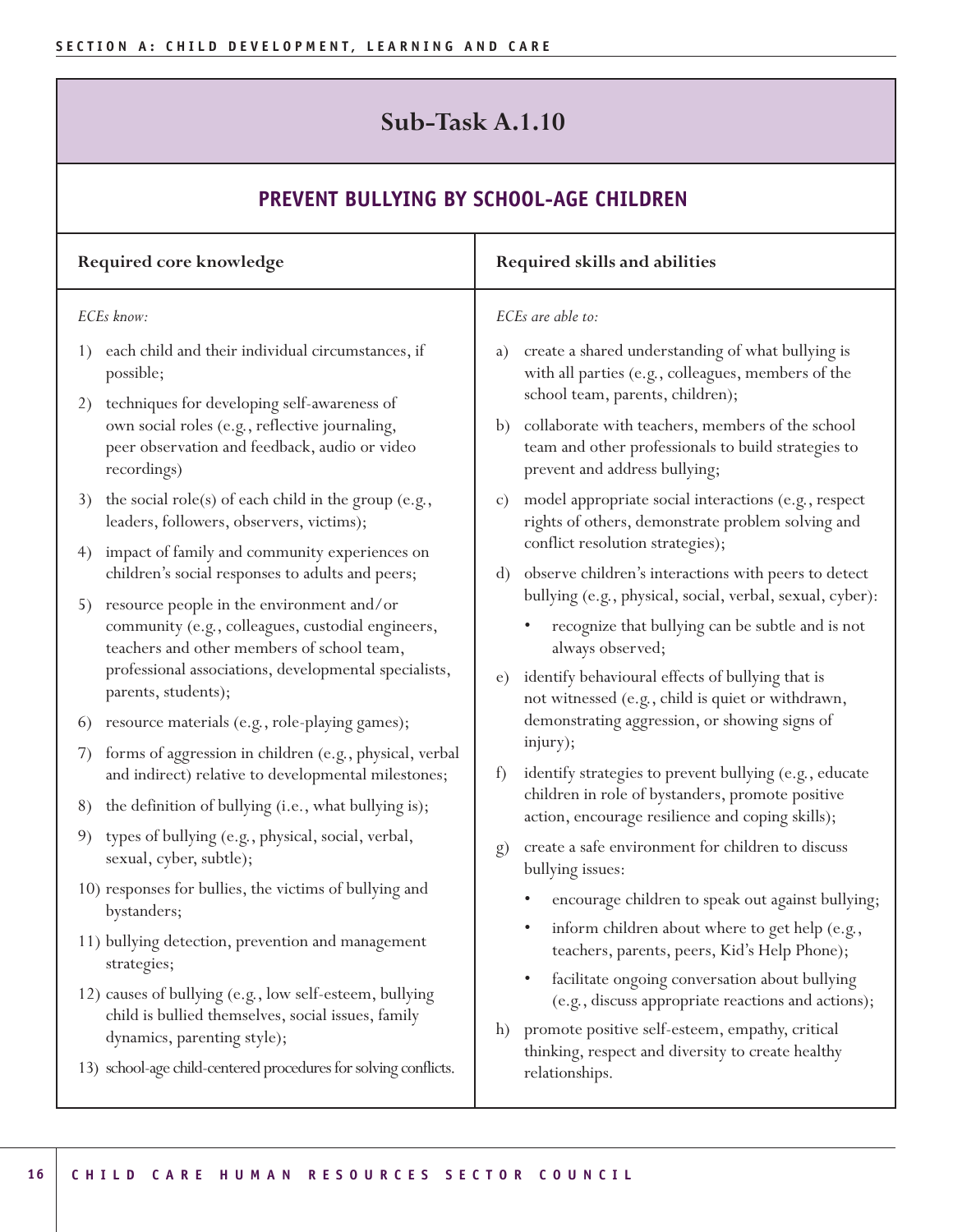- Importance: *critical*
- Frequency: *ongoing*
- Time to perform proficiently: *9 to 12 months*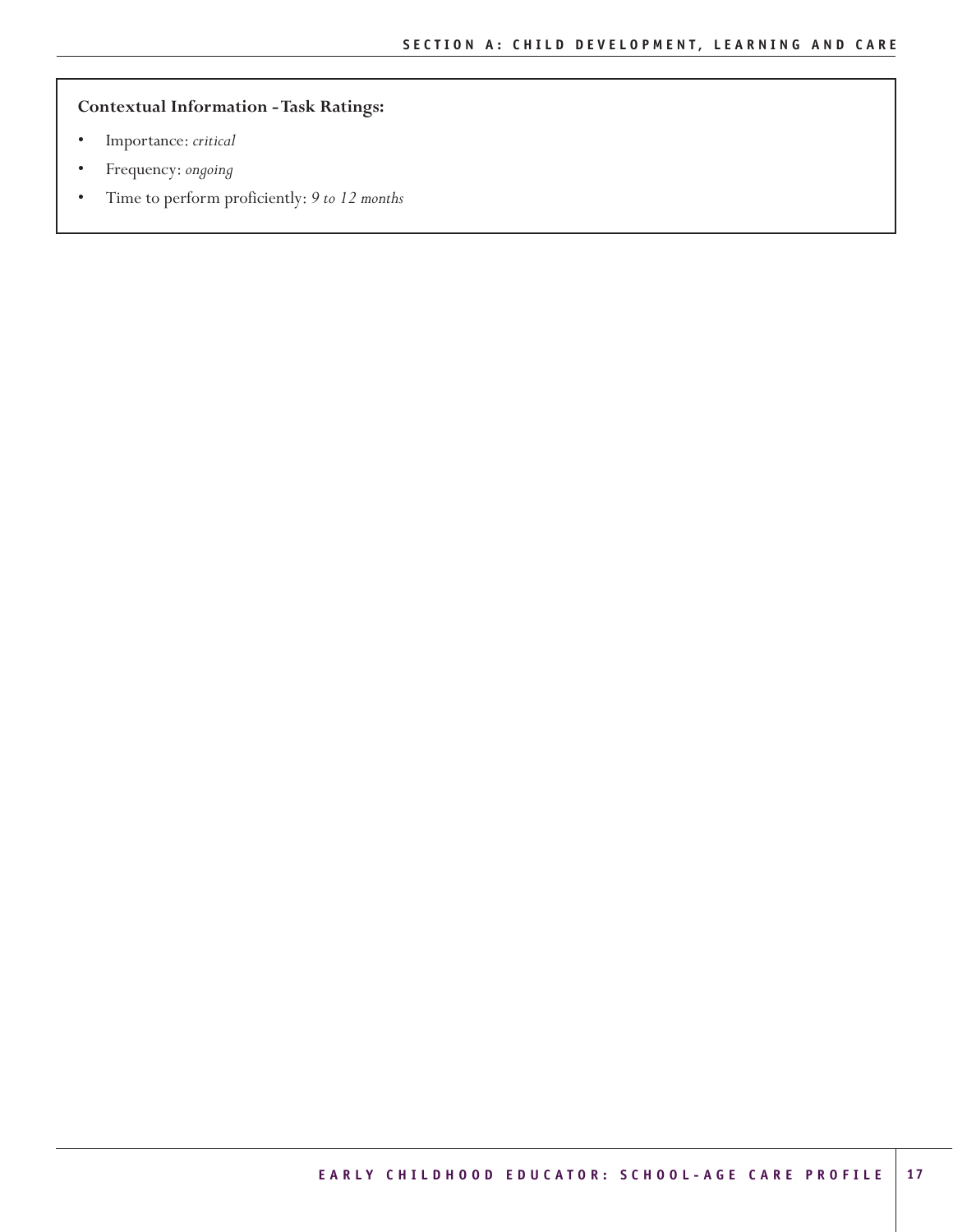# **ADDRESS BULLYING BY SCHOOL-AGE CHILDREN**

| Required core knowledge                                                                                                                                                                                                                                                                | Required skills and abilities                                                                                                                                                                                      |
|----------------------------------------------------------------------------------------------------------------------------------------------------------------------------------------------------------------------------------------------------------------------------------------|--------------------------------------------------------------------------------------------------------------------------------------------------------------------------------------------------------------------|
| ECEs know:                                                                                                                                                                                                                                                                             | ECEs are able to:                                                                                                                                                                                                  |
| each child and their individual circumstances, if<br>1)<br>applicable;<br>techniques for developing self-awareness of<br>2)<br>own social roles (e.g., reflective journaling,<br>peer observation and feedback, audio or video<br>recordings);                                         | create a shared understanding of what bullying is<br>a)<br>with all parties (e.g., colleagues, members of the<br>school team, parents, children);<br>interact effectively with bullies:<br>b)<br>build trust;<br>٠ |
| the social role(s) of each child in the group (e.g.,<br>3)<br>leaders, followers, observers, victims);<br>impact of family and community experiences on<br>$^{(4)}$                                                                                                                    | address behaviour, not the individual;<br>do not use labels;<br>٠<br>encourage more appropriate behaviour;<br>attempt to determine reason for bullying;                                                            |
| children's social responses to adults and peers;<br>resource people in the environment and/or<br>5)<br>community (e.g., colleagues, custodial engineers,<br>teachers and other members of school team,<br>professional associations, developmental specialists,<br>parents, students); | C)<br>facilitate resolution (e.g., conduct interventions with<br>d)<br>bully or bullies, bullied child, families);<br>strive to eliminate negative or unsafe peer<br>e)<br>interactions (e.g., harassment);        |
| resource materials;<br>6)                                                                                                                                                                                                                                                              | intervene if children insult, threaten, scapegoat or<br>f<br>exclude others;                                                                                                                                       |
| forms of aggression in children (e.g., physical, verbal<br>7)<br>and indirect) relative to developmental milestones;                                                                                                                                                                   | communicate effectively with parents regarding<br>$\mathbf{g}$<br>bullying, including:                                                                                                                             |
| the definition of bullying (i.e., what bullying is);<br>8)                                                                                                                                                                                                                             | recognition;                                                                                                                                                                                                       |
| types of bullying (e.g., physical, social, verbal,<br>9)<br>sexual, cyber, subtle);                                                                                                                                                                                                    | prevention;<br>٠<br>management strategies.                                                                                                                                                                         |
| 10) responses for bullies, the bullied and bystanders;                                                                                                                                                                                                                                 |                                                                                                                                                                                                                    |
| 11) bullying detection and management strategies;                                                                                                                                                                                                                                      |                                                                                                                                                                                                                    |
| 12) why bullying happens (e.g., low self-esteem, bullying<br>child is bullied themselves, social issues, family<br>dynamics, parenting style);                                                                                                                                         |                                                                                                                                                                                                                    |
| 13) school-age child-centered procedures for solving<br>conflicts.                                                                                                                                                                                                                     |                                                                                                                                                                                                                    |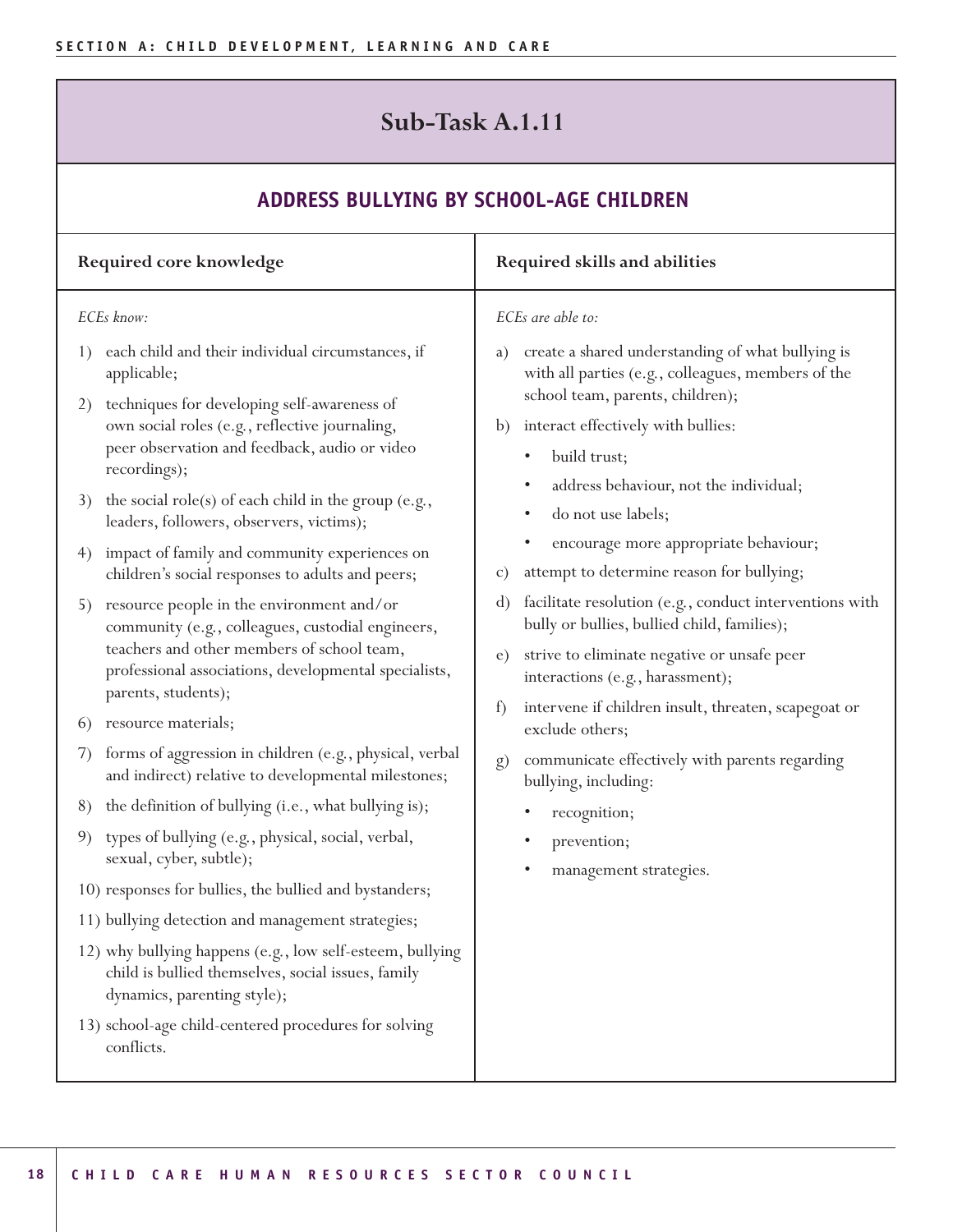- Importance: *critical*
- Frequency: *ongoing*
- Time to perform proficiently: *9 to 12 months*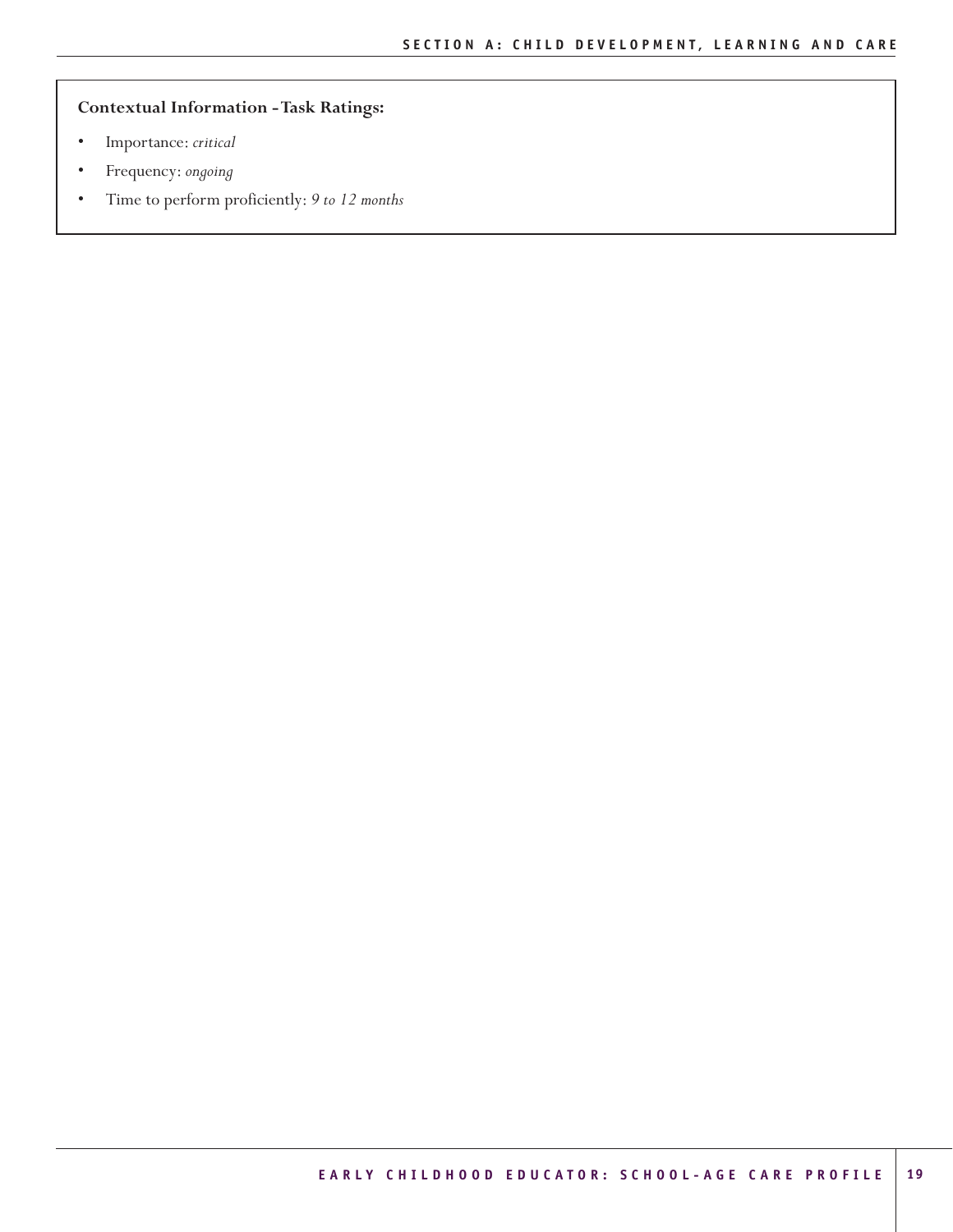### **C H I L D C A R E H U M A N R E S O U R C E S S E C T O R C O U N C I L**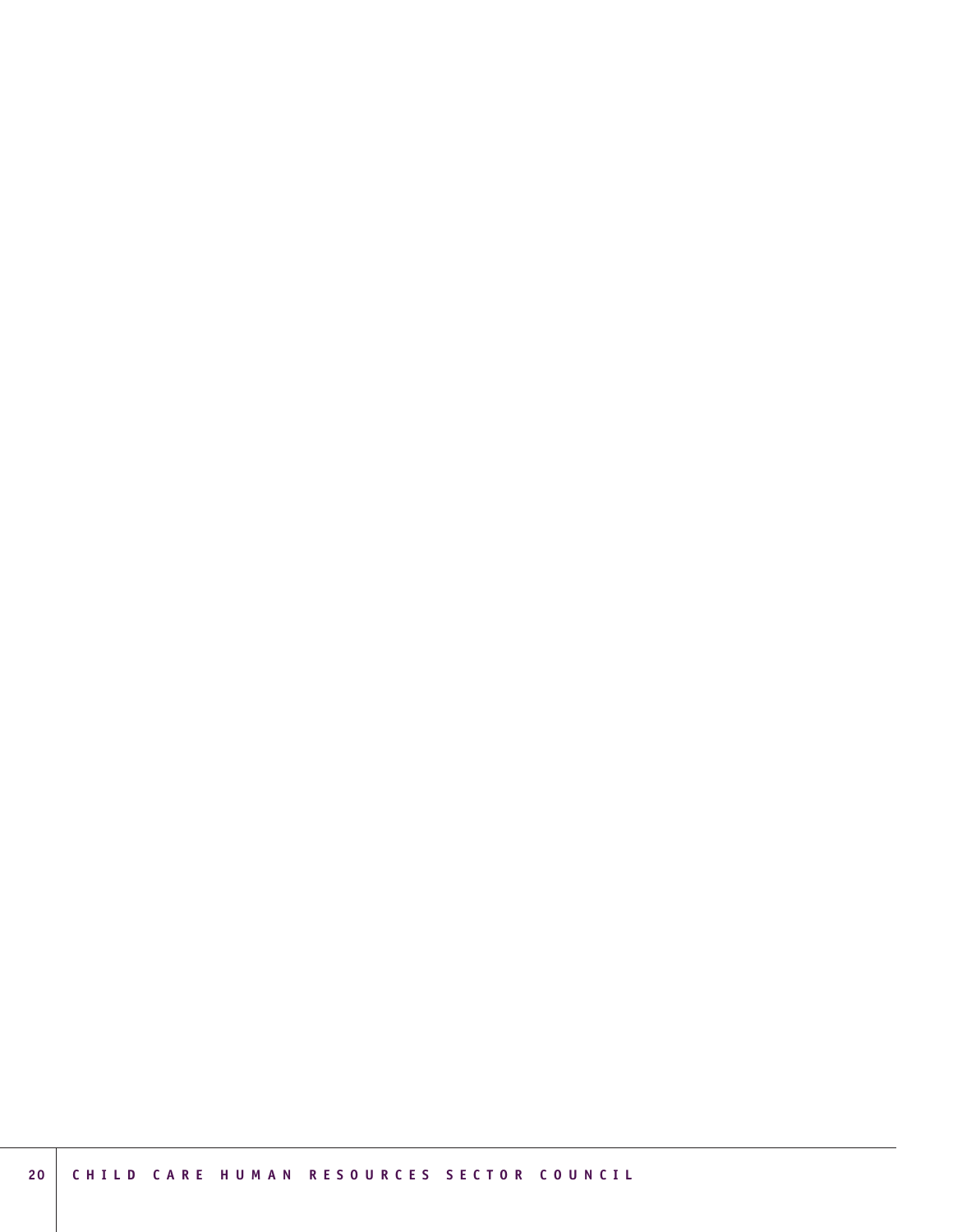# **Task A.2 Develop, implement and evaluate programs**

#### **Context Statement:**

In partnership with their organizations and families, Early Childhood Educators research information to develop and implement programs that meet the developmental needs of the children within their settings, as determined by the age groups and stages of development of children with which they work. Through the use of a variety of observation methods and techniques, ECEs note the progress of each child within the various domains of child development.

The following sub-tasks of Task A.2 have been enhanced and are detailed on pages  $22 - 27$ :

- A.2.6: Develop Kindergarten Program
- A.2.7: Develop School-age Program
- A.2.8: Develop Multi-age Program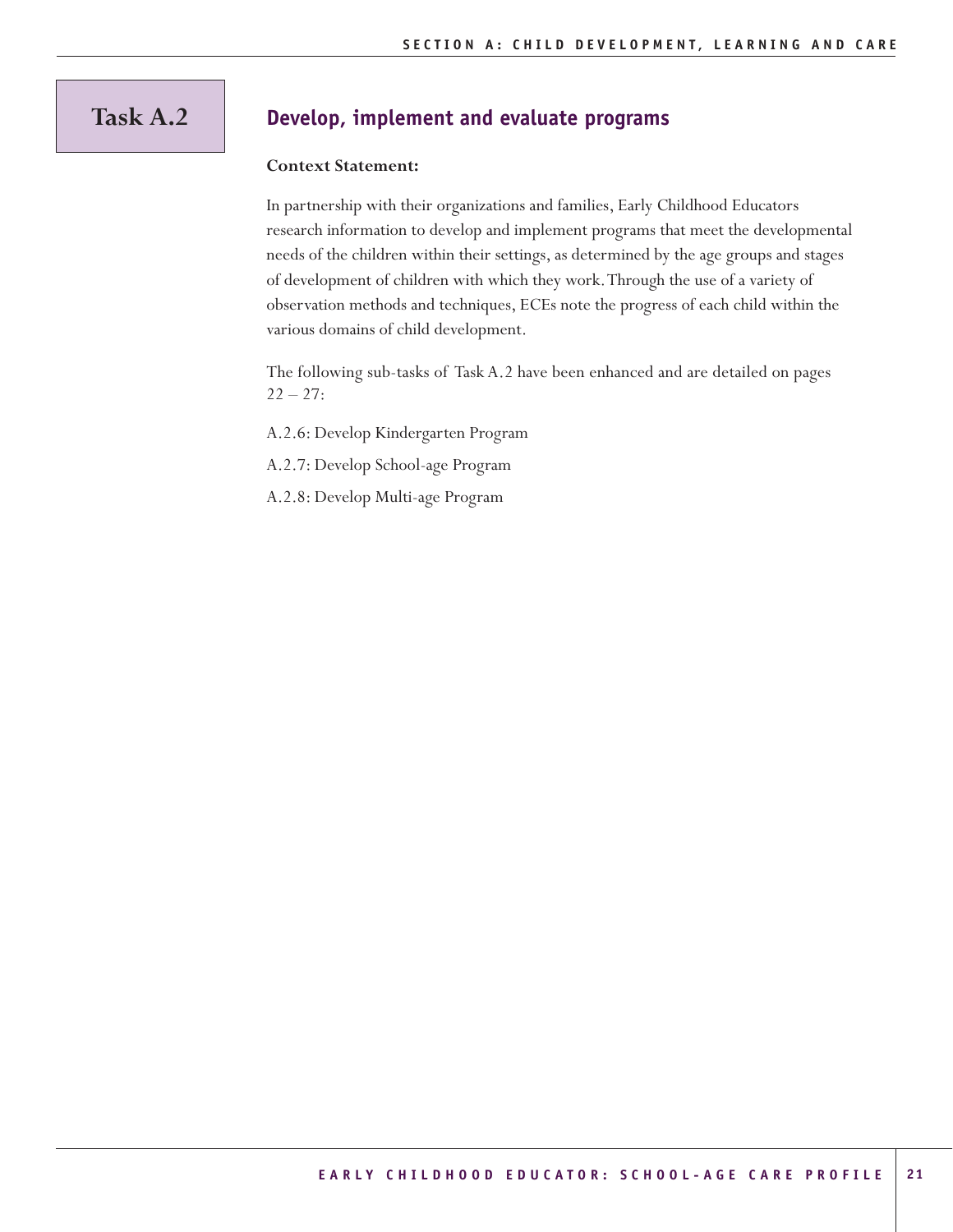# **DEVELOP KINDERGARTEN PROGRAM**

| Required core knowledge                                                                                                                                                                                                                                                                                                                                                                                                                                                                                                                                                                                                                                                                                                                                                                                                                                                                                                                                                                                                                                                                                                                                              | <b>Required skills and abilities</b>                                                                                                                                                                                                                                                                                                                                                                                                                                                                                                                                                                                                                                                                                                                                                                                                                                                                                                                                                                                                                                                                                                                                                                                                              |
|----------------------------------------------------------------------------------------------------------------------------------------------------------------------------------------------------------------------------------------------------------------------------------------------------------------------------------------------------------------------------------------------------------------------------------------------------------------------------------------------------------------------------------------------------------------------------------------------------------------------------------------------------------------------------------------------------------------------------------------------------------------------------------------------------------------------------------------------------------------------------------------------------------------------------------------------------------------------------------------------------------------------------------------------------------------------------------------------------------------------------------------------------------------------|---------------------------------------------------------------------------------------------------------------------------------------------------------------------------------------------------------------------------------------------------------------------------------------------------------------------------------------------------------------------------------------------------------------------------------------------------------------------------------------------------------------------------------------------------------------------------------------------------------------------------------------------------------------------------------------------------------------------------------------------------------------------------------------------------------------------------------------------------------------------------------------------------------------------------------------------------------------------------------------------------------------------------------------------------------------------------------------------------------------------------------------------------------------------------------------------------------------------------------------------------|
| ECEs know:<br>child development theories (e.g., Piaget, Neo-<br>1)<br>Piaget, cultural-social development, ecological<br>systems theory);<br>curriculum development styles (e.g., emergent<br>2)<br>curriculum, Montessori, provincial/territorial<br>curriculum frameworks);<br>individual children and their families, if applicable;<br>3)<br>related regulations, standards of practice, quality<br>$^{(4)}$<br>standards and licensing requirements;<br>organization's educational platform, values,<br>5)<br>philosophy, objectives, policies and procedures;<br>educational project, mission, values, objectives and<br>6)<br>policies and procedures of school, school board and<br>provincial/territorial governing body (e.g., Ministry<br>of Education, Ministry of Health), if applicable;<br>principles of equity to support each child's full<br>7)<br>participation;<br>impact of the school day on children (e.g., need for<br>8)<br>individual and active play);<br>importance of documenting program planning (e.g.,<br>9)<br>to articulate why planned activities are valuable and<br>beneficial);<br>10) shared space guidelines, if applicable. | ECEs are able to:<br>engage children in the development of plans;<br>a)<br>develop a program based on:<br>b)<br>observations;<br>developmental needs of children;<br>children's individual differences (e.g.,<br>٠<br>temperament, personality, special needs);<br>children's need for change of pace after the<br>٠<br>school day;<br>interests and goals of individual children;<br>٠<br>community resources;<br>٠<br>length and type of program (e.g., before and<br>after school, full days, professional development<br>days);<br>consultation with school (e.g., teachers,<br>٠<br>recreation technicians, school council) to<br>harmonize programming of activities, field trips,<br>projects and special events, if applicable;<br>implement programs that are free of racism, sexism<br>$\mathcal{C}$<br>and homophobia;<br>include program elements that facilitate<br>d)<br>development of social and civic responsibility;<br>set up a physical environment that encourages<br>e)<br>children's learning and development and stimulates<br>their curiosity;<br>set up a safe physical environment for activities;<br>$\ddot{\phantom{0}}$<br>find resources and materials based on children's<br>$\mathbf{g}$<br>interests and needs; |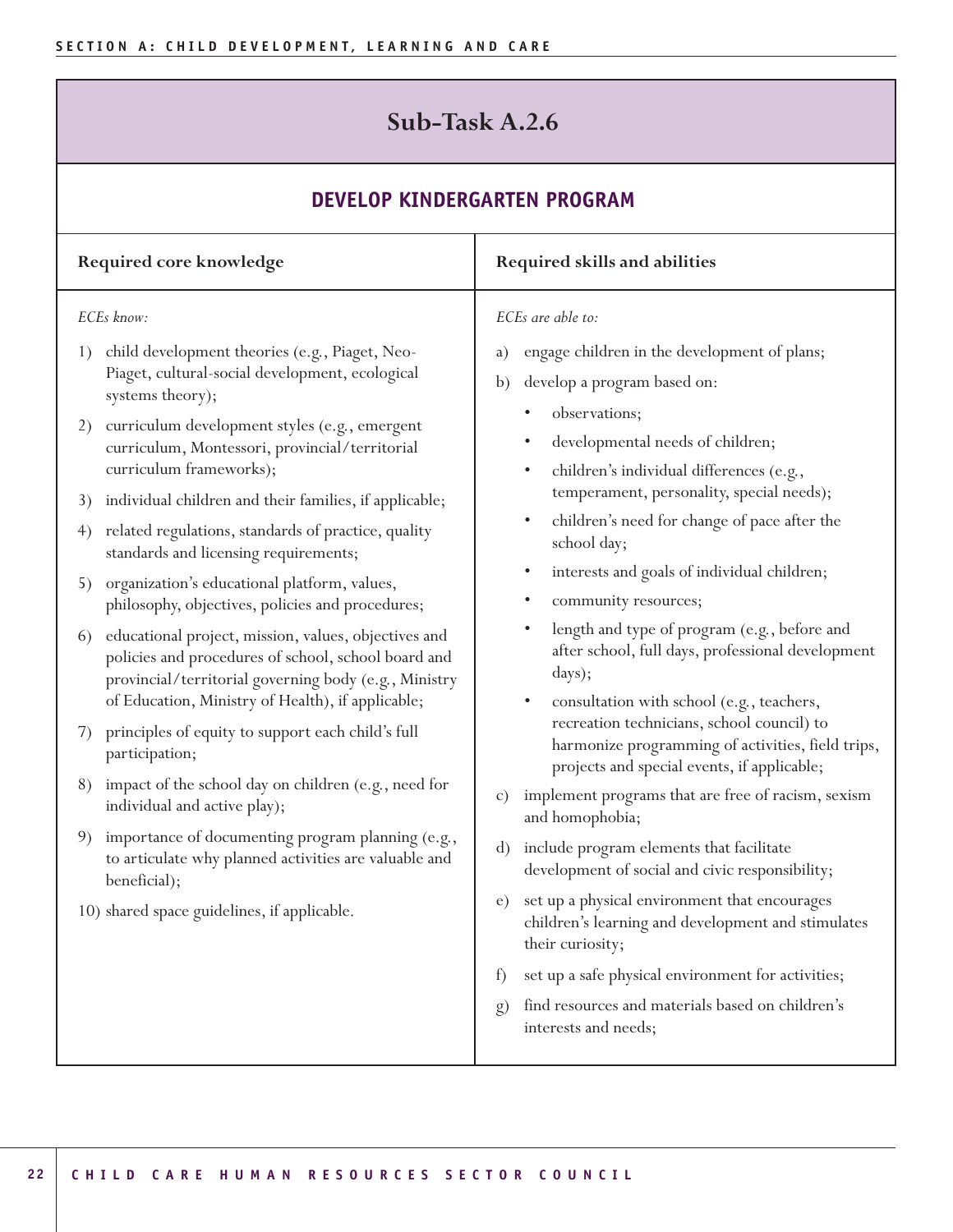| use technology with children to enhance learning, if<br>h)<br>available;                                                                                                                        |
|-------------------------------------------------------------------------------------------------------------------------------------------------------------------------------------------------|
| follow continuum of development to enrich skills<br>i)<br>and abilities;                                                                                                                        |
| offer a variety of activities and allow for revisiting:<br>j)                                                                                                                                   |
| adapt program quickly in response to children's<br>interests, needs and abilities;                                                                                                              |
| allow time for unstructured play;<br>$\bullet$                                                                                                                                                  |
| create an emotional bond with each child based on<br>$\bf k$<br>social and emotional needs;                                                                                                     |
| take the suggestions of parents, parent advisory<br>$\vert$<br>committees and school councils into consideration<br>and obtain approval, if applicable;                                         |
| m) respect and respond to parents' expectations for<br>their child (e.g., explain rationale for policies to<br>parents);                                                                        |
| organize field trips based on philosophy of the<br>n)<br>program;                                                                                                                               |
| communicate and collaborate with other partners<br>$\circ$ )<br>(e.g., school, other professionals, parents);                                                                                   |
| document and share program plan or make learning<br>p)<br>visible through a variety of means (e.g., planning<br>sheets, monthly calendar, survey of children's<br>interests, learning stories); |
| offer children the opportunity to complete<br>q)<br>homework in a quiet area with adequate supervision,<br>if applicable.                                                                       |
|                                                                                                                                                                                                 |

- Importance: *critical*
- Frequency: *ongoing*
- Time to perform proficiently: *6 to 9 months*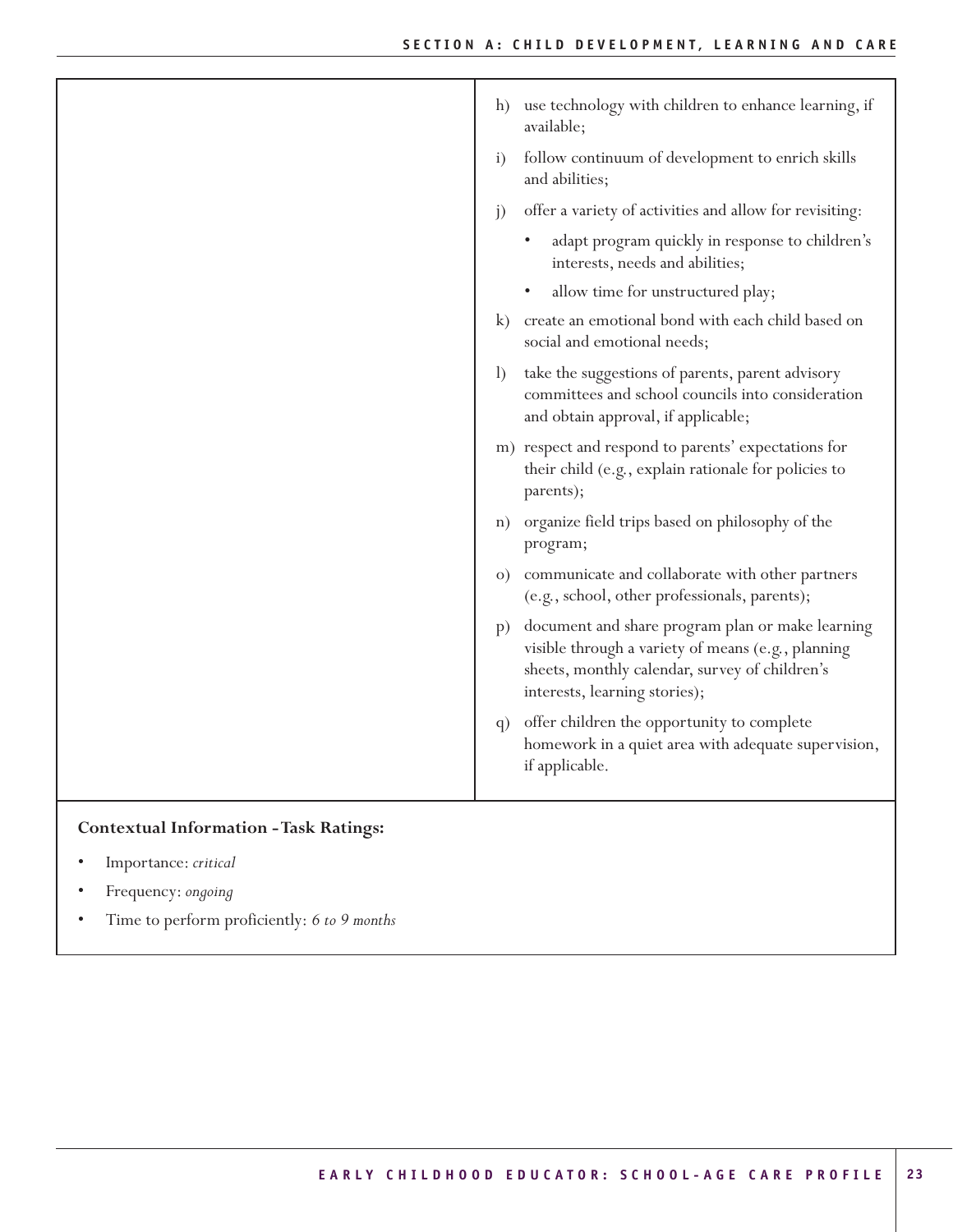# **DEVELOP SCHOOL-AGE PROGRAM**

| Required core knowledge                                                                                                                                                                                                                                                                                                                                                                                                                                                                                                                                                  | <b>Required skills and abilities</b>                                                                                                                                                                                                                                                                                                                                                                                                                                                                                                                                                                                                                                                               |  |  |
|--------------------------------------------------------------------------------------------------------------------------------------------------------------------------------------------------------------------------------------------------------------------------------------------------------------------------------------------------------------------------------------------------------------------------------------------------------------------------------------------------------------------------------------------------------------------------|----------------------------------------------------------------------------------------------------------------------------------------------------------------------------------------------------------------------------------------------------------------------------------------------------------------------------------------------------------------------------------------------------------------------------------------------------------------------------------------------------------------------------------------------------------------------------------------------------------------------------------------------------------------------------------------------------|--|--|
| ECEs know:<br>child development theories (e.g., Piaget,<br>1)<br>Neo-Piaget, cultural-social development,<br>ecological systems theory);<br>curriculum development styles (e.g.,<br>2)<br>emergent curriculum, Montessori,<br>provincial/territorial curriculum<br>frameworks);<br>individual children and their families, if<br>3)<br>applicable;<br>related regulations, standards of<br>4)<br>practice, quality standards and licensing<br>requirements;<br>organization's educational platform,<br>5)<br>values, philosophy, objectives, policies<br>and procedures; | ECEs are able to:<br>engage children in the development of plans;<br>a)<br>develop a program based on:<br>b)<br>observations;<br>developmental needs of children;<br>children's individual differences (e.g., temperament,<br>$\bullet$<br>personality, special needs);<br>children's need for change of pace after the school day;<br>$\bullet$<br>interests and goals of individual children;<br>$\bullet$<br>community resources;<br>length and type of program (e.g., before and after school,<br>full days, professional development days);<br>consultation with school (e.g., teachers, recreation<br>$\bullet$<br>technicians, school council) to harmonize programming                     |  |  |
| educational project, mission, values,<br>6)<br>objectives and policies and procedures<br>of school, school board and provincial/<br>territorial governing body (e.g., Ministry<br>of Education, Ministry of Health), if<br>applicable;<br>principles of equity to support each<br>7)<br>child's full participation;<br>8) impact of the school day on children (e.g.,<br>need for individual and active play);<br>importance of documenting program<br>9)<br>planning (e.g., to articulate why planned                                                                   | of activities, field trips, projects and special events, if<br>applicable;<br>implement programs that are free of racism, sexism and<br>$\mathbf{C}$<br>homophobia;<br>include program elements that facilitate development of social<br>d)<br>and civic responsibility;<br>set up a physical environment that encourages children's<br>e)<br>learning and development and stimulates their curiosity;<br>set up a safe physical environment for activities;<br>f<br>find resources and materials based on children's interests and needs;<br>g)<br>use technology with children to enhance learning, if available;<br>h)<br>follow continuum of development to enrich skills and abilities;<br>i) |  |  |
| activities are valuable and beneficial)<br>10) shared space guidelines, if applicable.                                                                                                                                                                                                                                                                                                                                                                                                                                                                                   | offer a variety of activities and allow for revisiting:<br>j)<br>adapt program quickly in response to children's interests,<br>needs and abilities;                                                                                                                                                                                                                                                                                                                                                                                                                                                                                                                                                |  |  |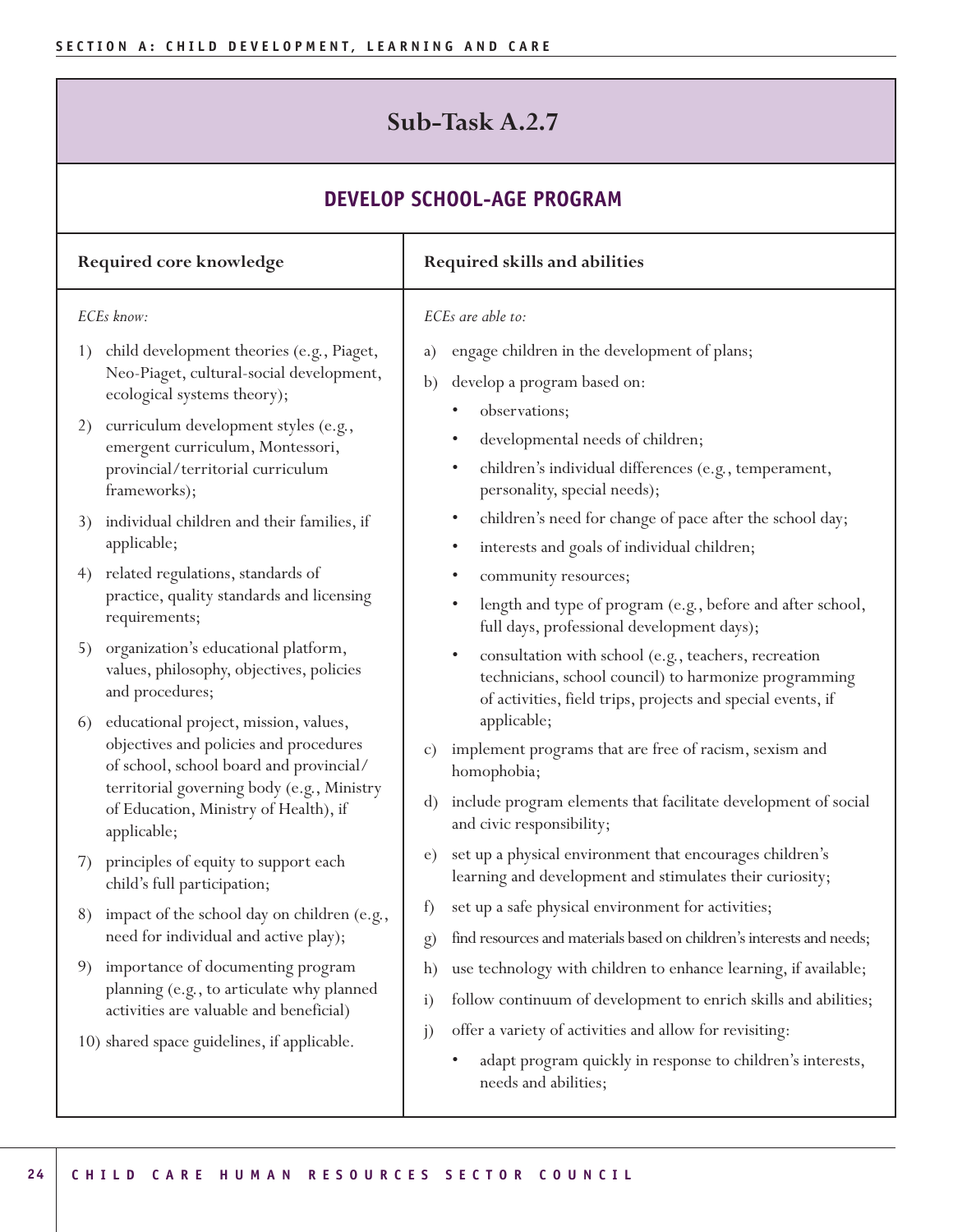| $\bf k$                                       | allow time for unstructured play;<br>$\bullet$<br>create an emotional bond with each child based on social and<br>emotional needs;                                       |
|-----------------------------------------------|--------------------------------------------------------------------------------------------------------------------------------------------------------------------------|
| $\left  \right\rangle$                        | take the suggestions of parents, parent advisory committees<br>and school councils into consideration and obtain approval, if<br>applicable;                             |
|                                               | m) respect and respond to parents' expectations for their child<br>(e.g., explain rationale for policies to parents);                                                    |
| n)                                            | organize field trips based on philosophy of the program;                                                                                                                 |
| $\circ$ )                                     | communicate and collaborate with other partners (e.g., school,<br>other professionals, parents);                                                                         |
| p)                                            | document and share program plan or make learning visible<br>through a variety of means (e.g., planning sheets, monthly<br>calendar, survey of children's interests);     |
| q)                                            | offer children the opportunity to complete homework in a<br>quiet area with adequate supervision;                                                                        |
| r)                                            | respect children's transition to adolescence (e.g., encourage<br>responsibility and leadership, provide increasing degrees of<br>autonomy and participative management). |
| <b>Contextual Information - Task Ratings:</b> |                                                                                                                                                                          |

- Importance: *critical*
- Frequency: *ongoing*
- Time to perform proficiently: *6 to 9 months*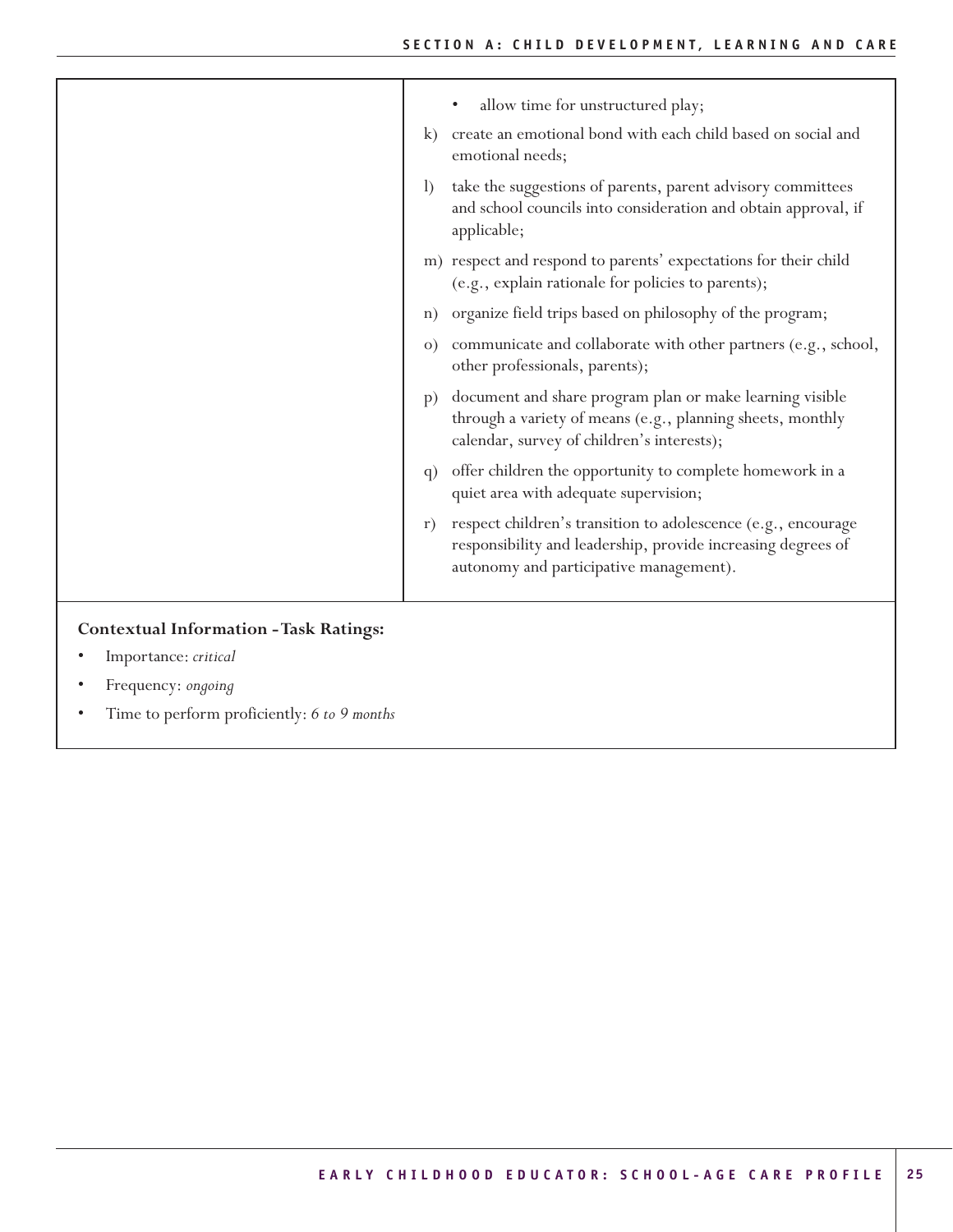# **DEVELOP MULTI-AGE PROGRAM**

| Required core knowledge                                                                                                                                                                                                                                                                                                                                                                                                                                                                                                                                                                                                                                                                                                                                                                                                                                                                                                                                                                                                                                                                                                                                | Required skills and abilities                                                                                                                                                                                                                                                                                                                                                                                                                                                                                                                                                                                                                                                                                                                                                                                                                                                                                                                                                                                                                                                                                                                                                                                                                                                                                                     |
|--------------------------------------------------------------------------------------------------------------------------------------------------------------------------------------------------------------------------------------------------------------------------------------------------------------------------------------------------------------------------------------------------------------------------------------------------------------------------------------------------------------------------------------------------------------------------------------------------------------------------------------------------------------------------------------------------------------------------------------------------------------------------------------------------------------------------------------------------------------------------------------------------------------------------------------------------------------------------------------------------------------------------------------------------------------------------------------------------------------------------------------------------------|-----------------------------------------------------------------------------------------------------------------------------------------------------------------------------------------------------------------------------------------------------------------------------------------------------------------------------------------------------------------------------------------------------------------------------------------------------------------------------------------------------------------------------------------------------------------------------------------------------------------------------------------------------------------------------------------------------------------------------------------------------------------------------------------------------------------------------------------------------------------------------------------------------------------------------------------------------------------------------------------------------------------------------------------------------------------------------------------------------------------------------------------------------------------------------------------------------------------------------------------------------------------------------------------------------------------------------------|
| ECEs know:<br>child development theories (e.g., Piaget, Neo-<br>1)<br>Piaget, cultural-social development, ecological<br>systems theory);<br>curriculum development styles (e.g., emergent<br>2)<br>curriculum, Montessori, provincial/territorial<br>curriculum frameworks;<br>individual children and their families, if applicable;<br>3)<br>related regulations, standards of practice, quality<br>$^{(4)}$<br>standards and licensing requirements;<br>organization's educational platform, values,<br>5)<br>philosophy, objectives, policies and procedures;<br>educational project, mission, values, objectives and<br>6)<br>policies and procedures of school, school board and<br>provincial/territorial governing body (e.g., Ministry<br>of Education, Ministry of Health), if applicable;<br>principles of equity to support each child's full<br>7)<br>participation;<br>importance of documenting program planning (e.g.,<br>8)<br>to articulate why planned activities are valuable and<br>beneficial);<br>shared space guidelines, if applicable;<br>9)<br>10) strategies to engage each child's unique strengths<br>into the program. | ECEs are able to:<br>develop a program based on:<br>a)<br>observations;<br>٠<br>broad range of developmental needs of children;<br>٠<br>children's individual differences (e.g.,<br>٠<br>temperament, personality, special needs);<br>children's need for change of pace after the<br>٠<br>school day;<br>interests and goals of individual children;<br>٠<br>community resources;<br>٠<br>length and type of program (e.g., before and<br>٠<br>after school, full days, professional development<br>days, school break);<br>consultation with school (teachers, recreation<br>technicians, school council) to harmonize<br>programming of activities, field trips, projects<br>and special events, if applicable;<br>implement programs that are free of racism, sexism<br>b)<br>and homophobia;<br>include program elements that facilitate<br>$\mathcal{C}$ )<br>development of social and civic responsibility, if<br>applicable;<br>set up a safe physical environment that supports<br>d)<br>each child's learning and development (e.g.,<br>identify learning areas for specific ages, provide toys<br>appropriate to the child's development);<br>find resources and materials based on children's<br>e)<br>interests and needs;<br>program according to ages and developmental levels<br>f<br>within the multi-age room; |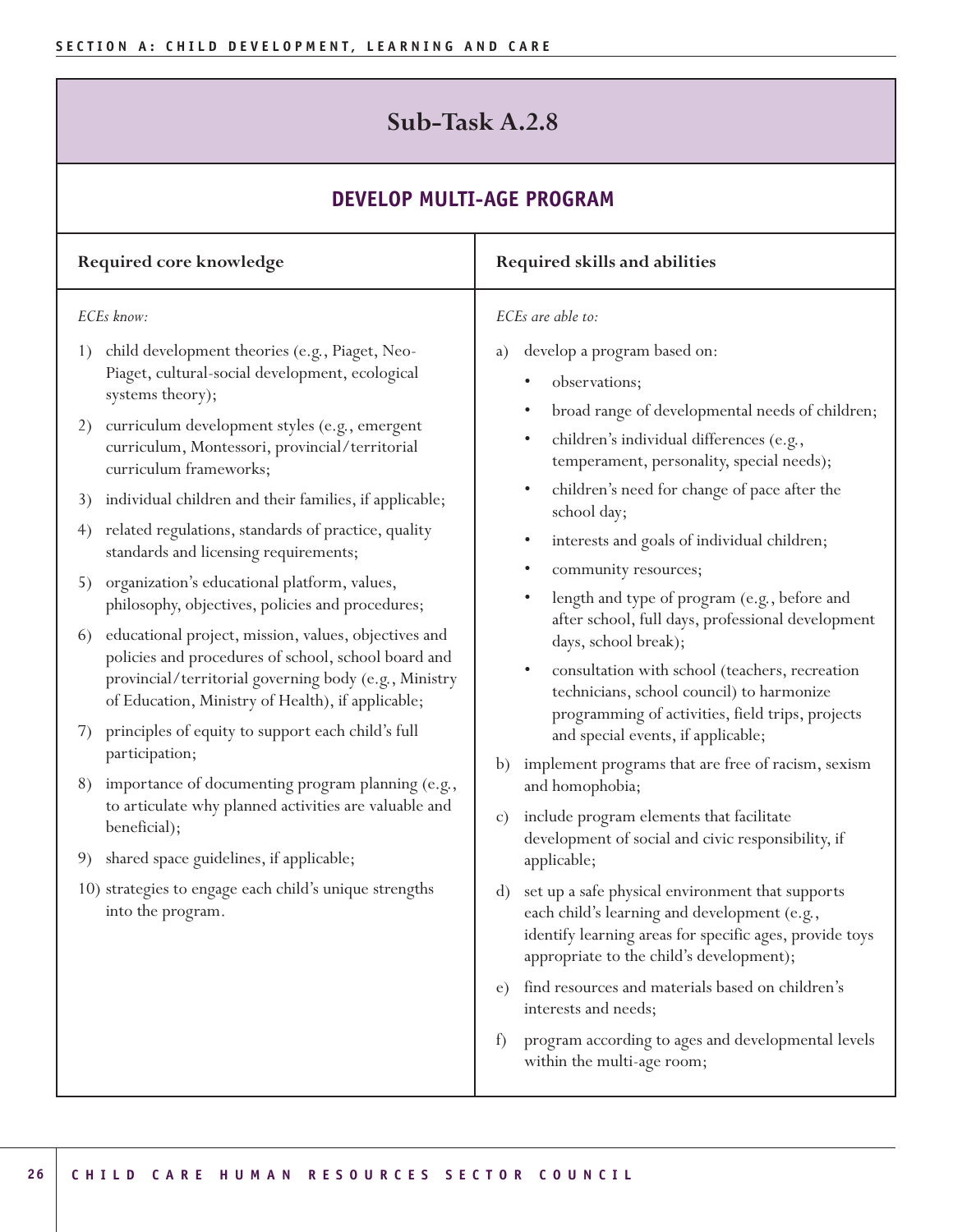|  | $\mathbf{g}$ | create an emotional bond with each child based on<br>social and emotional needs;                                                                                                                      |
|--|--------------|-------------------------------------------------------------------------------------------------------------------------------------------------------------------------------------------------------|
|  | h)           | maintain ratios for multi-age groups;                                                                                                                                                                 |
|  | i)           | monitor children's interactions, especially among<br>different age groups (e.g., ensure all children<br>are given opportunities to be both leaders and<br>followers);                                 |
|  | j)           | promote exchanges and the transmission of<br>knowledge among children of different ages (e.g.,<br>manners, procedures, older children as leaders and<br>monitors of activities for younger children); |
|  | $\mathbf{k}$ | use technology with children to enhance learning, if<br>available;                                                                                                                                    |
|  | $\vert$      | consider the suggestions of parents, parent advisory<br>committees and school councils and obtain approval,<br>if applicable; same as above                                                           |
|  |              | m) respect and respond to parents' expectations for<br>their child (e.g., explain rationale for policies to<br>parents);                                                                              |
|  | n)           | document and share program plan or make learning<br>visible through a variety of means (e.g., planning<br>sheets, monthly calendar, survey of children's<br>interests); same as above                 |
|  | $\circ$ )    | offer children the opportunity to complete<br>homework in a quiet area with adequate supervision.                                                                                                     |
|  |              |                                                                                                                                                                                                       |

- Importance: *critical*
- Frequency: *ongoing*
- Time to perform proficiently: *6 to 9 months*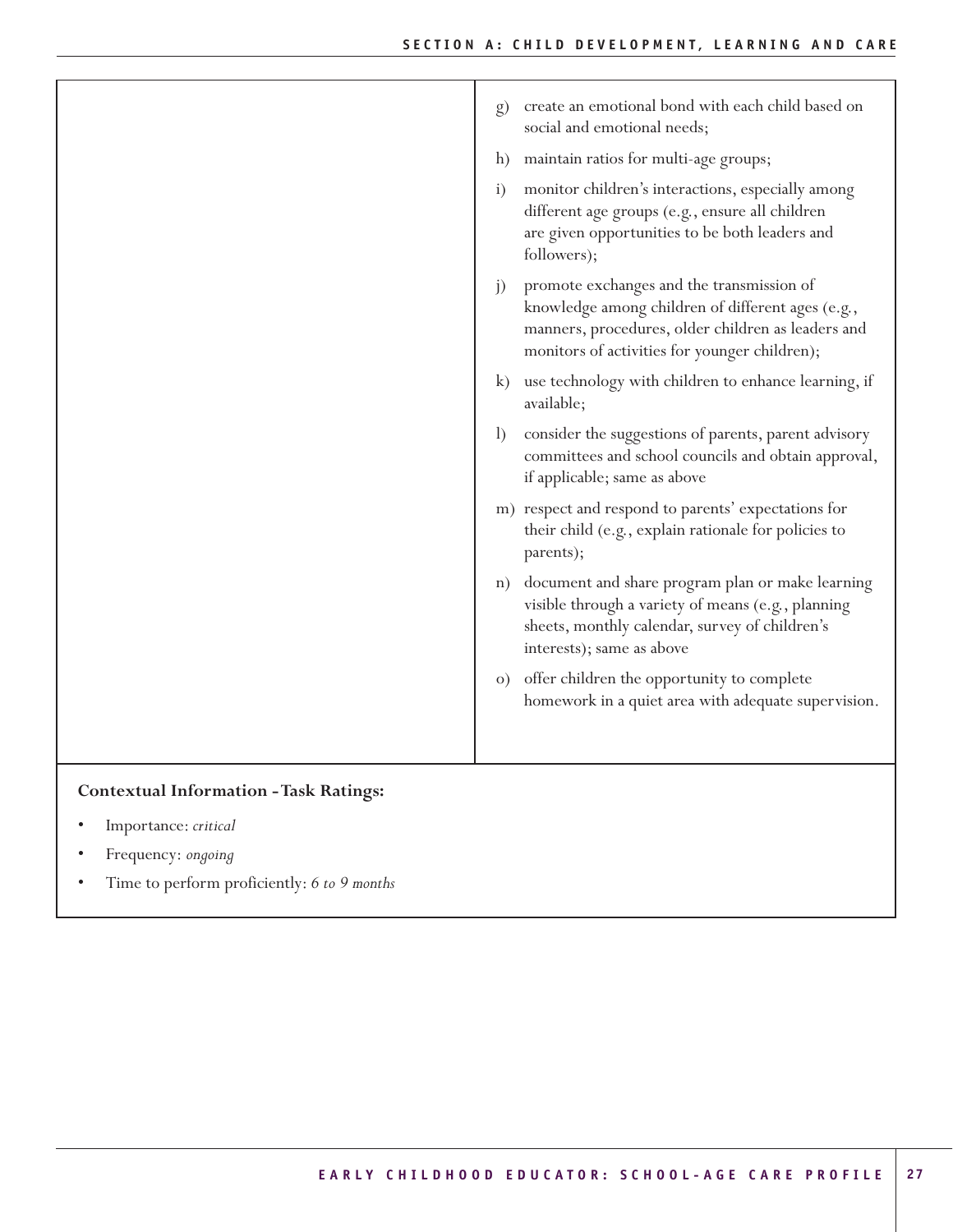### **C H I L D C A R E H U M A N R E S O U R C E S S E C T O R C O U N C I L**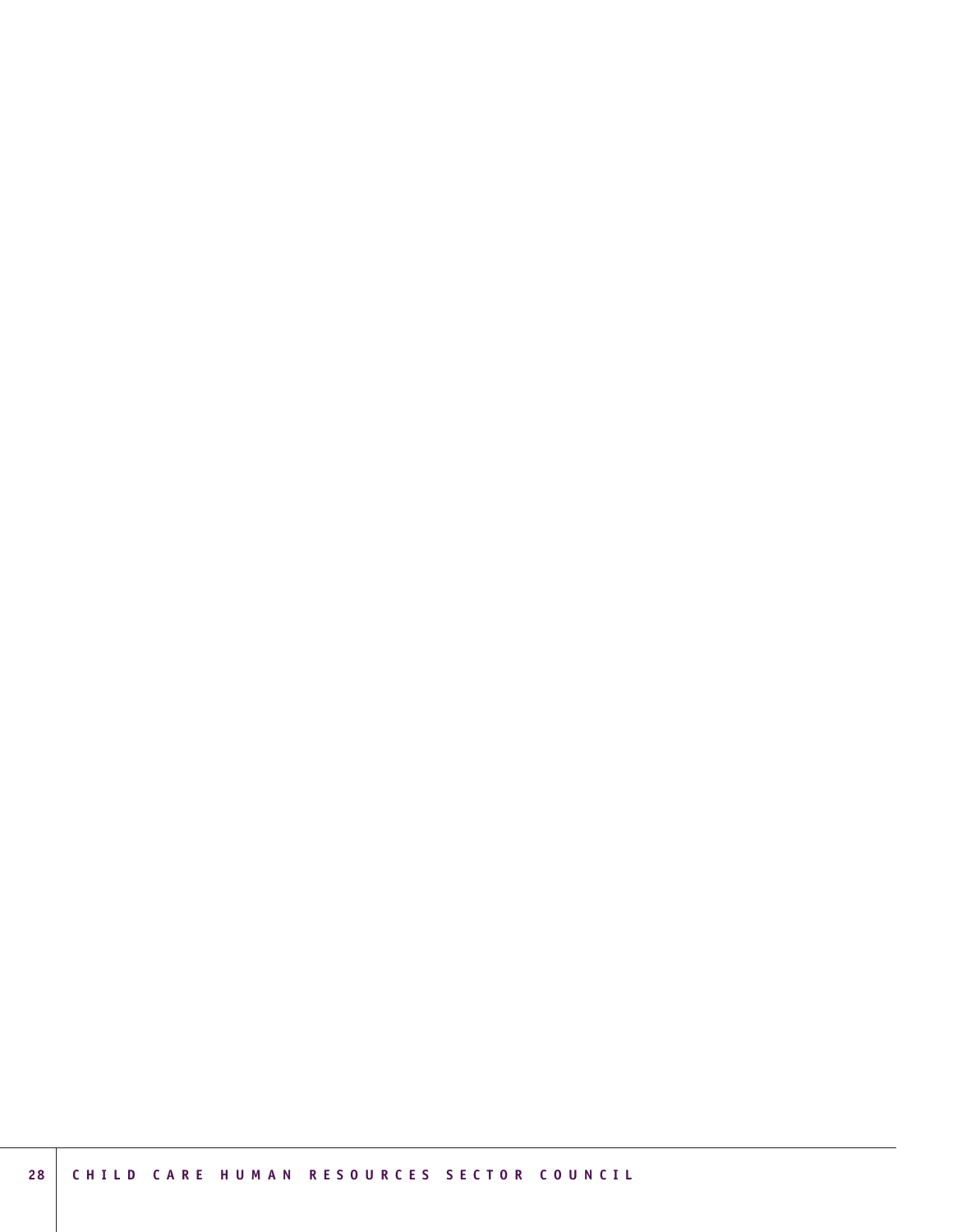# **Task A.3 Support the holistic development of all children**

#### **Context Statement:**

Early Childhood Educators recognize, promote and support the overall learning and development of children. They work to create trusting bonds and relationships with the children.

The following sub-tasks of Task A.3 have been enhanced and are detailed on pages  $30 - 33$ :

A.3.1: Build Meaningful Relationships with School-age Children

A.3.2: Identify and Expand Upon Learning Opportunities/Teachable Moments with School-age Children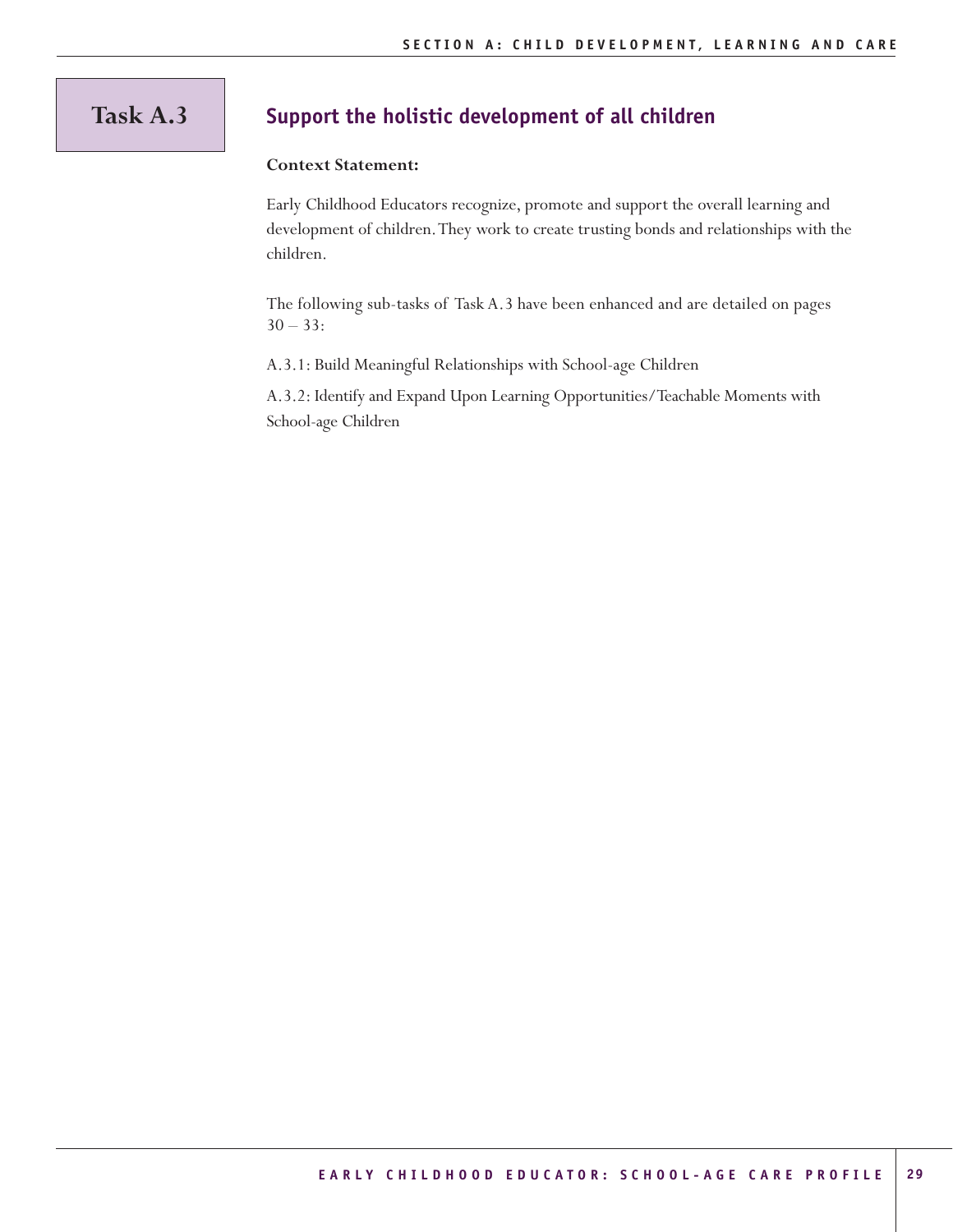# **BUILD MEANINGFUL RELATIONSHIPS WITH SCHOOL-AGE CHILDREN**

| ECEs are able to:<br>ECEs know:<br>child development theories (e.g., Piaget, Neo-Piaget,<br>document observations, as required;<br>1)<br>a)<br>cultural-social development, ecological systems<br>empathize with the children;<br>b)<br>theory);<br>be available to children (e.g., play with them, show<br>$\mathbf{C}$<br>attachment theories (e.g., Brolly, Bowlby);<br>2)<br>interest in what they are doing, spend time with<br>them, use open body language, be aware of what it<br>individual children's relationships with parents within<br>3)<br>their socio-cultural context, as applicable;<br>going on in the room);<br>effective communication skills;<br>interact with children socially and emotionally (e.g.,<br>4)<br>d)<br>sit with small groups at snack time, share personal life<br>diverse approaches.<br>5)<br>stories with children);<br>model and engage in active listening;<br>e)<br>model and engage in respectful communication (e.g.,<br>$\ddot{\phantom{1}}$<br>positive language, tone of voice, body language,<br>position self at child's level); | Required core knowledge | <b>Required skills and abilities</b>                             |
|--------------------------------------------------------------------------------------------------------------------------------------------------------------------------------------------------------------------------------------------------------------------------------------------------------------------------------------------------------------------------------------------------------------------------------------------------------------------------------------------------------------------------------------------------------------------------------------------------------------------------------------------------------------------------------------------------------------------------------------------------------------------------------------------------------------------------------------------------------------------------------------------------------------------------------------------------------------------------------------------------------------------------------------------------------------------------------------|-------------------------|------------------------------------------------------------------|
| success;<br>respond to children's verbal and non-verbal cues;<br>h)<br>encourage children to make choices, solve problems<br>$\mathbf{i}$<br>and make decisions;<br>provide reassurance and support;<br>j)<br>demonstrate consistency in behaviour and<br>$\mathbf{k}$<br>consequences;<br>develop a trusting bond with each child (e.g., teach<br>$\mathbf{I}$<br>respect of self; promote attachment, feeling of<br>security, self-awareness and feeling of belonging);<br>establish and maintain clear and appropriate<br>m)<br>boundaries in relationships with children (e.g.,<br>emotional, physical and sexual boundaries);                                                                                                                                                                                                                                                                                                                                                                                                                                                   |                         | provide opportunities for children to experience<br>$\mathbf{g}$ |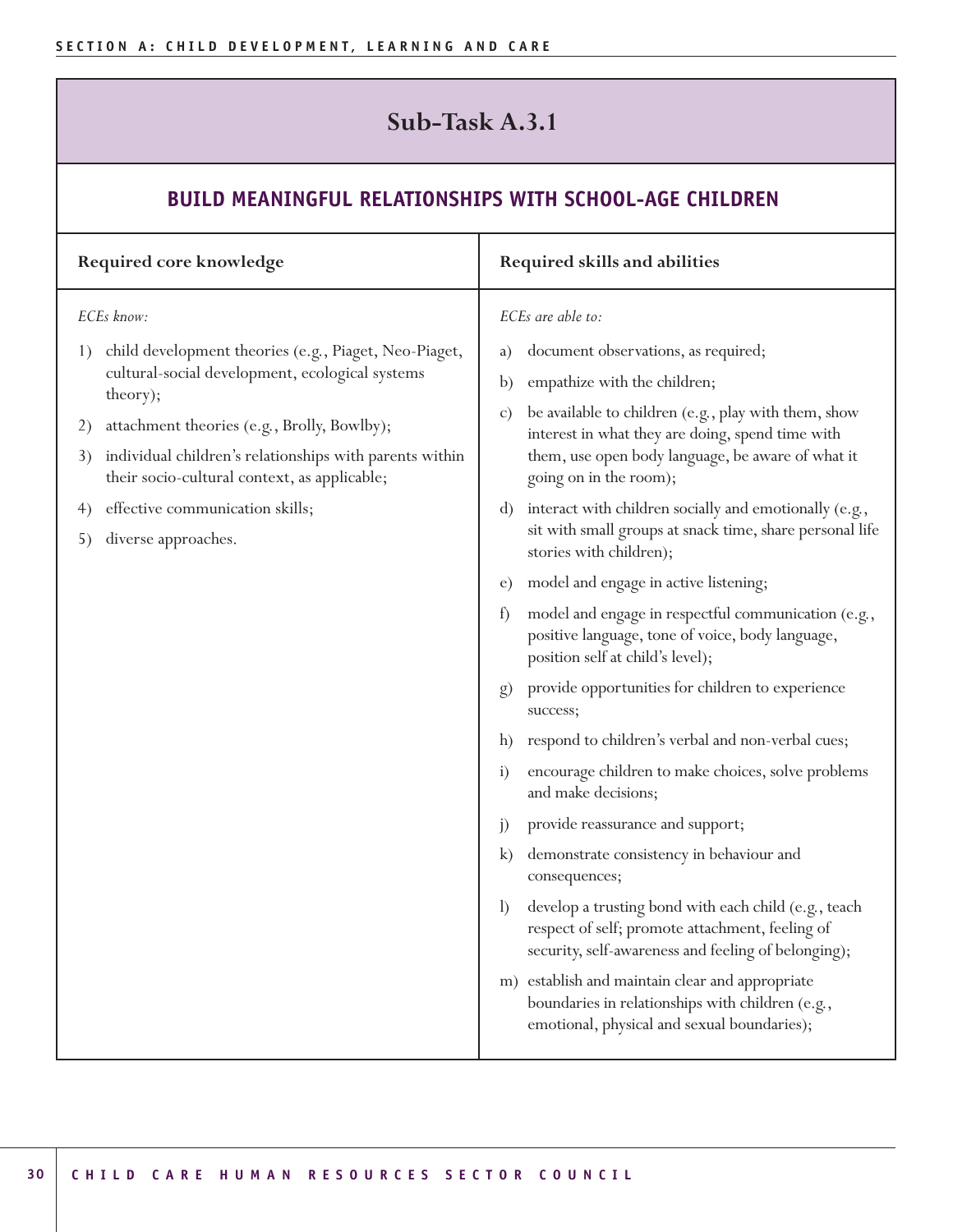| allow the relationship with children to change as<br>n)<br>they mature, for example:<br>respect their friendships;<br>$\bullet$<br>foster their autonomy;<br>$\bullet$<br>offer more freedom of choice;<br>$\bullet$<br>respect their communication needs;<br>$\bullet$ |
|-------------------------------------------------------------------------------------------------------------------------------------------------------------------------------------------------------------------------------------------------------------------------|
| treat them as allies;<br>$\bullet$<br>reward their maturity by offering<br>$\bullet$<br>responsibilities and privileges, (e.g., assign<br>helper tasks, give them jobs and reward them<br>for work well done).                                                          |

- Importance: *extremely important*
- Frequency: *ongoing*
- Time to perform proficiently: *3 to 9 months*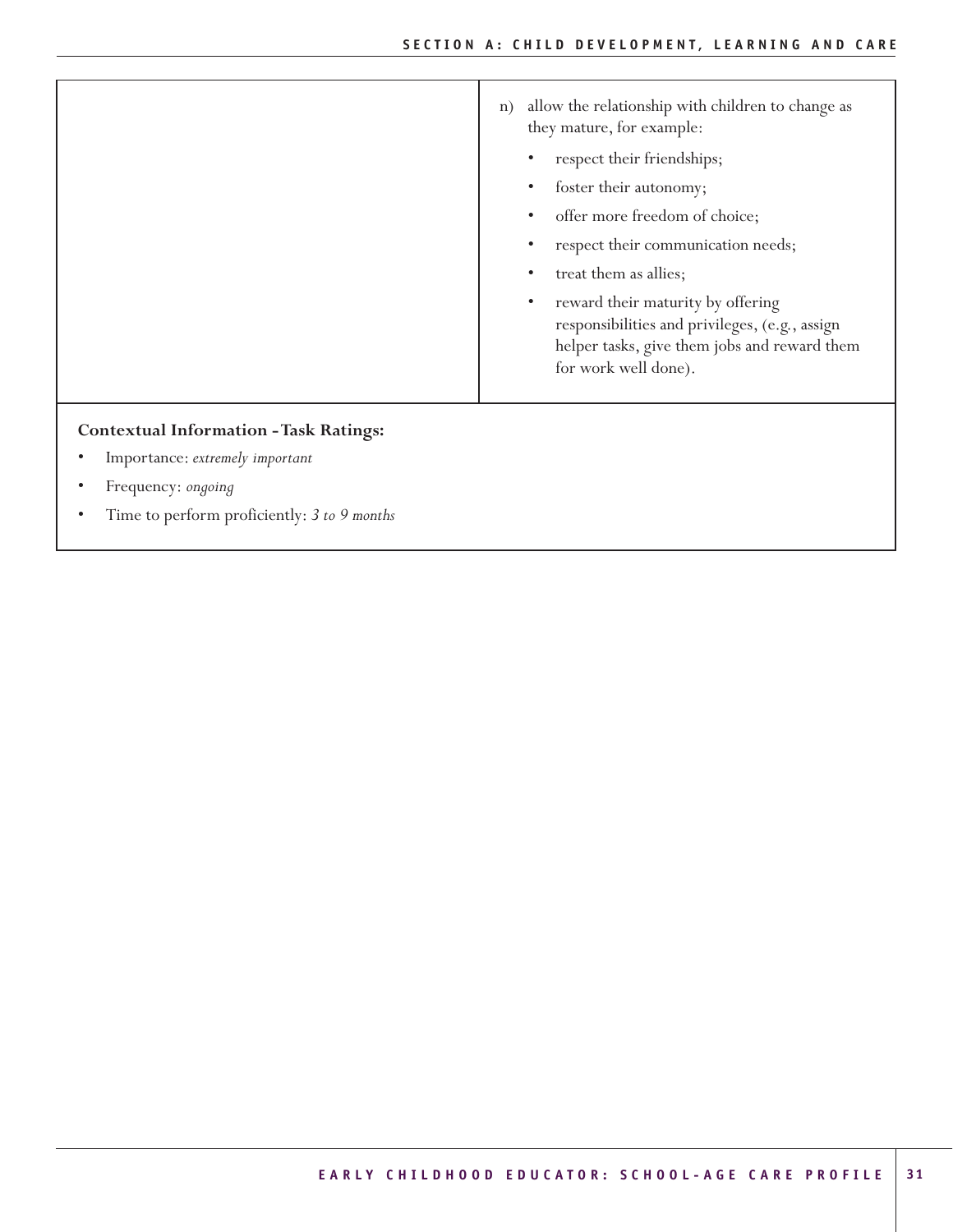| Sub-Task A.3.2                     |                                                                                                                                                                                                                                                                                                                                                 |                                     |                                                                                                                                                                                                                                                                                                                                                                                                                                                                                                                                                                                                                                                                                                                                      |  |
|------------------------------------|-------------------------------------------------------------------------------------------------------------------------------------------------------------------------------------------------------------------------------------------------------------------------------------------------------------------------------------------------|-------------------------------------|--------------------------------------------------------------------------------------------------------------------------------------------------------------------------------------------------------------------------------------------------------------------------------------------------------------------------------------------------------------------------------------------------------------------------------------------------------------------------------------------------------------------------------------------------------------------------------------------------------------------------------------------------------------------------------------------------------------------------------------|--|
|                                    | <b>IDENTIFY AND EXPAND UPON LEARNING OPPORTUNITIES/</b><br><b>TEACHABLE MOMENTS WITH SCHOOL-AGE CHILDREN</b>                                                                                                                                                                                                                                    |                                     |                                                                                                                                                                                                                                                                                                                                                                                                                                                                                                                                                                                                                                                                                                                                      |  |
|                                    | Required core knowledge                                                                                                                                                                                                                                                                                                                         |                                     | Required skills and abilities                                                                                                                                                                                                                                                                                                                                                                                                                                                                                                                                                                                                                                                                                                        |  |
|                                    |                                                                                                                                                                                                                                                                                                                                                 |                                     | ECEs are able to:                                                                                                                                                                                                                                                                                                                                                                                                                                                                                                                                                                                                                                                                                                                    |  |
| ECEs know:<br>1)<br>2)<br>3)<br>4) | child development theories (e.g., Piaget, Neo-Piaget,<br>a)<br>cultural-social development, ecological systems<br>theory);<br>philosophy of the program;<br>learning styles (e.g., kinesthetic, spatial, linguistic,<br>musical, naturalist, logical);<br>$\mathcal{C}$ )<br>shared space guidelines, if applicable.<br>d)<br>f<br>$\mathbf{g}$ | b)<br>e)                            | observe children and interpret observations to plan<br>the curriculum;<br>demonstrate flexibility and spontaneity to take<br>advantage of learning opportunities/teachable<br>moments;<br>engage in active listening with the children;<br>observe and respond to children's feelings, interests<br>and abilities;<br>encourage discussion and agreement on rules and<br>decisions concerning activities to stimulate children's<br>cognitive, emotional and social development;<br>choose/provide materials with properties that are<br>related to the child's explorations in the indoor and<br>outdoor environment;<br>plan activities that incorporate sensory abilities and<br>motor skills, physical knowledge and skills, and |  |
|                                    |                                                                                                                                                                                                                                                                                                                                                 | h)<br>$\mathbf{i}$<br>j)<br>$\bf k$ | cognitive and social play;<br>use a variety of resources available within the<br>program;<br>sustain play by providing opportunities for repeated<br>practice;<br>foster child-initiated activities;<br>encourage and support children in solving their own<br>conflicts:<br>explore issues,<br>perceive consequences,<br>develop and evaluate solutions;<br>offer tools describing conflict-solving process<br>(e.g., posters);                                                                                                                                                                                                                                                                                                     |  |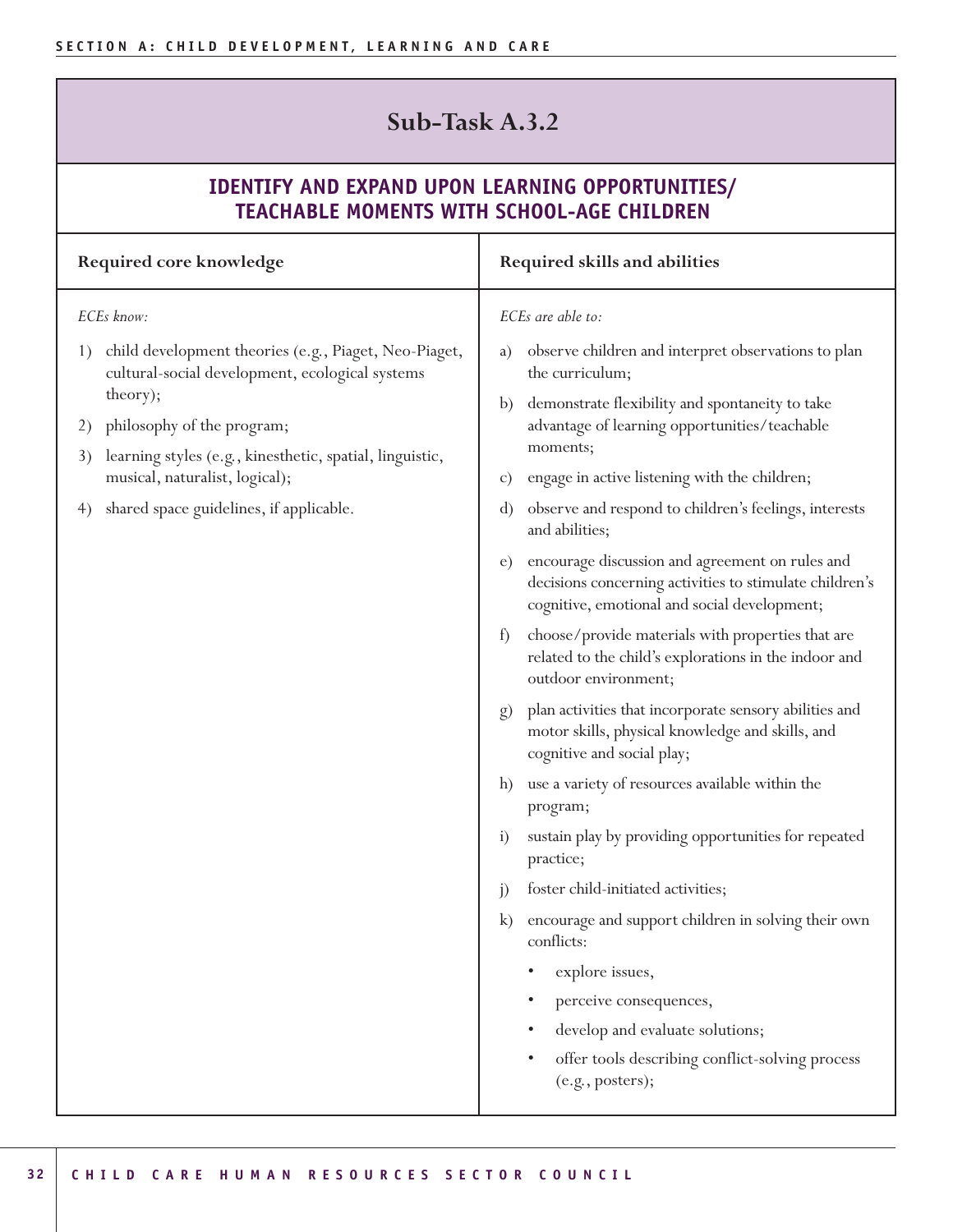|                                                                                                                                                   | speak to children in private;<br>٠<br>use positive and negative experiences as<br>opportunities to teach:<br>describe experience;<br>٠<br>explain circumstances;<br>٠<br>facilitate dialogue about possible choices;<br>make lessons learned transparent.<br>٠ |
|---------------------------------------------------------------------------------------------------------------------------------------------------|----------------------------------------------------------------------------------------------------------------------------------------------------------------------------------------------------------------------------------------------------------------|
| <b>Contextual Information - Task Ratings:</b><br>Importance: very important to extremely important<br>$\bullet$<br>Frequency: <i>ongoing</i><br>٠ |                                                                                                                                                                                                                                                                |

Time to perform proficiently: *3 to 6 months*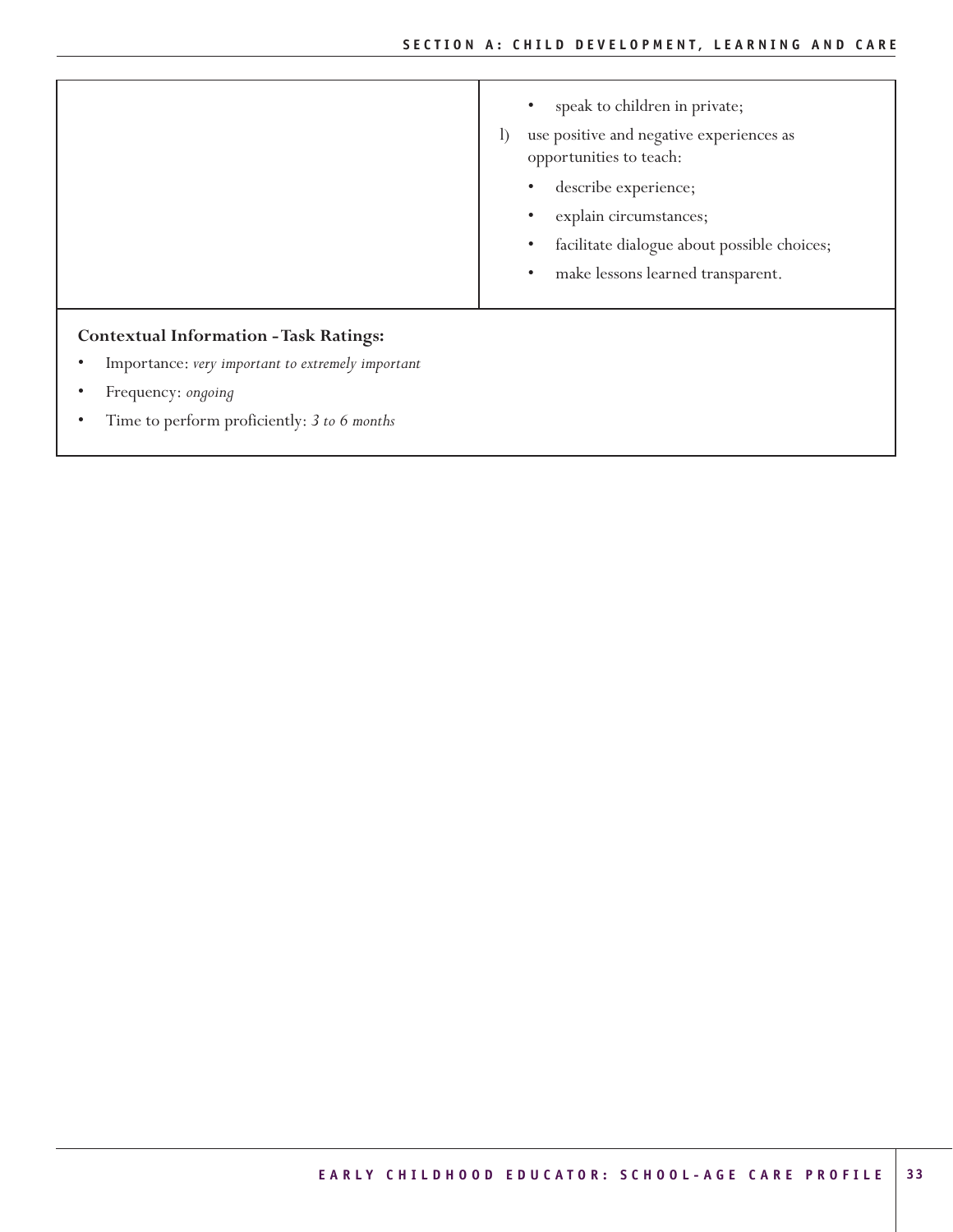#### **C H I L D C A R E H U M A N R E S O U R C E S S E C T O R C O U N C I L**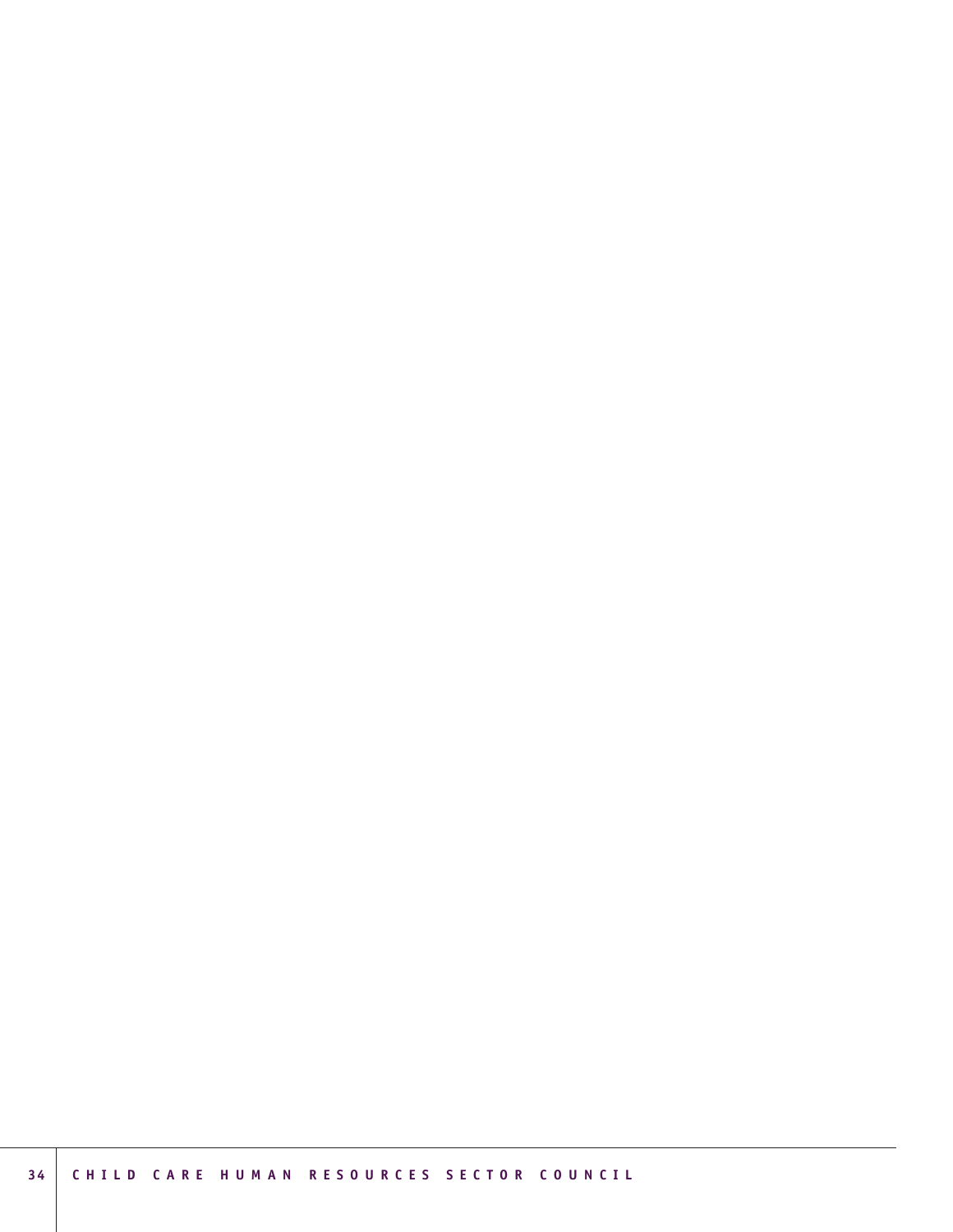# **Task A.4 Meet health, safety and well-being needs**

#### **Context Statement:**

Early Childhood Educators develop and maintain settings and environments that promote the health, welfare and safety of all children. They complete a variety of health and safety procedures and comply with quality standards, current laws and regulations associated with healthy and safe environments.

The following sub-tasks of Task A.4 have been enhanced and are detailed on pages  $36 - 39$ :

A.4.11: Promote a Healthy Lifestyle For School-age Children

A.4.13: Actively Supervise School-age Children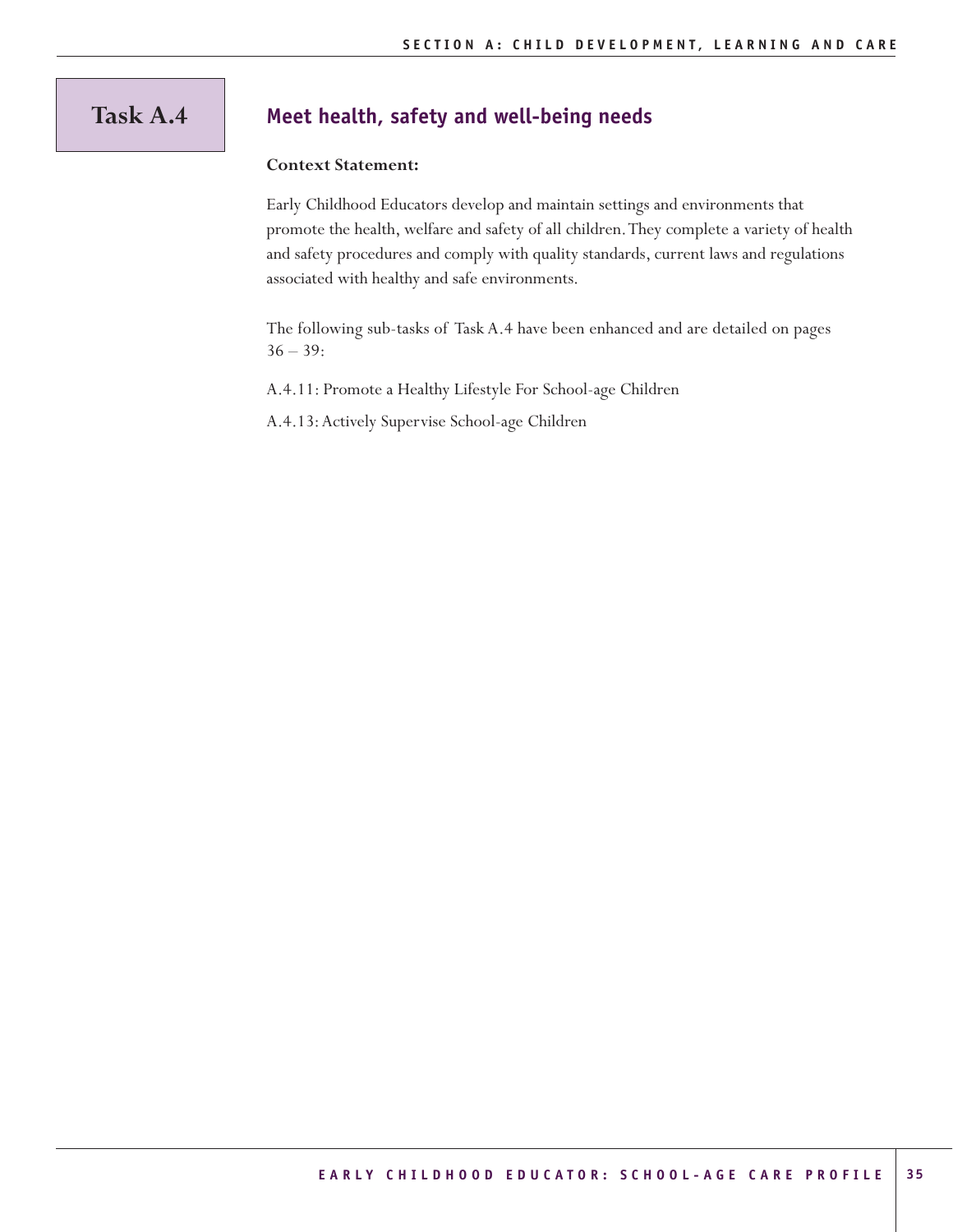# **PROMOTE A HEALTHY LIFESTYLE FOR SCHOOL-AGE CHILDREN**

| Required core knowledge                                                                                                                                                                                                                                                                                                                                                                                                                                                         | <b>Required skills and abilities</b>                                                                                                                                                                                                                                                                                                                                                                                                                                                                                                                                                                                                                                                                                      |
|---------------------------------------------------------------------------------------------------------------------------------------------------------------------------------------------------------------------------------------------------------------------------------------------------------------------------------------------------------------------------------------------------------------------------------------------------------------------------------|---------------------------------------------------------------------------------------------------------------------------------------------------------------------------------------------------------------------------------------------------------------------------------------------------------------------------------------------------------------------------------------------------------------------------------------------------------------------------------------------------------------------------------------------------------------------------------------------------------------------------------------------------------------------------------------------------------------------------|
| ECEs know:<br>relaxation techniques;<br>1)<br>quality standards;<br>2)<br>hygiene measures;<br>3)<br>strategies for children's health;<br>$^{(4)}$<br>child's family and personal circumstances (e.g.,<br>5)<br>parental separation or divorce, family move), if<br>applicable;<br>child's individual requirements (e.g., food<br>6)<br>restrictions, allergies, disease or illness);<br>signs and symptoms of mental illness, risky<br>7)<br>behaviours, unhealthy body image. | ECEs are able to:<br>promote and model good hygiene habits (e.g.,<br>a)<br>encourage hand-washing, provide opportunities to<br>discuss bathing or showering, invite experts such as<br>nurses to discuss hygiene);<br>promote and model a balanced lifestyle, for<br>b)<br>example:<br>adequate physical exercise;<br>healthy eating habits;<br>promote need for adequate sleep and time for<br>$\mathcal{C}$ )<br>relaxation;<br>promote children's physical and mental health;<br>d)<br>help children develop relaxation techniques;<br>e)<br>collaborate with other professionals and agencies to<br>f<br>enhance health in the program;<br>provide opportunities for outdoor activities every<br>$\mathbf{g}$<br>day; |
|                                                                                                                                                                                                                                                                                                                                                                                                                                                                                 | provide parents with resources that promote a<br>h)<br>healthy lifestyle;<br>recognize signs and symptoms of childhood and pre-<br>i)<br>adolescent health problems, including mental health<br>issues, social issues, and risky behaviours (e.g.,<br>eating disorders):<br>• discuss issue with supervisor and/or parent<br>accordingly;<br>encourage children to think critically about<br>j)<br>media messages concerning unhealthy lifestyles<br>(e.g., unrealistic body images, high-risk activities,<br>cosmetic surgery, gangs, substance abuse, fast food<br>advertising);                                                                                                                                        |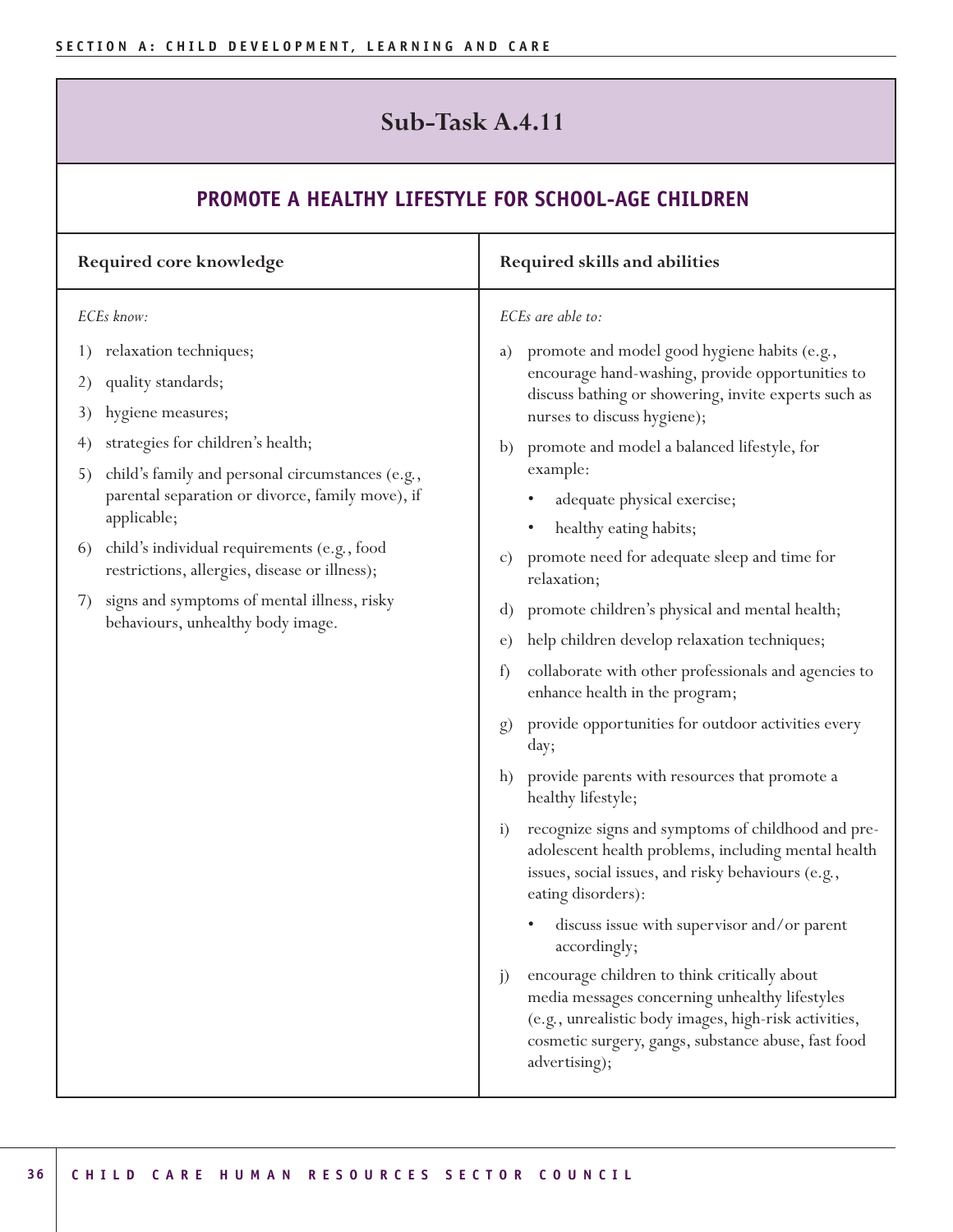| encourage children to participate in community<br>$\mathbf{k}$<br>and governmental initiatives promoting healthy<br>lifestyles (e.g., National Week of Sport and Physical<br>Education, Nutrition Month);                                                                                                    |
|--------------------------------------------------------------------------------------------------------------------------------------------------------------------------------------------------------------------------------------------------------------------------------------------------------------|
| partner with community organizations promoting<br>healthy lifestyles (e.g., biking organizations,<br>associations of organic farmers) to initiate health-<br>promoting projects and activities for the children<br>(e.g., active transportation to school, trips to farms<br>to pick fruits and vegetables). |

- Importance: *very important*
- Frequency: *ongoing*
- Time to perform proficiently: *1 to 6 months*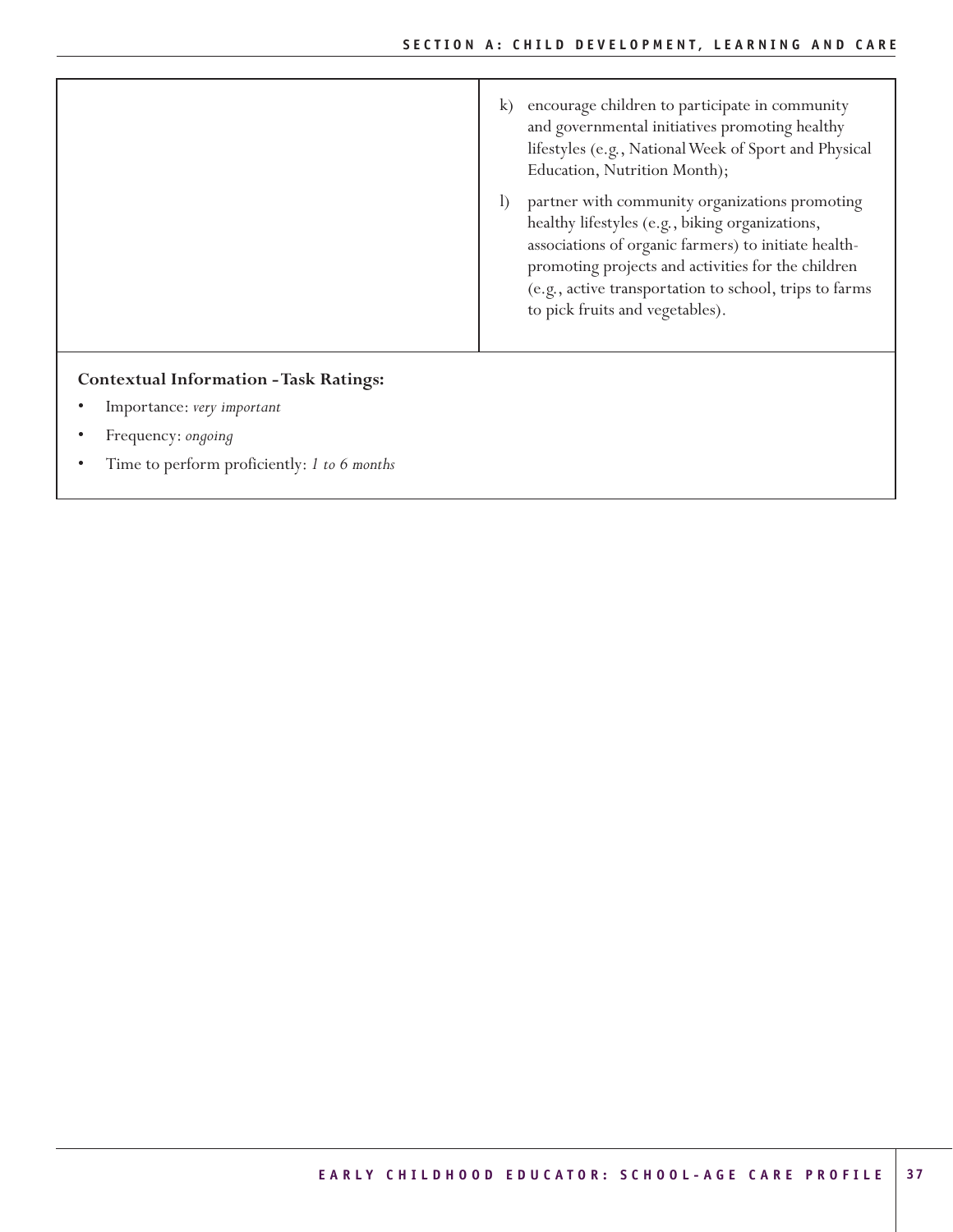# **ACTIVELY SUPERVISE SCHOOL-AGE CHILDREN**

| Required core knowledge                                                                                                              | <b>Required skills and abilities</b>                                                                                                                          |
|--------------------------------------------------------------------------------------------------------------------------------------|---------------------------------------------------------------------------------------------------------------------------------------------------------------|
| ECEs know:                                                                                                                           | ECEs are able to:                                                                                                                                             |
| supervision practices;<br>1)                                                                                                         | position themselves to maximize their view of areas;<br>a)                                                                                                    |
| supervision styles, (e.g., group care, indirect<br>2)<br>supervision, primary care giver model (PCGM),<br>intermittent supervision); | participate in activities while maintaining an<br>b)<br>awareness of the whole group;                                                                         |
| staff-child ratios;<br>3)                                                                                                            | scan indoor and outdoor facilities frequently to be<br>$\mathcal{C}$<br>aware of what is going on and the group dynamics;                                     |
| safety hazards;<br>$^{(4)}$                                                                                                          | recognize when redirection and intervention are<br>d)                                                                                                         |
| child guidance strategies (e.g., engagement,<br>5)<br>facilitation);                                                                 | required;<br>maintain child-staff ratios;<br>e)                                                                                                               |
| quality standards and practices;<br>6)<br>organizational policies and procedures pertaining to<br>7)                                 | $\mathbf{f}$<br>anticipate and communicate transitions (e.g.,<br>minimize opportunities for disruptive behavior,                                              |
| multimedia technologies (e.g., cellphones, tablets,<br>handheld gaming systems, cameras).                                            | minimize waiting times);<br>record and communicate ongoing number of<br>$\mathbf{g}$<br>children;                                                             |
|                                                                                                                                      | work collaboratively with team members;<br>h)                                                                                                                 |
|                                                                                                                                      | create environments that do not impede<br>i)<br>supervision;                                                                                                  |
|                                                                                                                                      | engage children and facilitate play appropriately;<br>j)                                                                                                      |
|                                                                                                                                      | move between supervision styles as needed (e.g.,<br>$\bf k$<br>move from group care to indirect supervision when<br>children are leaving the main play area); |
|                                                                                                                                      | supervise sports and active games:<br>$\vert$                                                                                                                 |
|                                                                                                                                      | ensure children have shared understanding of<br>the rules of the game and acceptable behaviour;                                                               |
|                                                                                                                                      | encourage healthy team spirit;<br>٠                                                                                                                           |
|                                                                                                                                      | establish the length and intensity of the activity<br>٠<br>and frequency of breaks to take into account<br>each child's limits;                               |
|                                                                                                                                      | ensure each child has the skills, aptitudes and<br>$\bullet$<br>equipment necessary to participate safely;                                                    |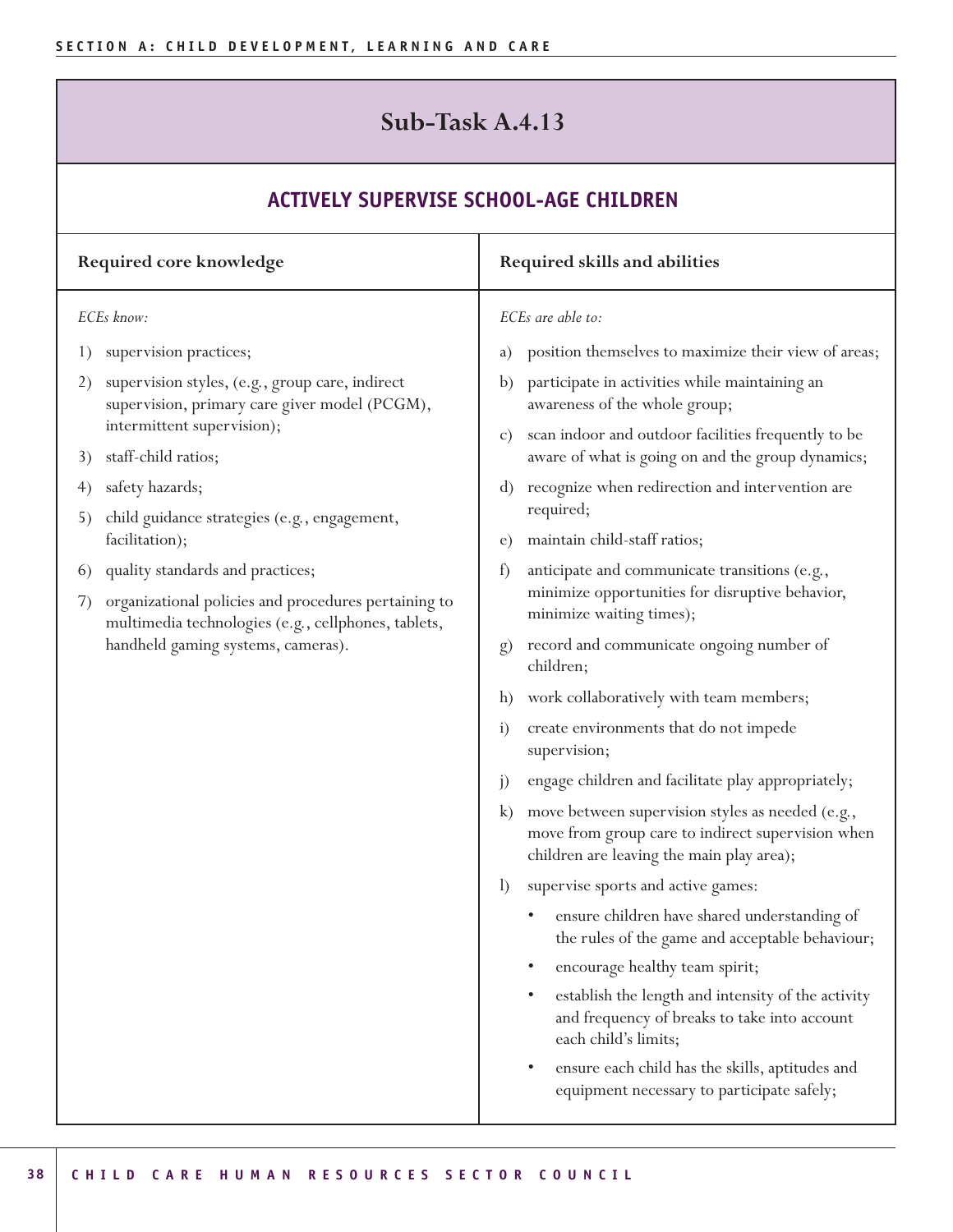| model and facilitate conflict resolution, as                                                        |
|-----------------------------------------------------------------------------------------------------|
| necessary;                                                                                          |
| m) recognize that different age groups require different                                            |
| levels of privacy and time alone:                                                                   |
| provide time and space for each child or group<br>$\bullet$<br>of children, as appropriate;         |
|                                                                                                     |
| ensure children's use of technology (e.g.,<br>n)<br>computers, gaming, social media) remains within |
| the bounds of policies and procedures;                                                              |
| follow procedures for observed or suspected<br>$\circ$ )                                            |
| physical, verbal or sexual harassment among school-                                                 |
| age children:                                                                                       |
| document incidents;                                                                                 |
| notify appropriate person(s).                                                                       |
|                                                                                                     |
|                                                                                                     |

- Importance: *critical*
- Frequency: *ongoing*
- Time to perform proficiently: *1 to 3 months*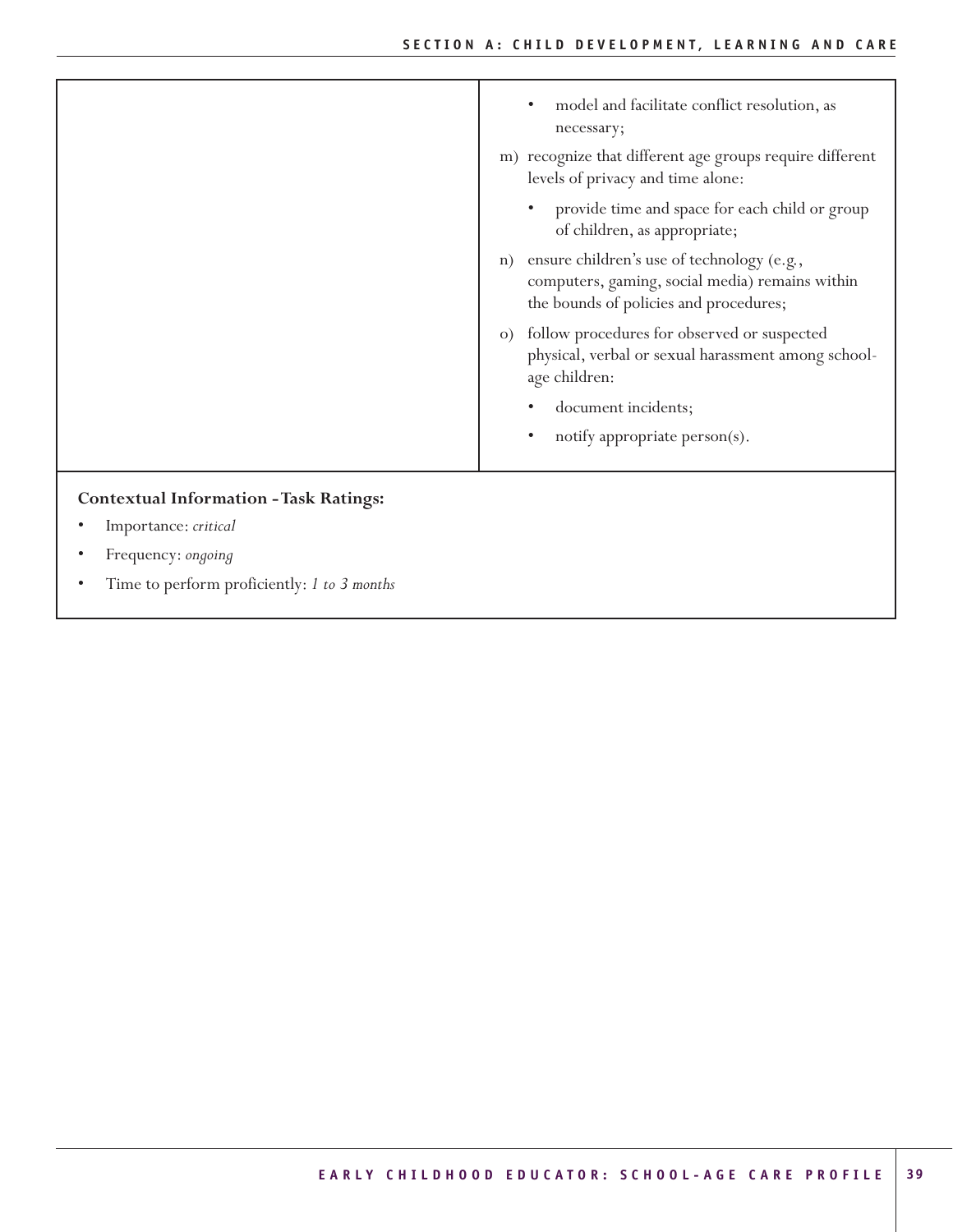#### **C H I L D C A R E H U M A N R E S O U R C E S S E C T O R C O U N C I L**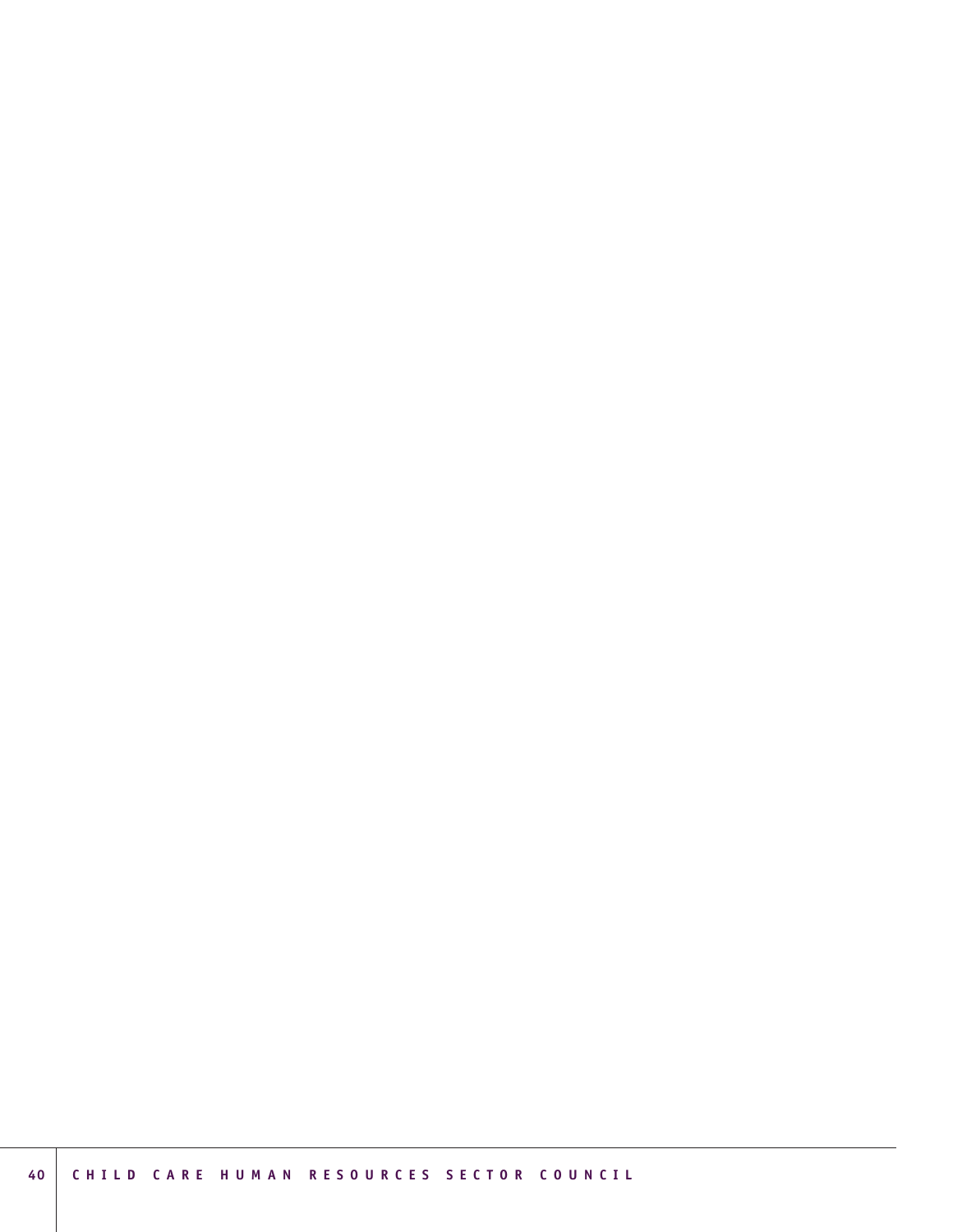# **Task A.5 Meet nutritional needs**

#### **Context Statement:**

Early Childhood Educators may plan and provide nutritious meals and snacks and promote and demonstrate healthy eating habits for children. They may be responsible for the preparation of food and for the nutrition of children of varying ages and with various dietary needs and considerations. ECEs follow health and safety precautions and safe food-handling practices in the preparation and provision of food.

The following sub-task of Task A.5 has been enhanced and is detailed on page 42:

A.5.3: Promote Healthy Eating for School-age Children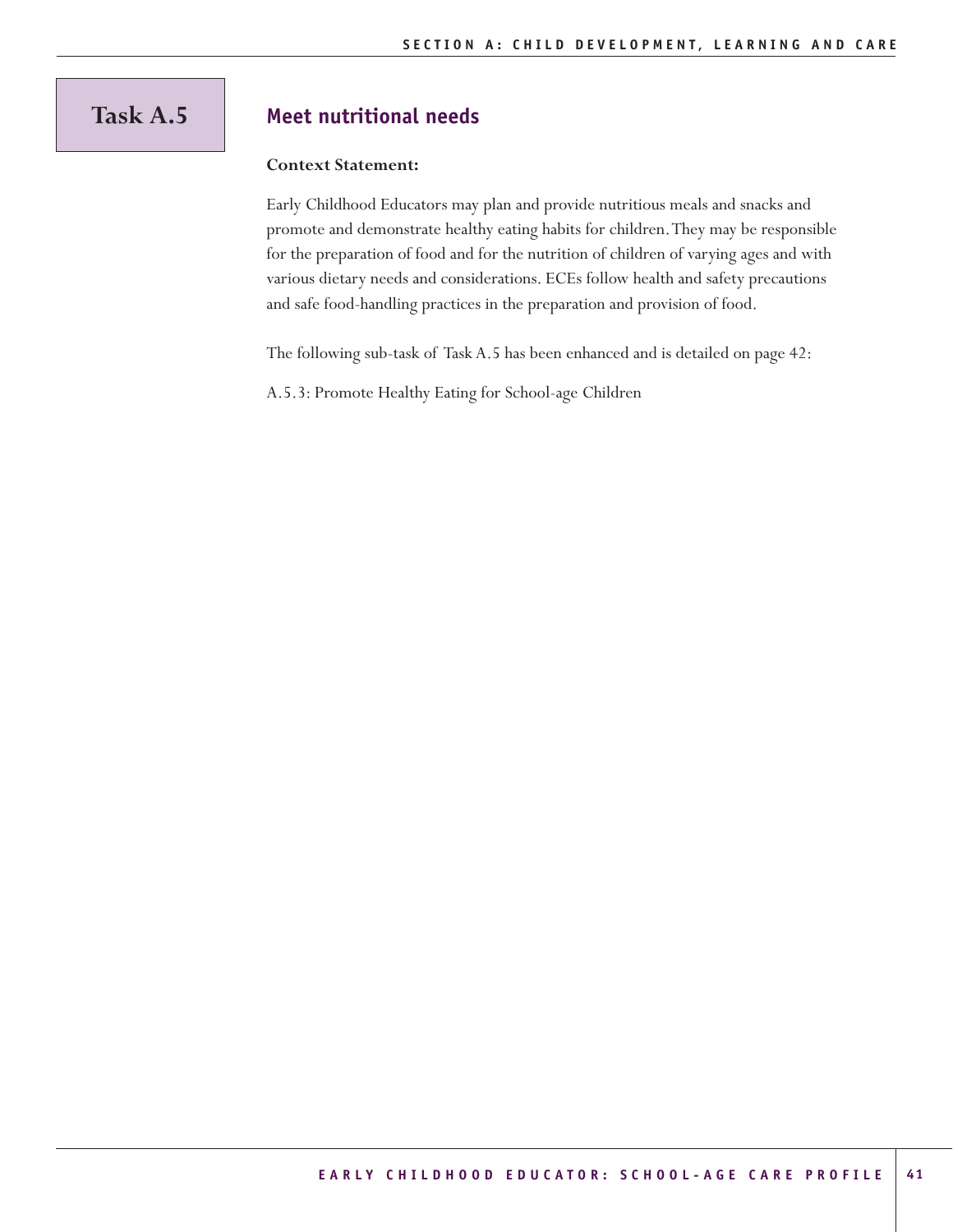|  |  | <b>PROMOTE HEALTHY EATING FOR SCHOOL-AGE CHILDREN</b> |
|--|--|-------------------------------------------------------|
|--|--|-------------------------------------------------------|

| Required core knowledge                                                                                                                                                                                                                                                                                                                                                                                                                                                                                                                                                                                                                                                              | Required skills and abilities                                                                                                                                                                                                                                                                                                                                                                                                                                                                                                                                                                                                                                                                                                                                                                                                                                                                                                            |
|--------------------------------------------------------------------------------------------------------------------------------------------------------------------------------------------------------------------------------------------------------------------------------------------------------------------------------------------------------------------------------------------------------------------------------------------------------------------------------------------------------------------------------------------------------------------------------------------------------------------------------------------------------------------------------------|------------------------------------------------------------------------------------------------------------------------------------------------------------------------------------------------------------------------------------------------------------------------------------------------------------------------------------------------------------------------------------------------------------------------------------------------------------------------------------------------------------------------------------------------------------------------------------------------------------------------------------------------------------------------------------------------------------------------------------------------------------------------------------------------------------------------------------------------------------------------------------------------------------------------------------------|
| ECEs know:<br>Canada's Food Guide and Food Guide for First Nations,<br>1)<br>Inuit and Métis;<br>public health laws and regulations;<br>2)<br>policies of regulatory body, including licensing,<br>3)<br>school board and school (e.g., no fried foods or<br>peanuts, free milk, 70% chocolate for fund-raising<br>initiatives);<br>basic cooking techniques;<br>4)<br>nutritional value of the various types of food;<br>5)<br>quality standards and practices (e.g., use of<br>6)<br>appropriate containers for microwave ovens);<br>eating habits and issues based on each child's age,<br>7)<br>development and culture;<br>signs and symptoms of unhealthy eating habits.<br>8) | ECEs are able to:<br>show a positive attitude and take positive forms of<br>a)<br>action (e.g., show respect for the child's appetite,<br>rhythm and tastes);<br>develop individualized and positive strategies;<br>b)<br>promote an environment that is conducive to healthy<br>$\mathcal{C}$ )<br>eating;<br>follow Canada's Food Guide and Food Guide for<br>$\mathrm{d}$<br>First Nations, Inuit and Métis;<br>provide parents with information about nutritious<br>e)<br>and safe food choices;<br>keep parents informed about their child's food intake<br>f<br>and related dietary concerns;<br>apply health and safety principles and rules;<br>g)<br>use mealtime as an opportunity for learning about<br>h)<br>healthy eating;<br>create a positive social and emotional atmosphere at<br>i)<br>mealtimes;<br>incorporate dietary diversities;<br>j)<br>offer healthy food choices, (e.g., seasonal vegetables<br>$\mathbf{k}$ |
|                                                                                                                                                                                                                                                                                                                                                                                                                                                                                                                                                                                                                                                                                      | and milk for snacks).                                                                                                                                                                                                                                                                                                                                                                                                                                                                                                                                                                                                                                                                                                                                                                                                                                                                                                                    |

- Importance: *important to extremely important*
- Frequency: *daily*
- Time to perform proficiently: *1 to 3 months*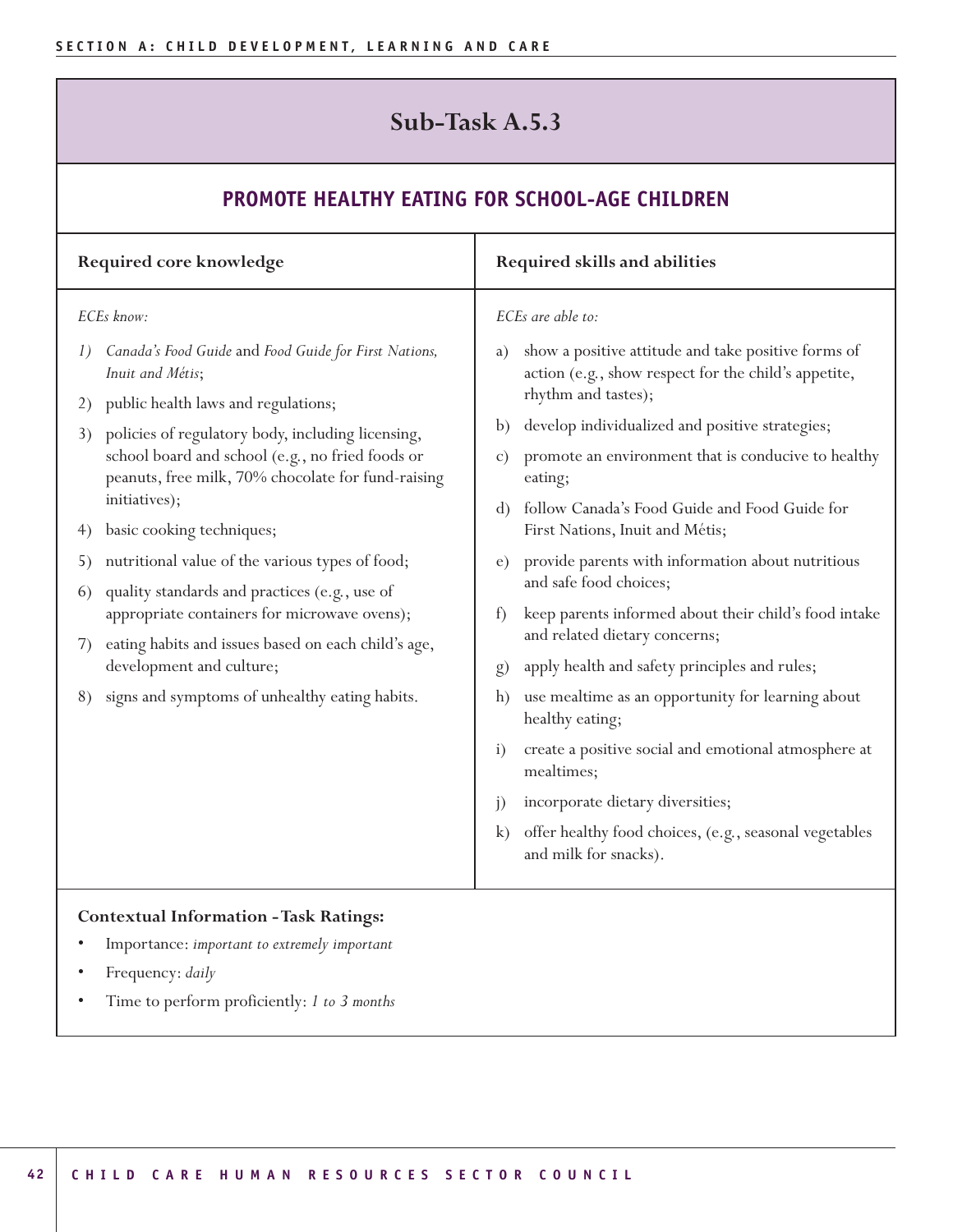## **Task A.6 Guide children's behaviour**

#### **Context Statement:**

Early Childhood Educators use a variety of behaviour guidance techniques that are proactive and appropriate to the ages and stages of development, recognizing individual competency of each child in order to positively guide behaviour.

The following sub-tasks of Task A.6 have been enhanced and are detailed on pages 44 – 53, and include:

A.6.3: Promote a Healthy Lifestyle For School-age Children

A.6.4: Facilitate Acceptance of Diversity by School-age Children

A.6.5: Facilitate Emotional Development of School-age Children

A.6.10: Facilitate Creative Development of School-age Children

A.6.11: Facilitate Physical Development of School-age Children

A.6.12: Facilitate Development of Social and Civic Responsibility in School-age Children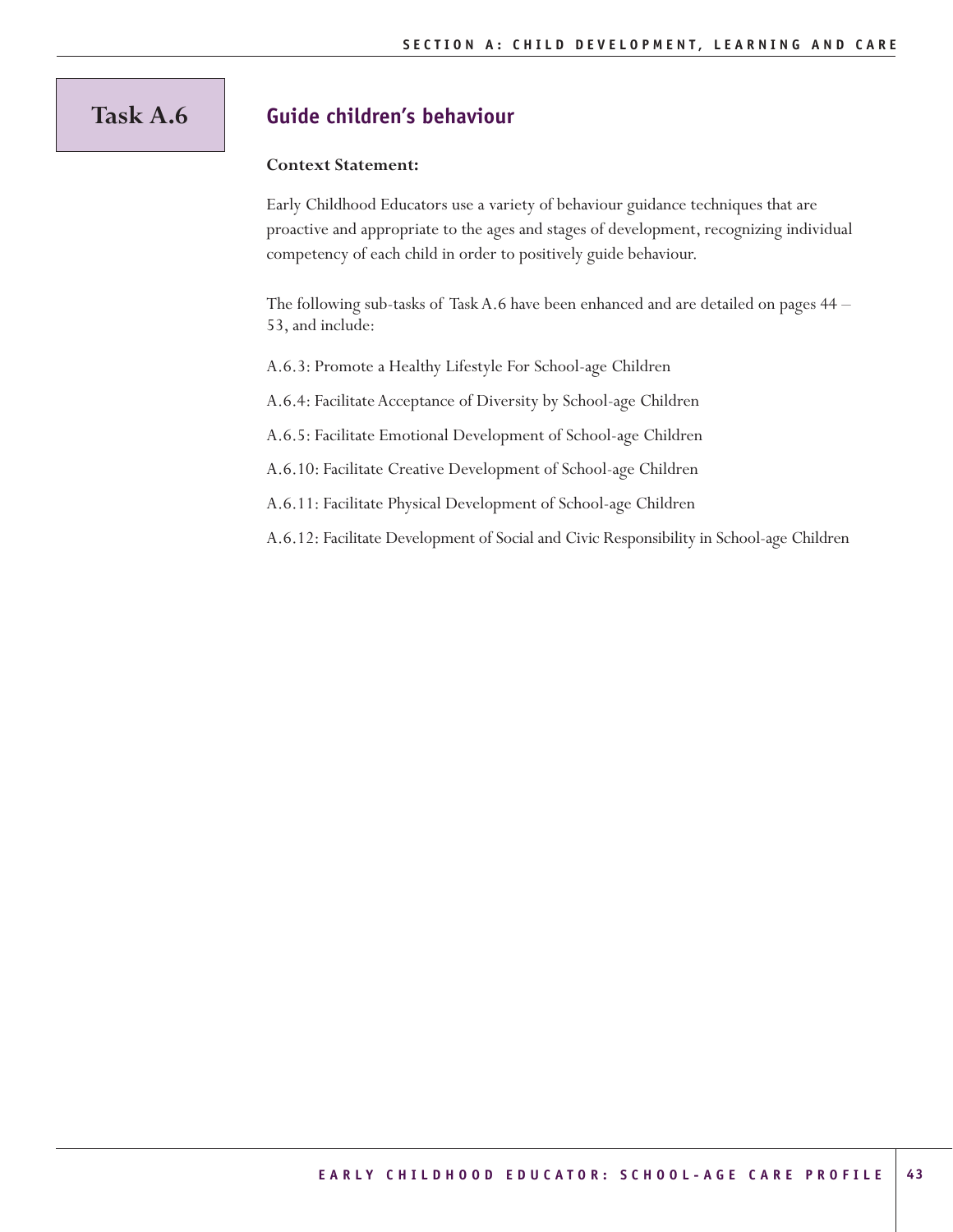# **IMPLEMENT POSITIVE BEHAVIOUR GUIDANCE FOR SCHOOL-AGE CHILDREN**

| Required core knowledge                                                        | <b>Required skills and abilities</b>                                                                                                                                                              |
|--------------------------------------------------------------------------------|---------------------------------------------------------------------------------------------------------------------------------------------------------------------------------------------------|
| ECEs know:                                                                     | ECEs are able to:                                                                                                                                                                                 |
| conflict resolution approaches;<br>1)                                          | build positive, trusting relationship with children and<br>a)<br>their families;                                                                                                                  |
| intervention approaches and methods (e.g.,<br>2)<br>democratic interventions); | model positive social skills;<br>b)                                                                                                                                                               |
| observation methods and tools;<br>3)                                           | use prevention strategies to minimize behavioural<br>$\mathcal{C}$ )<br>issues, for example:                                                                                                      |
| group dynamics;<br>4)<br>prevention strategies;<br>5)                          | observation of child and communication with                                                                                                                                                       |
| shared space guidelines, if applicable.<br>6)                                  | teacher;<br>physical set-up of the environment;<br>٠                                                                                                                                              |
|                                                                                | activities that match children's needs and<br>٠<br>interests;                                                                                                                                     |
|                                                                                | quiet spaces for children to retreat to or remove<br>٠<br>themselves from situation or others;                                                                                                    |
|                                                                                | recognize effects of school, peers, family, physical<br>$\mathbf{d}$<br>environment, schedules, routines and transitions on<br>behaviour;                                                         |
|                                                                                | observe and gather information from children to<br>e)<br>identify possible reasons for behaviour;                                                                                                 |
|                                                                                | recognize the dynamics of a specific group of<br>f<br>children and how these dynamics relate to the<br>children's behaviour;                                                                      |
|                                                                                | use positive language when responding to children's<br>$\mathbf{g}$<br>behaviour;                                                                                                                 |
|                                                                                | h) act consistently and positively (e.g., follow through<br>with expectations for individual children within the<br>program, reinforce appropriate behaviour);                                    |
|                                                                                | implement behavioural management methods that<br>i)<br>are consistently applied by all staff and adapted<br>for specific children's needs (e.g., follow the<br>individualized intervention plan); |
|                                                                                | identify needs of the child;<br>j)                                                                                                                                                                |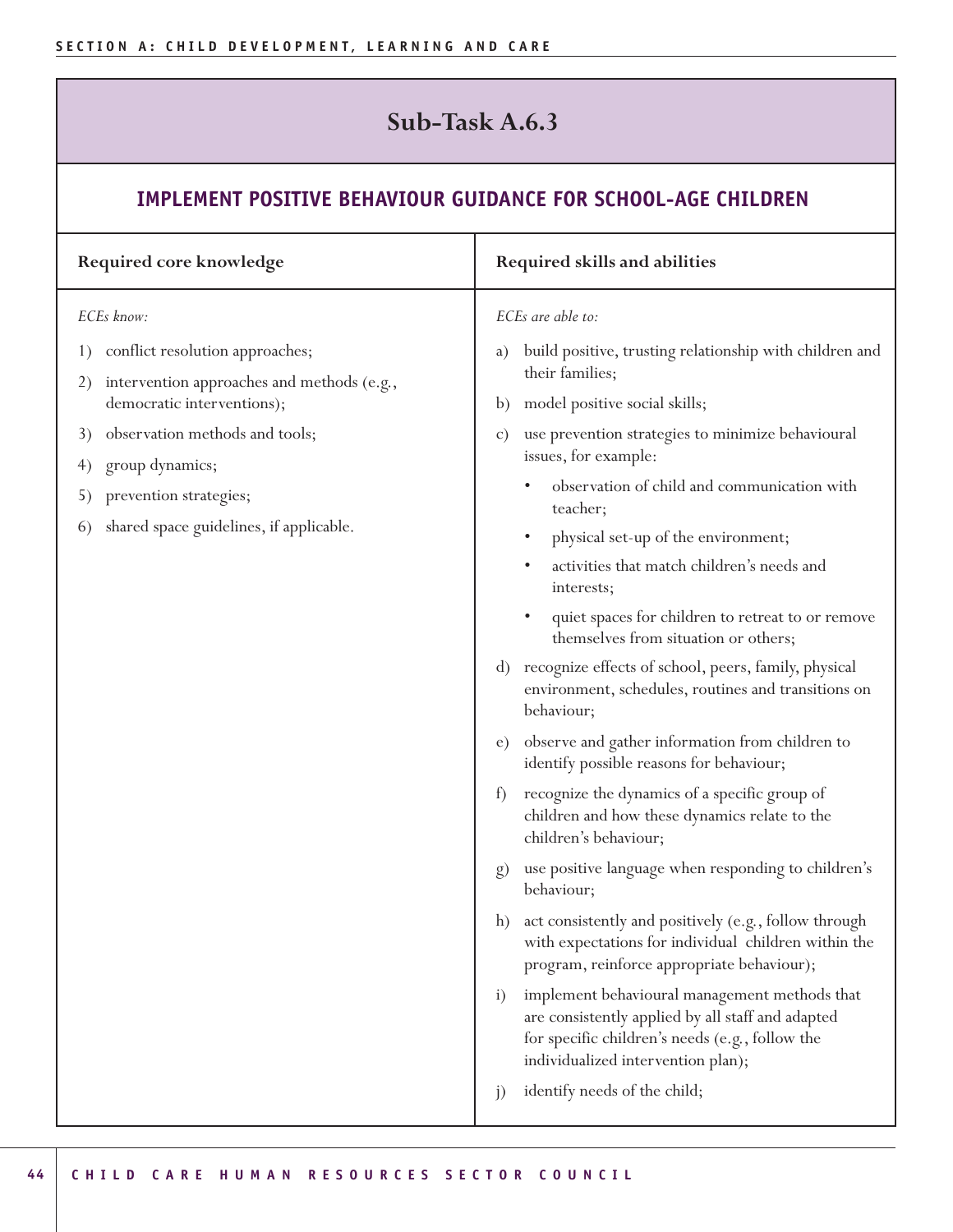| facilitate patterns of interactions (i.e., social<br>$\mathbf{k}$<br>dynamics of the group);                                                 |
|----------------------------------------------------------------------------------------------------------------------------------------------|
| give clear directions (e.g., use positive tone of voice<br>$\mathbf{I}$<br>and body language);                                               |
| m) establish, model, and encourage children to use<br>conflict resolution methods;                                                           |
| give children strategies to develop emotional skills<br>n)<br>(e.g., self-control and self-regulation);                                      |
| reinforce positive behaviour;<br>$\overline{O}$ )                                                                                            |
| promote self-esteem;<br>p)                                                                                                                   |
| foster development of children's autonomy;<br>q)                                                                                             |
| involve the parent, teacher and other professionals in<br>r)<br>the process, as needed and if applicable, to promote<br>change in behaviour. |
| <b>Contextual Information - Task Ratings:</b>                                                                                                |
| Importance: extremely important to critical                                                                                                  |

- Frequency: *ongoing*
- Time to perform proficiently: *12 to 18 months*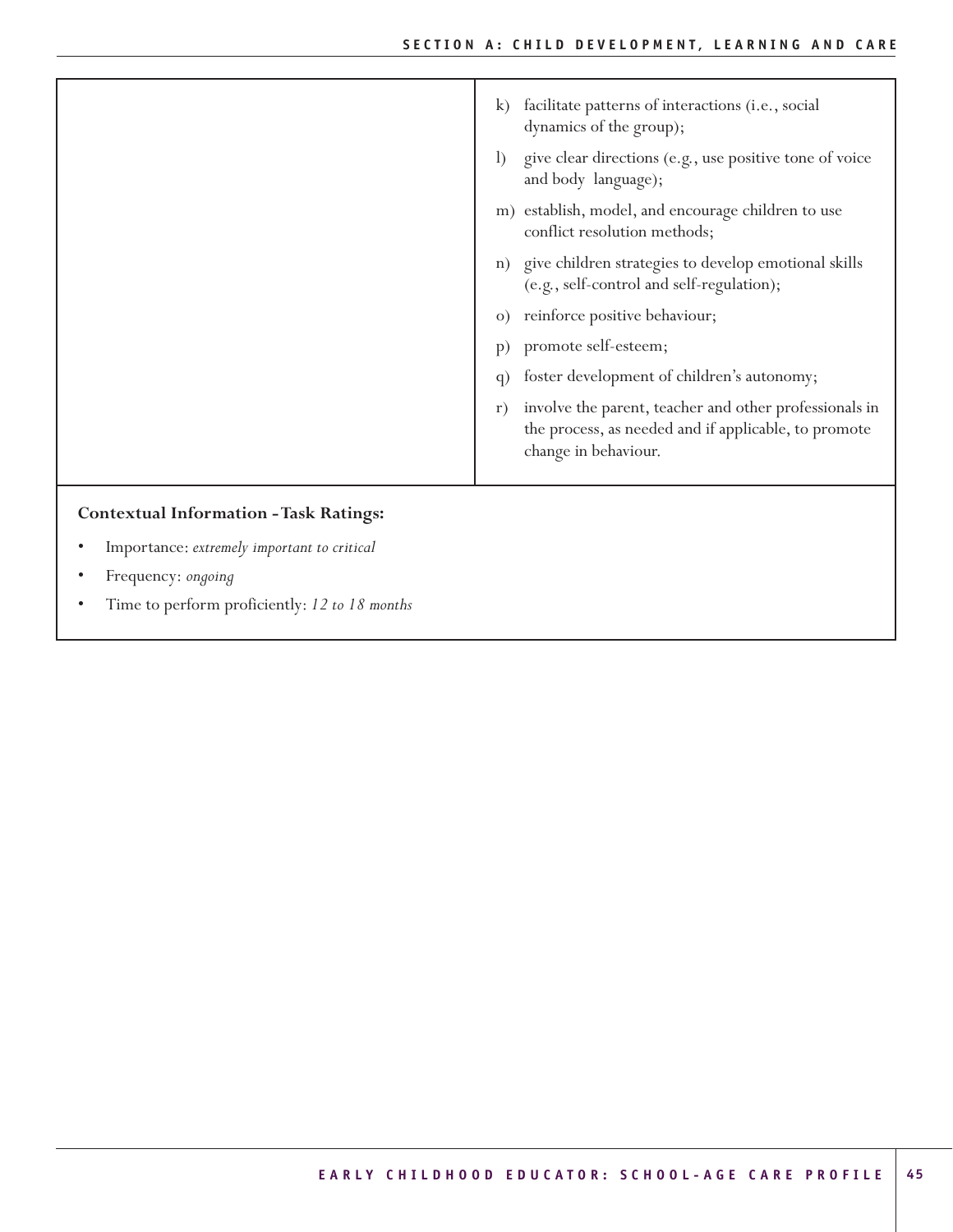# **FACILITATE APPROPRIATE LANGUAGE OF SCHOOL-AGE CHILDREN**

| Required core knowledge                                                                                                            | Required skills and abilities                                                                                                                                                                                                                                                                                                                                                                                                                                                                                                                                                                                                                                                                                                                                                                                                                                                                                                                                                                                                                                 |
|------------------------------------------------------------------------------------------------------------------------------------|---------------------------------------------------------------------------------------------------------------------------------------------------------------------------------------------------------------------------------------------------------------------------------------------------------------------------------------------------------------------------------------------------------------------------------------------------------------------------------------------------------------------------------------------------------------------------------------------------------------------------------------------------------------------------------------------------------------------------------------------------------------------------------------------------------------------------------------------------------------------------------------------------------------------------------------------------------------------------------------------------------------------------------------------------------------|
| ECEs know:<br>communication methods;<br>1)<br>language(s) used in the home;<br>2)<br>children's language development stages.<br>3) | ECEs are able to:<br>help children to verbalize their feelings and needs<br>a)<br>and expand their vocabulary;<br>listen actively to children's language;<br>$\mathbf{b}$<br>recognize and reformulate children's vocabulary;<br>$\mathcal{C}$ )<br>recognize appropriate forms of language according<br>$\mathbf{d}$<br>to age and social development (e.g., 9 to 12 year<br>olds' use of irony and joke-telling);<br>provide opportunities to foster language<br>e)<br>development, for example:<br>use books from school and municipal libraries;<br>create videos, stories, comics and skits;<br>monitor the use of inappropriate language (e.g.,<br>f<br>slang, jokes, profanity):<br>encourage more appropriate forms of expression<br>when required;<br>model and promote the use of language that shows<br>$\mathbf{g}$<br>respect for all (e.g., gender, sexual orientation,<br>ethnicities, races, religions, physical and mental<br>abilities, socio-economic status);<br>use an appropriate linguistic model (e.g., vocabulary,<br>h)<br>syntax). |

- Importance: *very important*
- Frequency: *ongoing*
- Time to perform proficiently: *1 to 6 months*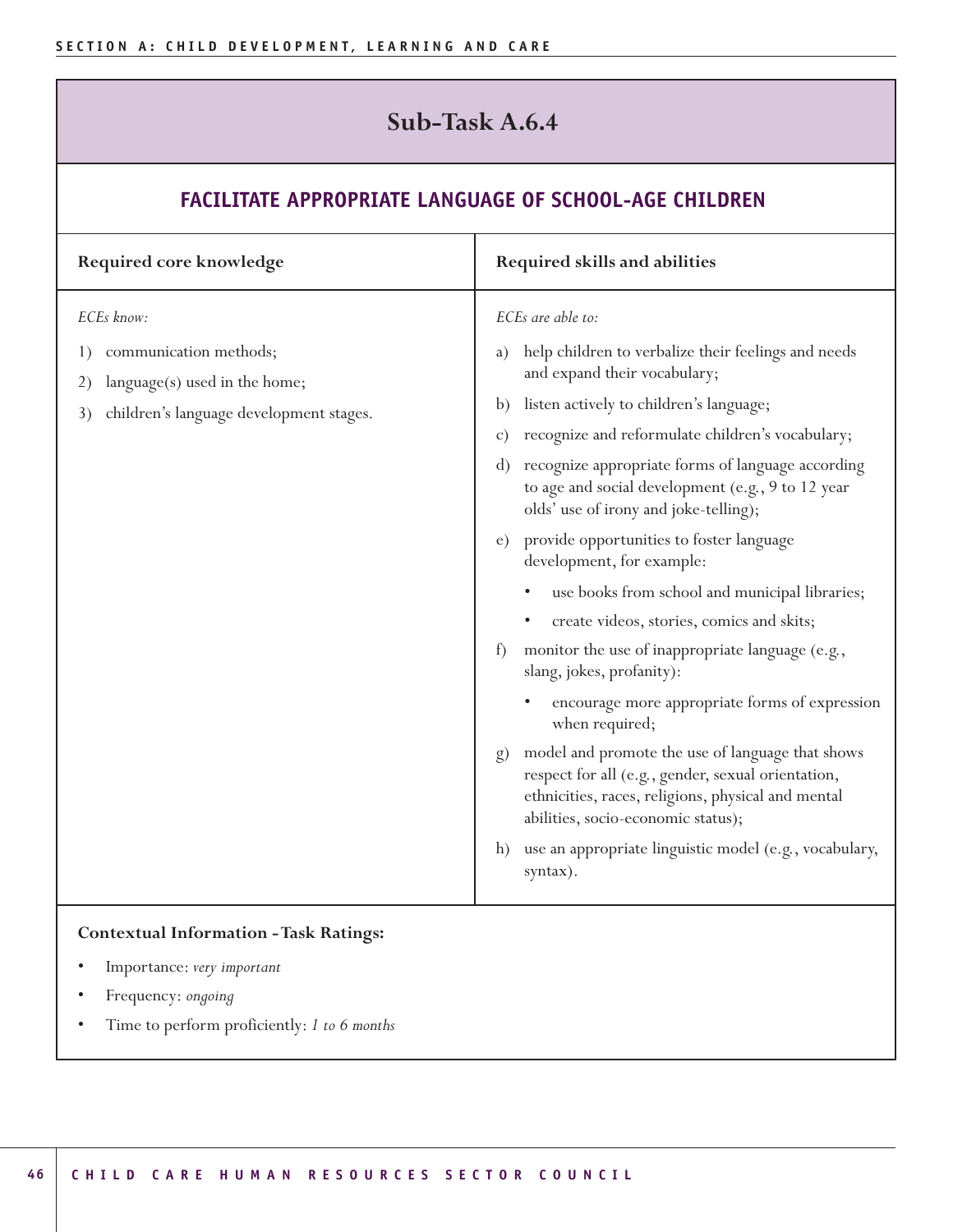# **FACILITATE CONFLICT RESOLUTION AMONG SCHOOL-AGE CHILDREN**

| Required core knowledge                                                                                                                                                                                                                                                                                 | Required skills and abilities                                                                                                                                                                                                                                                                                                                                                                                                                                                                                                                                                                                                                                                                                                                                                                                                                                                                                                                                                                                                                                                                                                                             |
|---------------------------------------------------------------------------------------------------------------------------------------------------------------------------------------------------------------------------------------------------------------------------------------------------------|-----------------------------------------------------------------------------------------------------------------------------------------------------------------------------------------------------------------------------------------------------------------------------------------------------------------------------------------------------------------------------------------------------------------------------------------------------------------------------------------------------------------------------------------------------------------------------------------------------------------------------------------------------------------------------------------------------------------------------------------------------------------------------------------------------------------------------------------------------------------------------------------------------------------------------------------------------------------------------------------------------------------------------------------------------------------------------------------------------------------------------------------------------------|
| ECEs know:<br>conflict resolution methods (e.g., 6-step problem-<br>1)<br>solving method; Stop Now and Plan (SNAP));<br>communication methods;<br>2)<br>culturally accepted behaviour;<br>3)<br>developmental differences or specific diagnoses of<br>4)<br>children;<br>intervention techniques.<br>5) | ECEs are able to:<br>interpret children's verbal and non-verbal<br>a)<br>communication:<br>consider the cultural context of the children and<br>their families;<br>use active listening (e.g., maintain visual contact);<br>b)<br>show respect for the children's emotions, expressed<br>C)<br>or suppressed;<br>encourage children to identify and express their<br>emotions appropriately;<br>provide a safe space (i.e., physical space or amount<br>d)<br>of time) for the child to calm down, if needed;<br>determine severity of the conflict or issue:<br>e)<br>monitor the situation and determine if children<br>can handle the conflict on their own or if it is<br>time to intervene;<br>promote children's autonomy:<br>f<br>establish and model conflict resolution methods<br>(e.g., bring children together to discuss the<br>issues or situation);<br>support children in the development of<br>acceptable self-regulation skills;<br>develop children's abilities to take ownership of<br>conflict resolution methods;<br>complete reporting requirements (e.g., complete<br>$\mathbf{g}$<br>incident report, explain issue to parents). |

- Importance: *extremely important*
- Frequency: *ongoing*
- Time to perform proficiently: *6 to 18 months*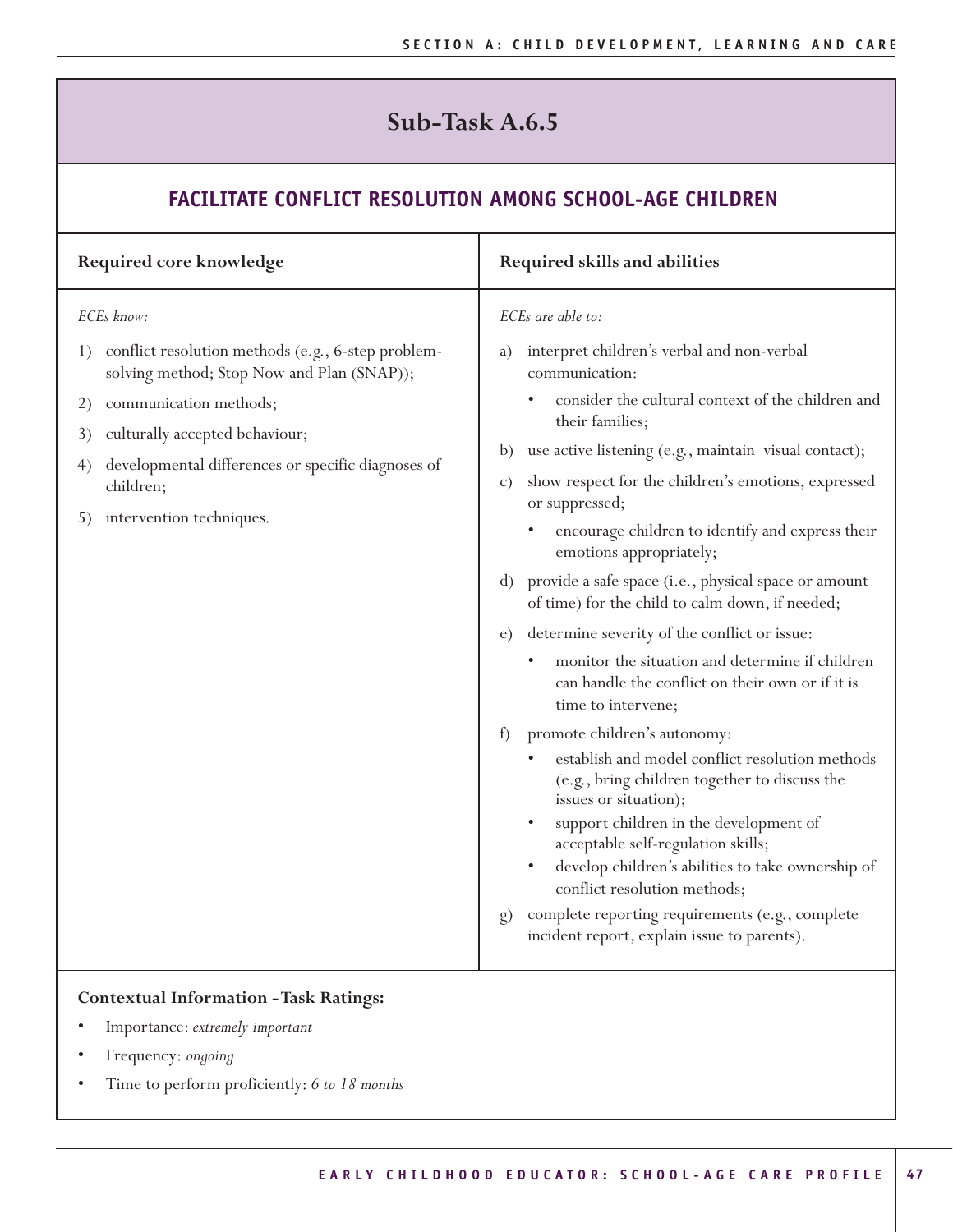# **FACILITATE PROBLEM-SOLVING SKILLS WITH SCHOOL-AGE CHILDREN**

| <b>Required core knowledge</b>                                                                                                                                                                                                   | <b>Required skills and abilities</b>                                                                                                                                                                                                                                                                                                                                                                                                                                                                                                                                                                                                                                                                                                                                                                                                                                                                                                                                                                                                                                                           |
|----------------------------------------------------------------------------------------------------------------------------------------------------------------------------------------------------------------------------------|------------------------------------------------------------------------------------------------------------------------------------------------------------------------------------------------------------------------------------------------------------------------------------------------------------------------------------------------------------------------------------------------------------------------------------------------------------------------------------------------------------------------------------------------------------------------------------------------------------------------------------------------------------------------------------------------------------------------------------------------------------------------------------------------------------------------------------------------------------------------------------------------------------------------------------------------------------------------------------------------------------------------------------------------------------------------------------------------|
| ECEs know:<br>problem-solving techniques;<br>1)<br>positive behaviour guidance strategies;<br>2)<br>child developmental stages (e.g., cognitive, physical,<br>3)<br>emotional);<br>each child's developmental level.<br>$^{(4)}$ | ECEs are able to:<br>introduce problem-solving strategies appropriate to<br>a)<br>the age group and environment;<br>lead children to think and come up with their own<br>b)<br>age-appropriate solutions;<br>demonstrate flexibility and creativity in order to<br>$\mathcal{C}$<br>adapt to situations;<br>provide a safe environment while children work<br>d)<br>towards solutions to their problems;<br>help children to understand the consequences of<br>e)<br>their decisions and actions on others and themselves;<br>share decision-making between staff and children;<br>f<br>encourage children to take responsibility for<br>g)<br>problems and personal challenges:<br>guide children through the problem-solving<br>process;<br>ask questions to help children make appropriate<br>٠<br>decisions;<br>respect children's responses and choices;<br>٠<br>help children articulate the problem, decisions<br>$\bullet$<br>made, and strategies used for future reference<br>(e.g., create a social contract or a visual tool)<br>show consistency in supportive actions (e.g., use |
|                                                                                                                                                                                                                                  | non-verbal cue as reminders rather than verbal<br>repetition, use physical proximity);                                                                                                                                                                                                                                                                                                                                                                                                                                                                                                                                                                                                                                                                                                                                                                                                                                                                                                                                                                                                         |
|                                                                                                                                                                                                                                  | acknowledge children's efforts in order to reinforce<br>h)<br>the problem-solving process;<br>follow-up, for example:<br>$_{1}$<br>ask children if the solution worked;                                                                                                                                                                                                                                                                                                                                                                                                                                                                                                                                                                                                                                                                                                                                                                                                                                                                                                                        |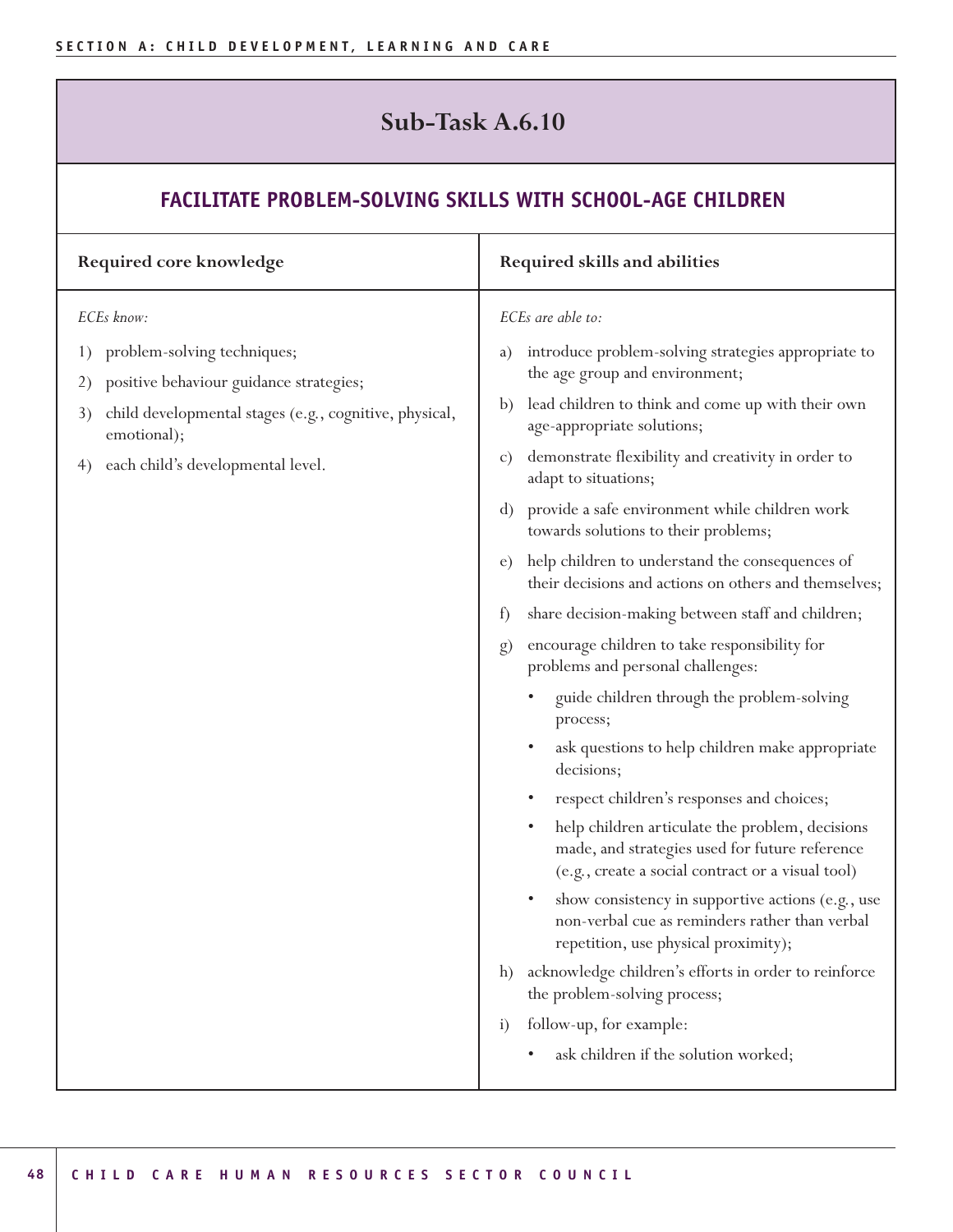| ask if they would do anything differently or how<br>$\bullet$<br>they would avoid the situation; |
|--------------------------------------------------------------------------------------------------|
| document outcomes;<br>٠                                                                          |
| report outcomes to parents.<br>٠                                                                 |

- Importance: *very important to extremely important*
- Frequency: *ongoing*
- Time to perform proficiently: *6 to 12 months*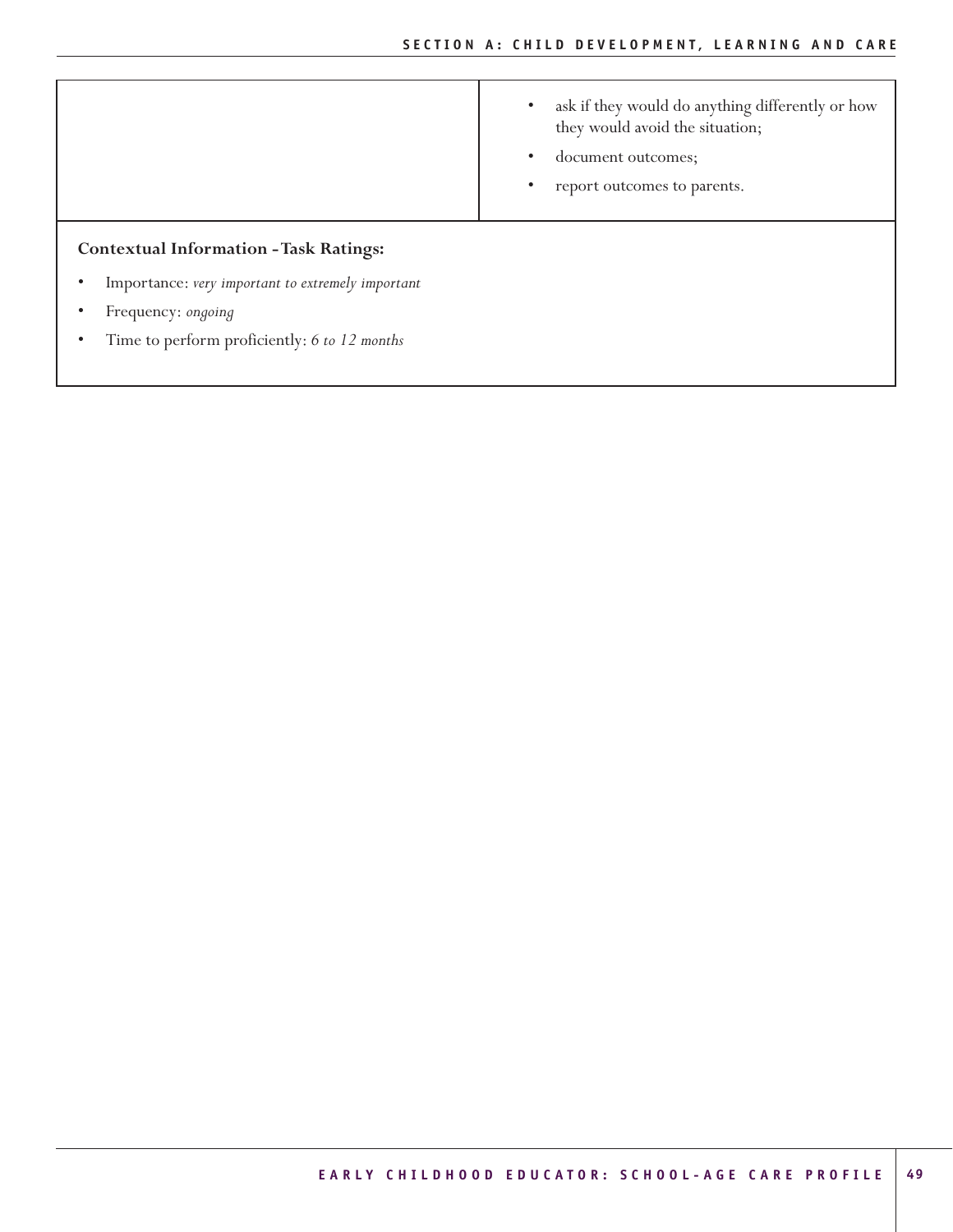# **FACILITATE COPING SKILLS OF SCHOOL-AGE CHILDREN**

| Required core knowledge                                                                                                                                                                                                                                                                                                                                                                                      | <b>Required skills and abilities</b>                                                                                                                                                                                                                                                                                                                                                                                                                                                                                                                                                                                                                                                                                                                                                                                                                                                                       |
|--------------------------------------------------------------------------------------------------------------------------------------------------------------------------------------------------------------------------------------------------------------------------------------------------------------------------------------------------------------------------------------------------------------|------------------------------------------------------------------------------------------------------------------------------------------------------------------------------------------------------------------------------------------------------------------------------------------------------------------------------------------------------------------------------------------------------------------------------------------------------------------------------------------------------------------------------------------------------------------------------------------------------------------------------------------------------------------------------------------------------------------------------------------------------------------------------------------------------------------------------------------------------------------------------------------------------------|
| ECEs know:<br>1)<br>child's social and physical environment (e.g., child<br>surrounded by significant people, peers, family<br>members, teachers, other significant school and<br>community partners);<br>causes of child stress, anxiety and grief (e.g., parental<br>2)<br>separation or divorce, moves, death);<br>signs and symptoms of child stress, anxiety and grief;<br>3)<br>stages of grief.<br>4) | ECEs are able to:<br>create a welcoming and safe environment,<br>a)<br>considering each child's maturity;<br>treat each child as unique (e.g., identify their stress<br>b)<br>or anxiety triggers);<br>model appropriate responses to stress;<br>$\mathcal{C}$<br>create a significant bond with children;<br>d)<br>respect and respond to children's needs;<br>e)<br>$\mathbf{f}$<br>assist children to recognize and name feelings;<br>acknowledge and validate children's emotional<br>$\mathbf{g}$<br>response to stressors;<br>assist children with calming and coping mechanisms;<br>h)<br>allow the use of a transitional object $(e.g.,$<br>stuffed animal for younger children and children<br>with special needs);<br>provide a quiet space for children to retreat to<br>٠<br>or remove themselves from situation or others<br>welcome each new child into the environment, for<br>$\mathbf{i}$ |
|                                                                                                                                                                                                                                                                                                                                                                                                              | example:<br>encourage the gradual integration of a new child;<br>٠<br>prepare the group to receive a new child;<br>٠<br>welcome and integrate the new child's family<br>$\bullet$<br>into the environment;<br>promote collaboration among parents, children,<br>$\left  \right)$<br>teachers, other significant school and community<br>partners, and the educators;<br>recognize the stressors inherent in the school<br>$\mathbf{k}$<br>environment (e.g., performance assessment, long<br>periods of passivity, requirement for sustained<br>concentration);                                                                                                                                                                                                                                                                                                                                            |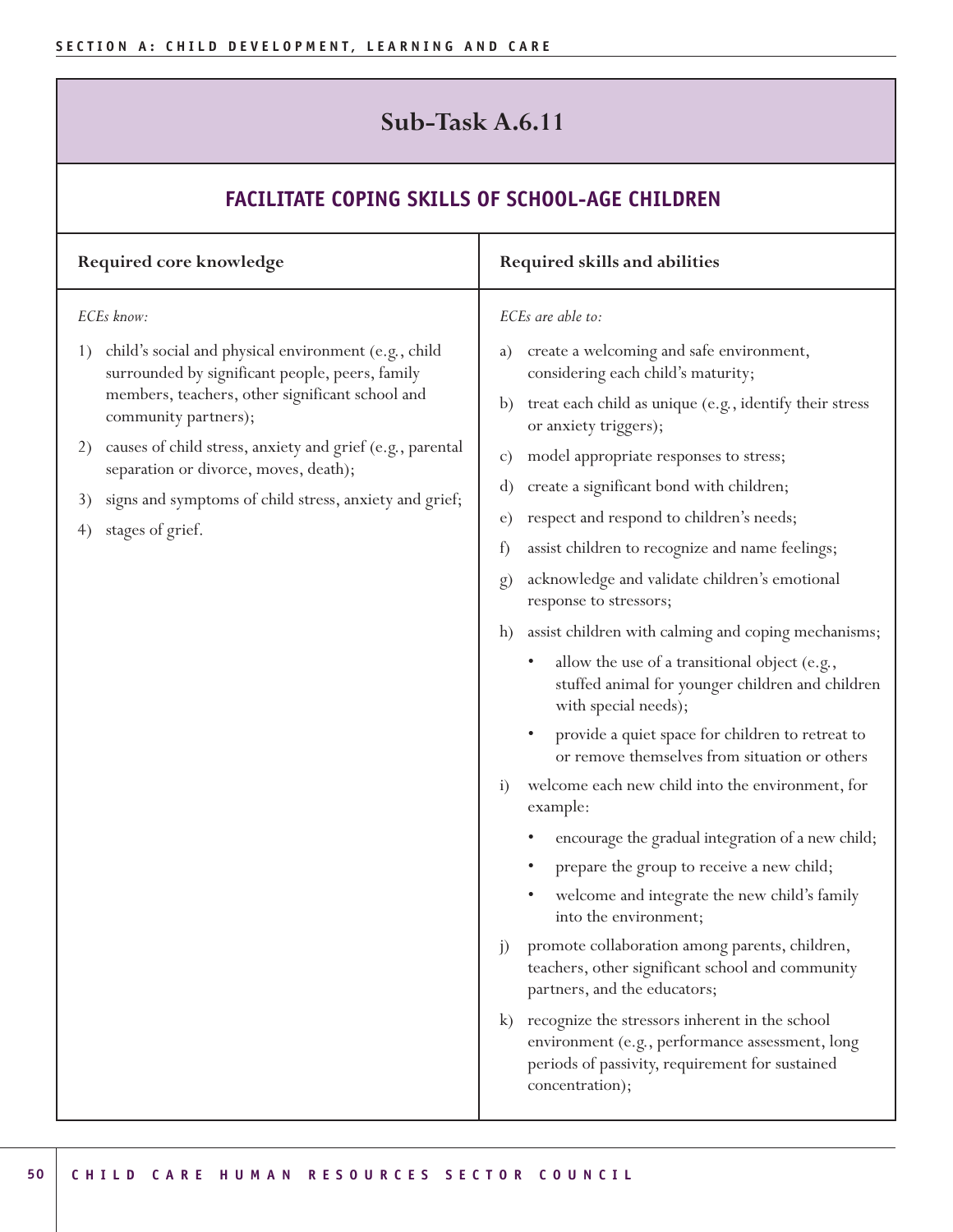|                                               | provide options for managing stress:<br>$\vert$<br>engage children in individual or group<br>$\bullet$<br>discussions regarding issues of stress or change<br>(e.g., academic failure, early puberty, moving,<br>parental divorce, death); |
|-----------------------------------------------|--------------------------------------------------------------------------------------------------------------------------------------------------------------------------------------------------------------------------------------------|
|                                               | encourage healthy physical stress management<br>$\bullet$<br>techniques, (e.g., breathing, yoga, martial arts,<br>downtime, outdoor activities);                                                                                           |
|                                               | provide materials and/or resources, (e.g.,<br>$\bullet$<br>squishy balls, quiet space, reading materials);<br>m) demonstrate adaptability and flexibility.                                                                                 |
| <b>Contextual Information - Task Ratings:</b> |                                                                                                                                                                                                                                            |

- Importance: *very important to extremely important*
- Frequency: *ongoing*
- Time to perform proficiently: *6 to 9 months*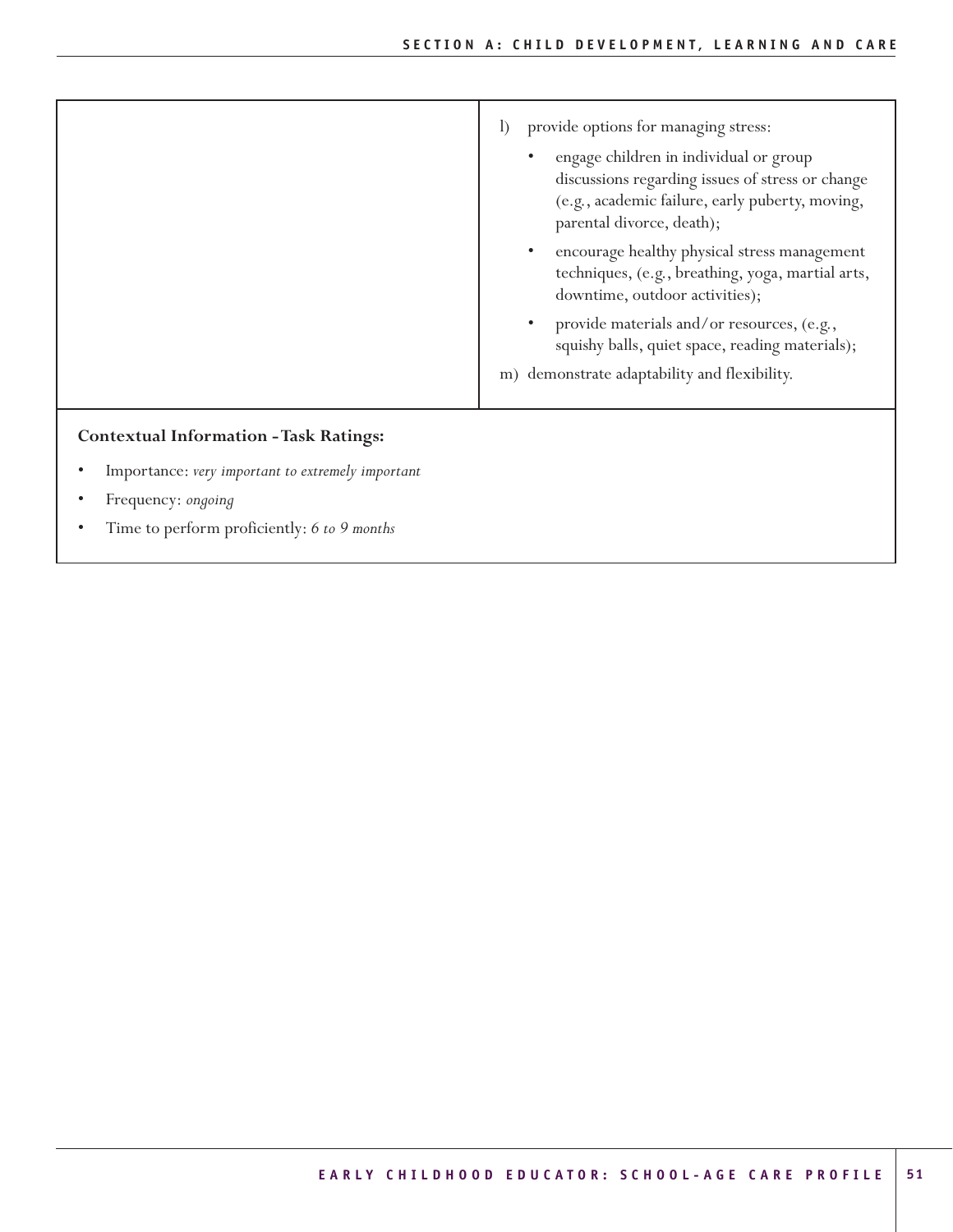# **EMPOWER SCHOOL-AGE CHILDREN**

| ECEs know:<br>ECEs are able to:<br>observation methods;<br>treat each child as a unique individual;<br>1)<br>a)<br>provide opportunities for children to express their<br>child development theories (e.g., Piaget, Vygotsky,<br>2)<br>b)<br>opinions and listen to each other;<br>Goleman);<br>research and resources related to promoting child<br>identify leadership skills and qualities in each child;<br>3)<br>C)<br>empowerment, leadership and voice (e.g., Acti-midi,<br>provide children with leadership opportunities:<br>d)<br>Me to We, Kielburger's organization, Children as<br>help children to plan projects and gather<br>Competent Learners);<br>resources;<br>importance of self-esteem and identity to school-age<br>4)<br>involve children in planning daily activities (e.g.,<br>٠<br>children;<br>snacks, outdoor games, cleaning, designing<br>aspects of child and youth culture (e.g., use of<br>5)<br>physical space) and special events;<br>technologies, vocabulary, clothing and music);<br>share leadership tasks with children, as<br>child and youth culture within the larger community<br>6)<br>appropriate;<br>context in which children and families live;<br>facilitate opportunities for community involvement<br>e)<br>shared space guidelines, if applicable.<br>7)<br>(e.g., outreach activities, community festivals and<br>events, fundraisers, neighbourhood clean-ups);<br>provide an environment that offers choices:<br>f<br>assist children in making informed and<br>responsible choices;<br>respect children's personal choice (e.g., choice<br>٠<br>of peer for group activities, activities);<br>encourage children to develop new skills and<br>$\mathbf{g}$<br>interests, for example:<br>give clear directions so that children can<br>proceed independently;<br>provide written instructions or pictograms;<br>$\bullet$<br>encourage peer-learning (e.g., to learn the rules<br>of a game);<br>provide children with opportunities to set short-<br>h) | <b>Required core knowledge</b> | Required skills and abilities |
|--------------------------------------------------------------------------------------------------------------------------------------------------------------------------------------------------------------------------------------------------------------------------------------------------------------------------------------------------------------------------------------------------------------------------------------------------------------------------------------------------------------------------------------------------------------------------------------------------------------------------------------------------------------------------------------------------------------------------------------------------------------------------------------------------------------------------------------------------------------------------------------------------------------------------------------------------------------------------------------------------------------------------------------------------------------------------------------------------------------------------------------------------------------------------------------------------------------------------------------------------------------------------------------------------------------------------------------------------------------------------------------------------------------------------------------------------------------------------------------------------------------------------------------------------------------------------------------------------------------------------------------------------------------------------------------------------------------------------------------------------------------------------------------------------------------------------------------------------------------------------------------------------------------------------------------------------------------------------------------------------------------------|--------------------------------|-------------------------------|
|                                                                                                                                                                                                                                                                                                                                                                                                                                                                                                                                                                                                                                                                                                                                                                                                                                                                                                                                                                                                                                                                                                                                                                                                                                                                                                                                                                                                                                                                                                                                                                                                                                                                                                                                                                                                                                                                                                                                                                                                                    |                                | term and long-term goals;     |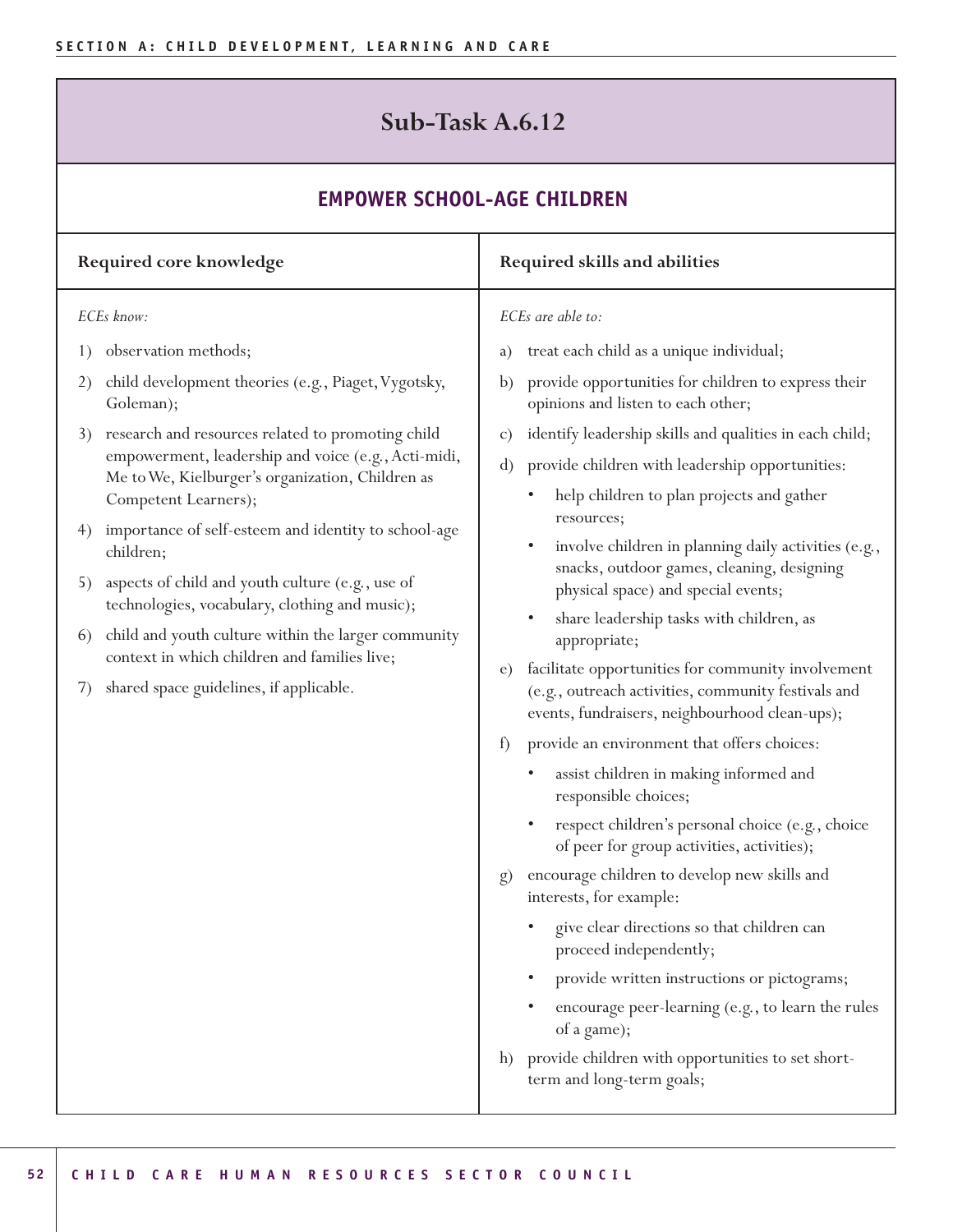|                                               | maintain appropriate emotional and physical<br>$\rm i)$<br>boundaries between children and adults;                                                                                |
|-----------------------------------------------|-----------------------------------------------------------------------------------------------------------------------------------------------------------------------------------|
|                                               | facilitate discussions about topics of interest (e.g.,<br>current events, music):                                                                                                 |
|                                               | respect cultural and familial sensitivities by<br>redirecting some topics to back to parents<br>(e.g., relationships between boys and girls,<br>inappropriate touching, puberty); |
|                                               | ask children for verbal or written feedback about<br>$\bf k$<br>their needs and interests.                                                                                        |
| <b>Contextual Information - Task Ratings:</b> |                                                                                                                                                                                   |

- Importance: *very important to extremely important*
- Frequency: *ongoing*
- Time to perform proficiently: *9 to 12 months*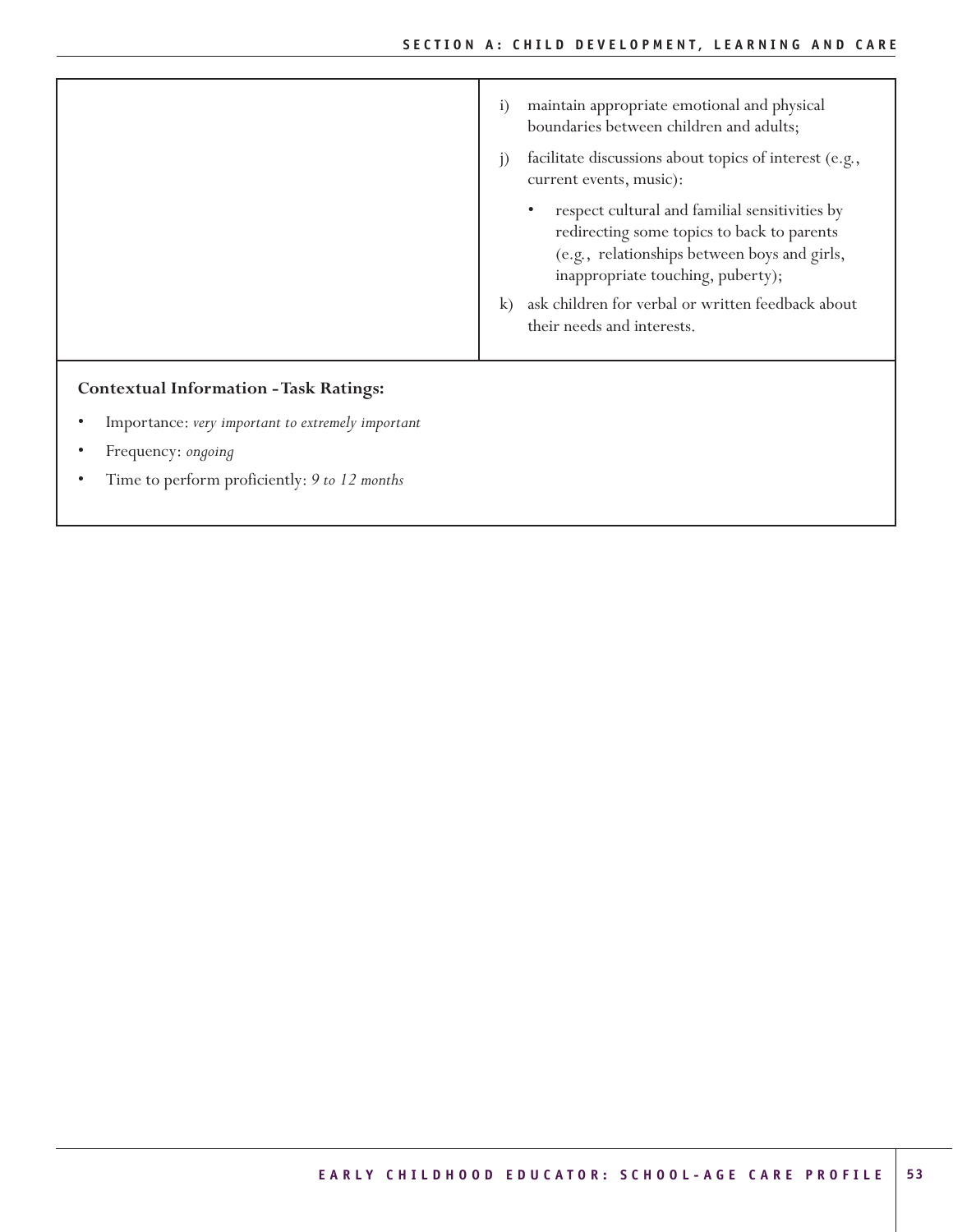#### **C H I L D C A R E H U M A N R E S O U R C E S S E C T O R C O U N C I L**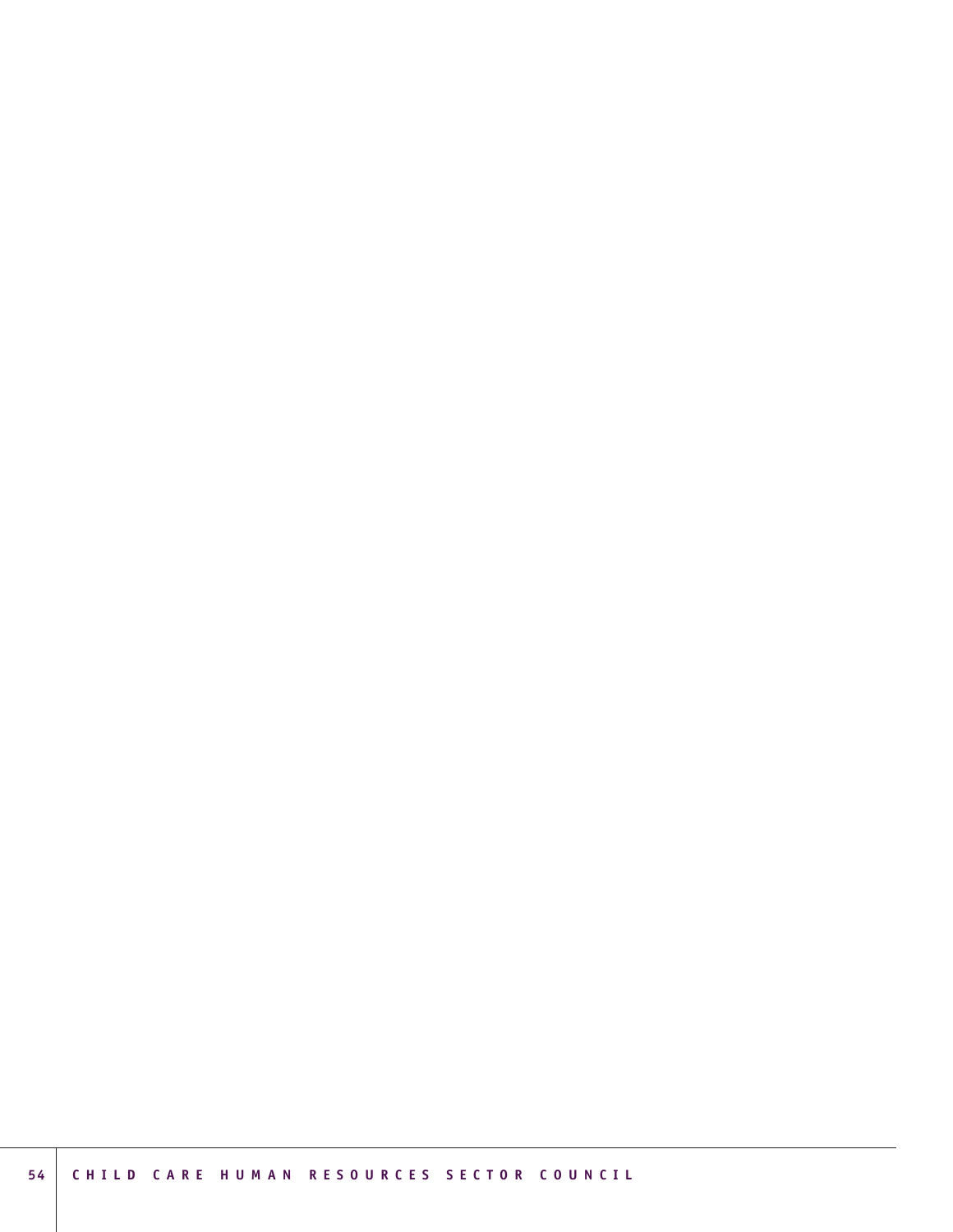# **Task B.1 Develop and maintain a safe environment**

#### **Context Statement:**

Early Childhood Educators perform regular equipment and facilities inspections, monitor and perform minor maintenance activities, and follow health and safety practices to develop and maintain a safe environment for children.

The following sub-task of Task A.5 has been enhanced and is detailed on page 56:

B.1.5: Operate and maintain facilities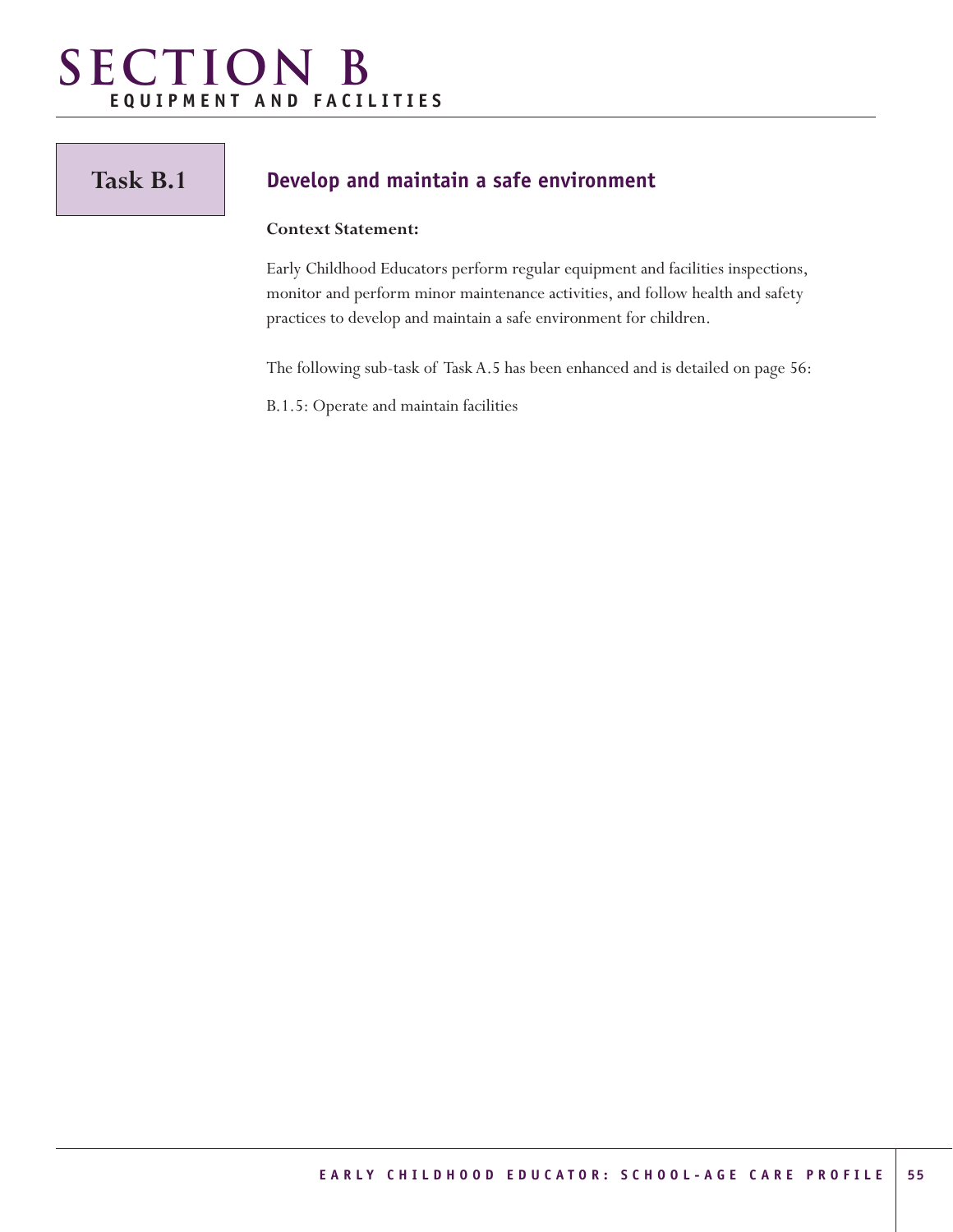# **ADAPT PROGRAMMING AND EQUIPMENT TO SHARED SPACE**

| Required core knowledge                                                                                                                                       | Required skills and abilities                                                                                                                                                                                                                                                                                                                                                                                                                                                                                                                                                                                                                                                                                          |
|---------------------------------------------------------------------------------------------------------------------------------------------------------------|------------------------------------------------------------------------------------------------------------------------------------------------------------------------------------------------------------------------------------------------------------------------------------------------------------------------------------------------------------------------------------------------------------------------------------------------------------------------------------------------------------------------------------------------------------------------------------------------------------------------------------------------------------------------------------------------------------------------|
| ECEs know:<br>other uses and users of shared space;<br>1)<br>resources shared by users of the space;<br>2)<br>policies and procedures for shared space.<br>3) | ECEs are able to:<br>establish rules for sharing space (e.g., schedule,<br>a)<br>layout, use of equipment and materials) through<br>open communication among those responsible;<br>maintain good relationships with all users, for<br>b)<br>example:<br>clean and tidy space for the next users before<br>leaving;<br>respect the schedule;<br>٠<br>follow the guidelines concerning the sharing of<br>$\bullet$<br>materials and equipment;<br>speak to the appropriate person/people in case<br>$\bullet$<br>of problems<br>organize the use of materials to maximize efficient<br>C)<br>use of shared space;<br>follow facility's protocols regarding health, safety<br>$\mathbf{d}$<br>and emergency preparedness. |

- Importance: *extremely important*
- Frequency: *daily*
- Time to perform proficiently: *1 to 3 months*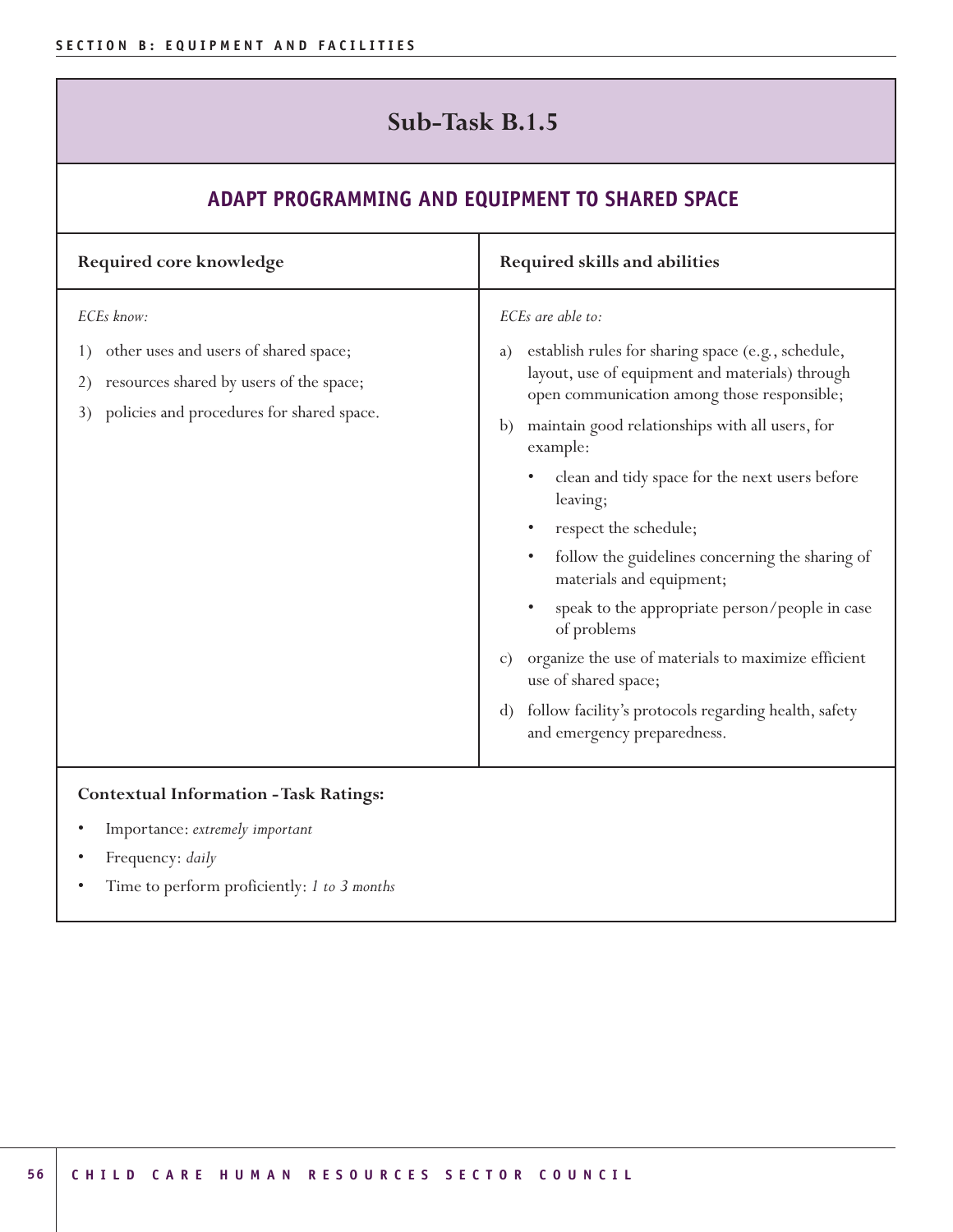# **Task B.3 Use digital technology**

#### **Context Statement:**

Early Childhood Educators are expected to use digital technology in the programming and operations of the organization. They use digital technologies to enhance the learning activities and experiences of children, especially with school-age children who use digital technology on a daily basis. ECEs use digital technology to communicate with colleagues, families and professionals and to document children's progress. ECEs are expected to stay up to date with new technology and trends.

The extent to which childcare facilities use digital technology varies considerably according to resources available and internal policies and procedures

The following sub-task of Task B.3 has been enhanced and is detailed on pages 58 and 29:

B.3.1: Use Digital Technology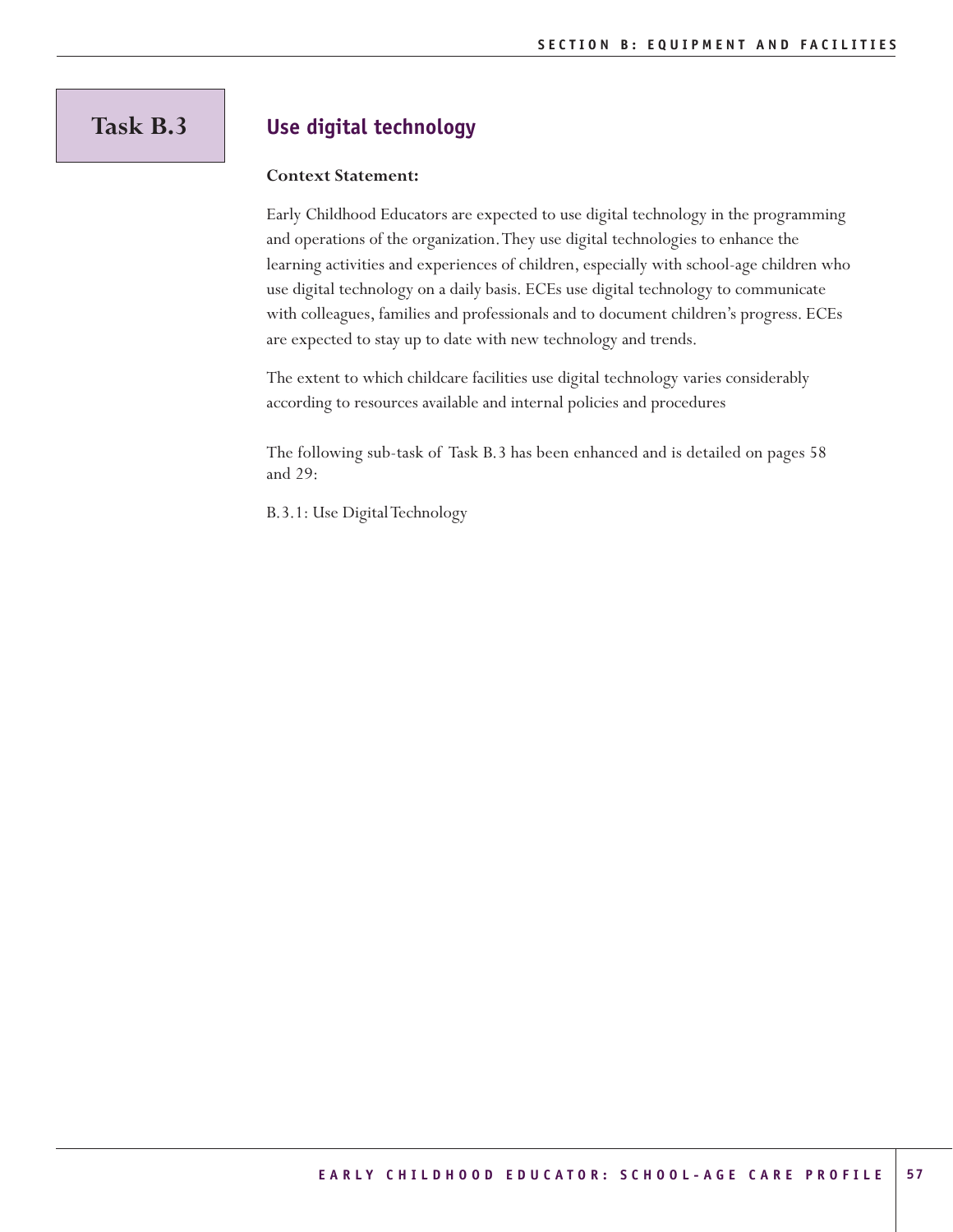# **Sub-Task B.3.1**

# **USE DIGITAL TECHNOLOGY**

| Required core knowledge                                                                                                                                                                                                                                                                                                                                                                                                                                                                                                                                          | <b>Required skills and abilities</b>                                                                                                                                                                                                                                                                                                                                                                                                                                                                                                                                                                                                                                                                                                                                                                                                                                                                                                                                                                                                                                                                                                                                                                                                                                                                                                                                                                                                    |
|------------------------------------------------------------------------------------------------------------------------------------------------------------------------------------------------------------------------------------------------------------------------------------------------------------------------------------------------------------------------------------------------------------------------------------------------------------------------------------------------------------------------------------------------------------------|-----------------------------------------------------------------------------------------------------------------------------------------------------------------------------------------------------------------------------------------------------------------------------------------------------------------------------------------------------------------------------------------------------------------------------------------------------------------------------------------------------------------------------------------------------------------------------------------------------------------------------------------------------------------------------------------------------------------------------------------------------------------------------------------------------------------------------------------------------------------------------------------------------------------------------------------------------------------------------------------------------------------------------------------------------------------------------------------------------------------------------------------------------------------------------------------------------------------------------------------------------------------------------------------------------------------------------------------------------------------------------------------------------------------------------------------|
| ECEs know:<br>organizational values, guidelines, policies and<br>1)<br>procedures (e.g., children's access to digital<br>technologies, use of digital cameras in the facility);<br>basic use of computer technologies and applications<br>2)<br>(e.g., personal computer, tablets, gaming software,<br>social media);<br>issues related to the use of digital technologies, (e.g.,<br>3)<br>privacy of information, ethical interactions with<br>children or parents using social media, screen time<br>versus physical activity and face to face interactions). | ECEs are able to:<br>operate computer hardware and software;<br>a)<br>use the Internet, for example:<br>b)<br>to respond and build on children's interests<br>(e.g., to find answers to children's questions);<br>to organize activities (e.g., book outings);<br>for professional development;<br>use digital technology to communicate with colleagues,<br>$\mathcal{C}$<br>parents and other resource professionals, when<br>appropriate (e.g., email, newsletters, social media);<br>operate other electronic devices (e.g., cameras,<br>d)<br>DVD players, CD players);<br>access organizational information in databases or in<br>e)<br>electronic files (e.g., wait lists, files on individual<br>children, payments), if applicable;<br>stay up to date with current digital technologies and<br>$\mathbf{f}$<br>their uses;<br>supervise children using digital technologies (e.g.,<br>$\left(g\right)$<br>electronic games, social media, research, projects):<br>ensure organization's guidelines are followed<br>(e.g., amount and frequency of screen time,<br>appropriate content);<br>help children to be safe online and protect their<br>privacy;<br>determine program outcomes linked to use of digital<br>h)<br>technology (e.g., collaborative webpage for older<br>children);<br>promote critical thinking among children with<br>$\mathbf{i}$<br>respect to content on the Internet and amount of<br>screen time. |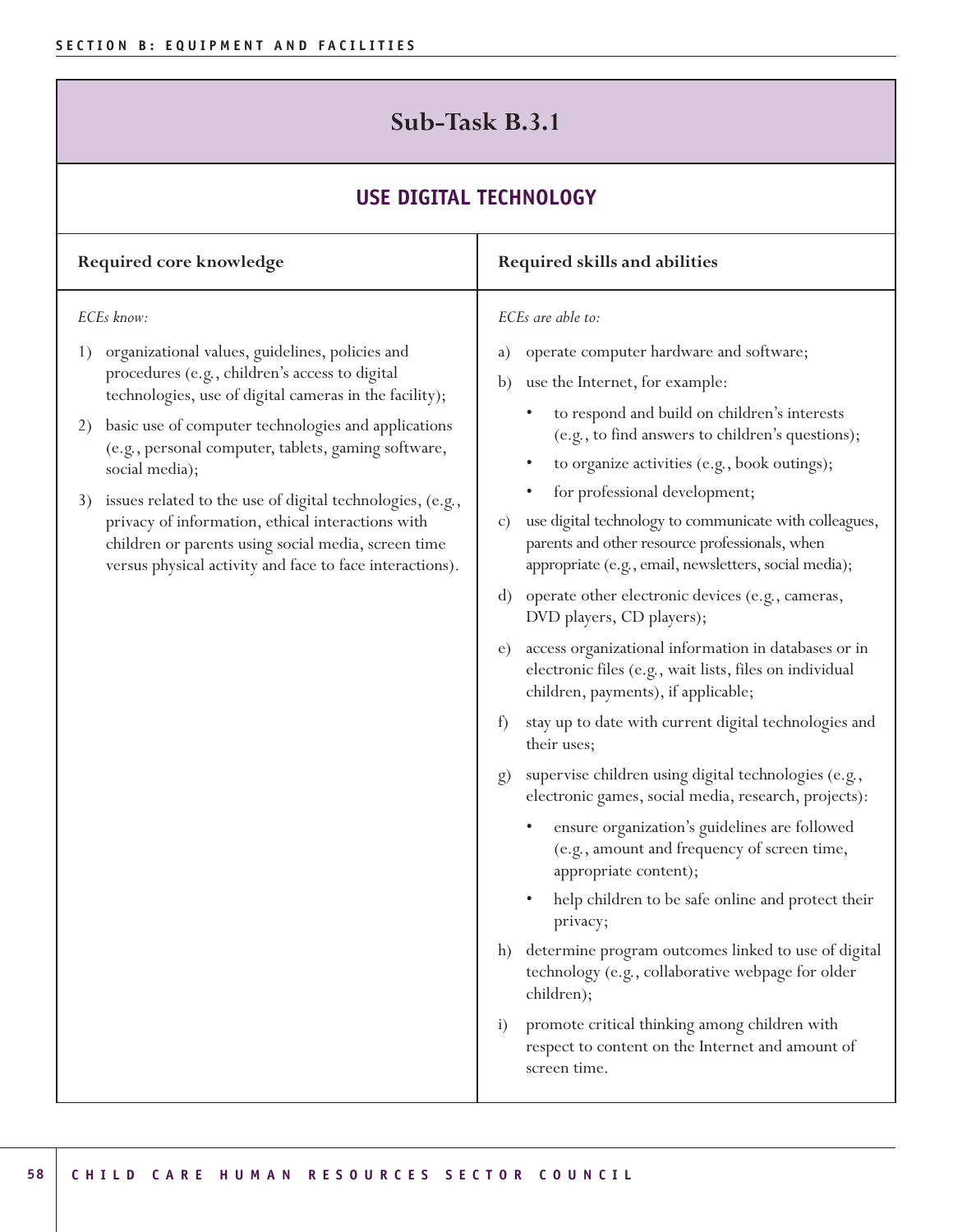- Importance: *very important*
- Frequency: *daily*
- Time to perform proficiently: *1 to 3 months*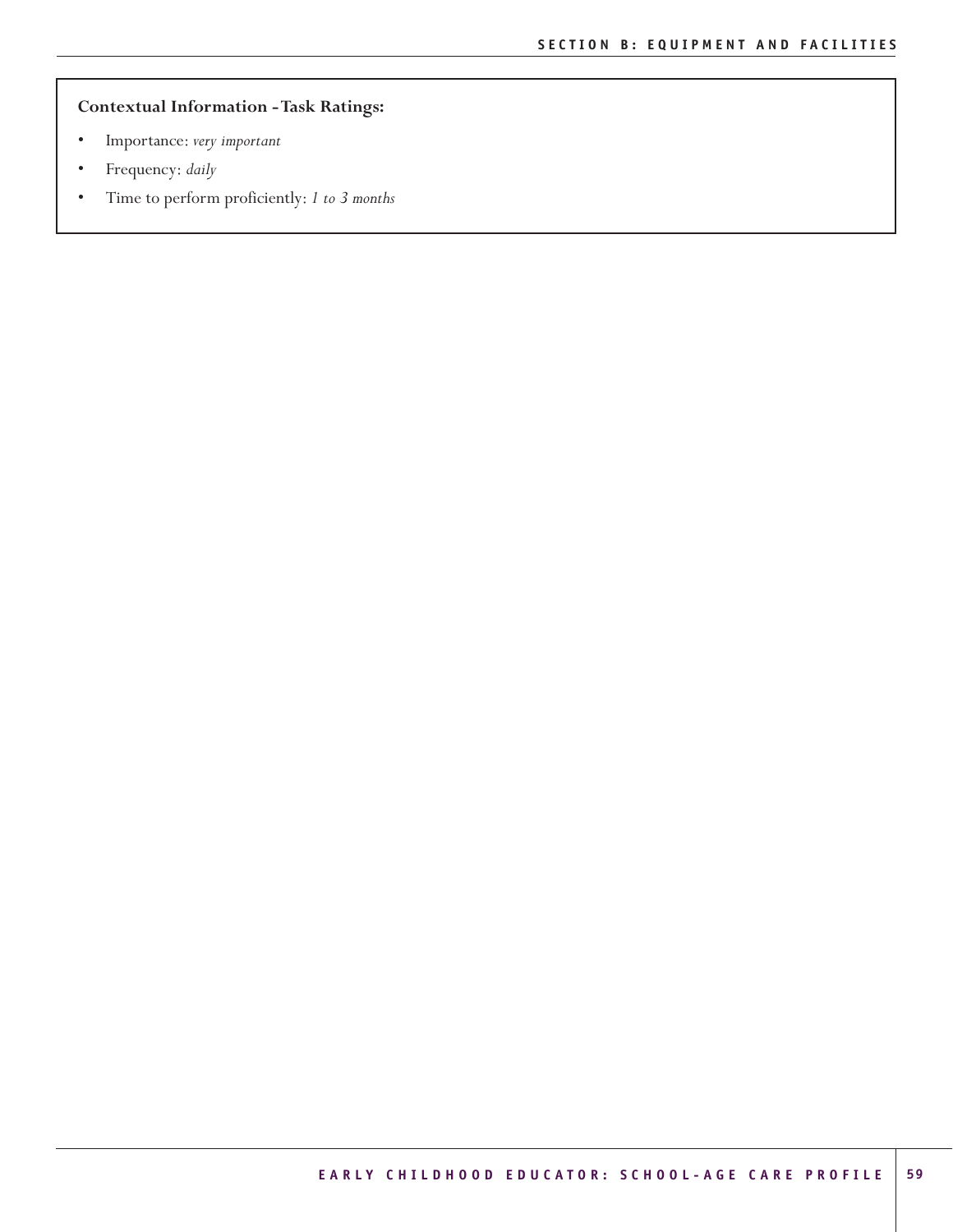#### **C H I L D C A R E H U M A N R E S O U R C E S S E C T O R C O U N C I L**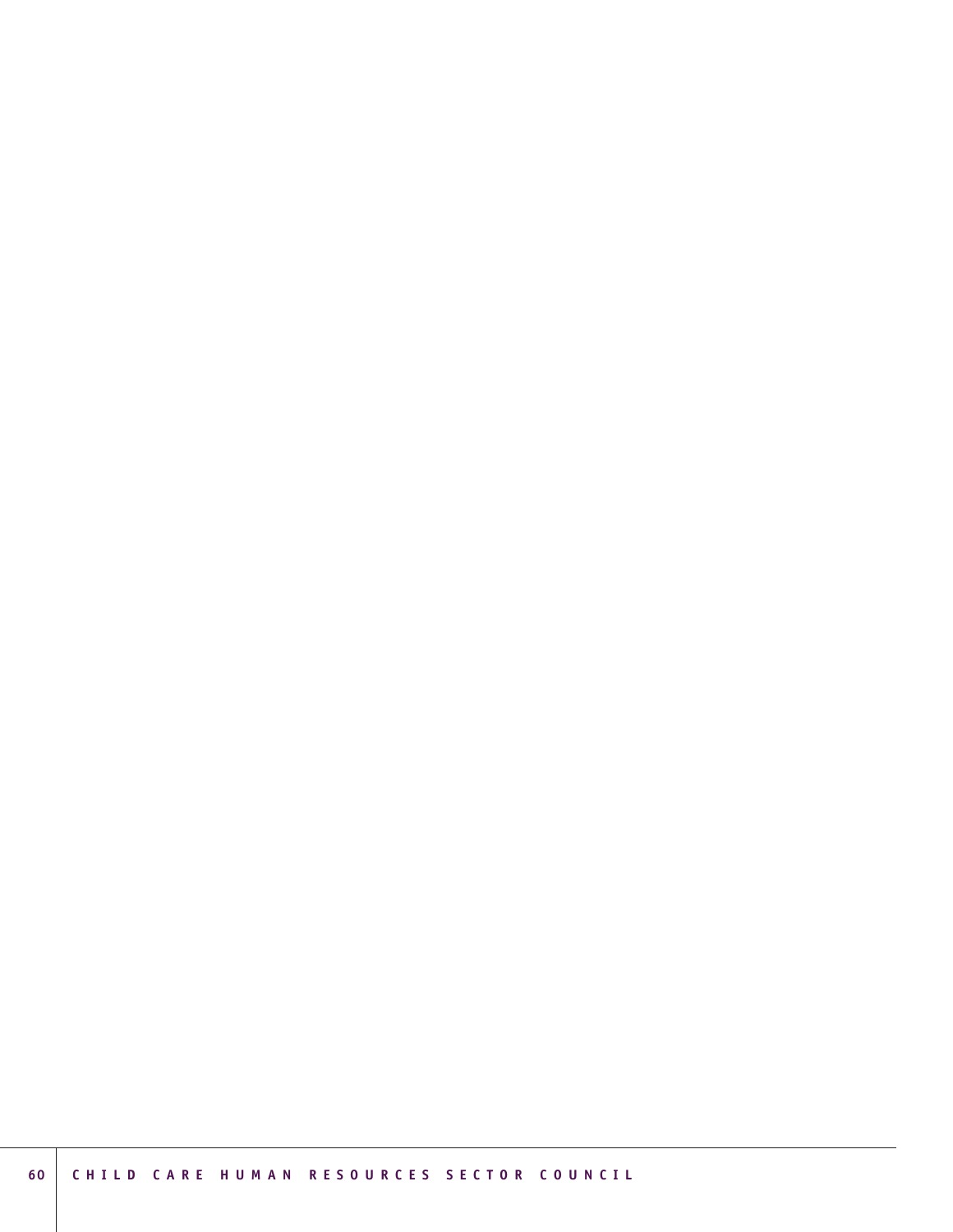# **SECTION F A M ILY AND C O M M UNITY R ELATIONS**

# **Task C.5 Collaborate with schools**

#### **Context Statement:**

Early Childhood Educators collaborate with schools to enhance their services. The educators and the schools share a common commitment to the well-being and development of the children in their care.

The following sub-tasks of Task C.5 have been enhanced and are detailed on pages  $62 - 64:$ 

C.5.1: Form Collaborative Partnerships with Schools

C.5.2: Communicate with Schools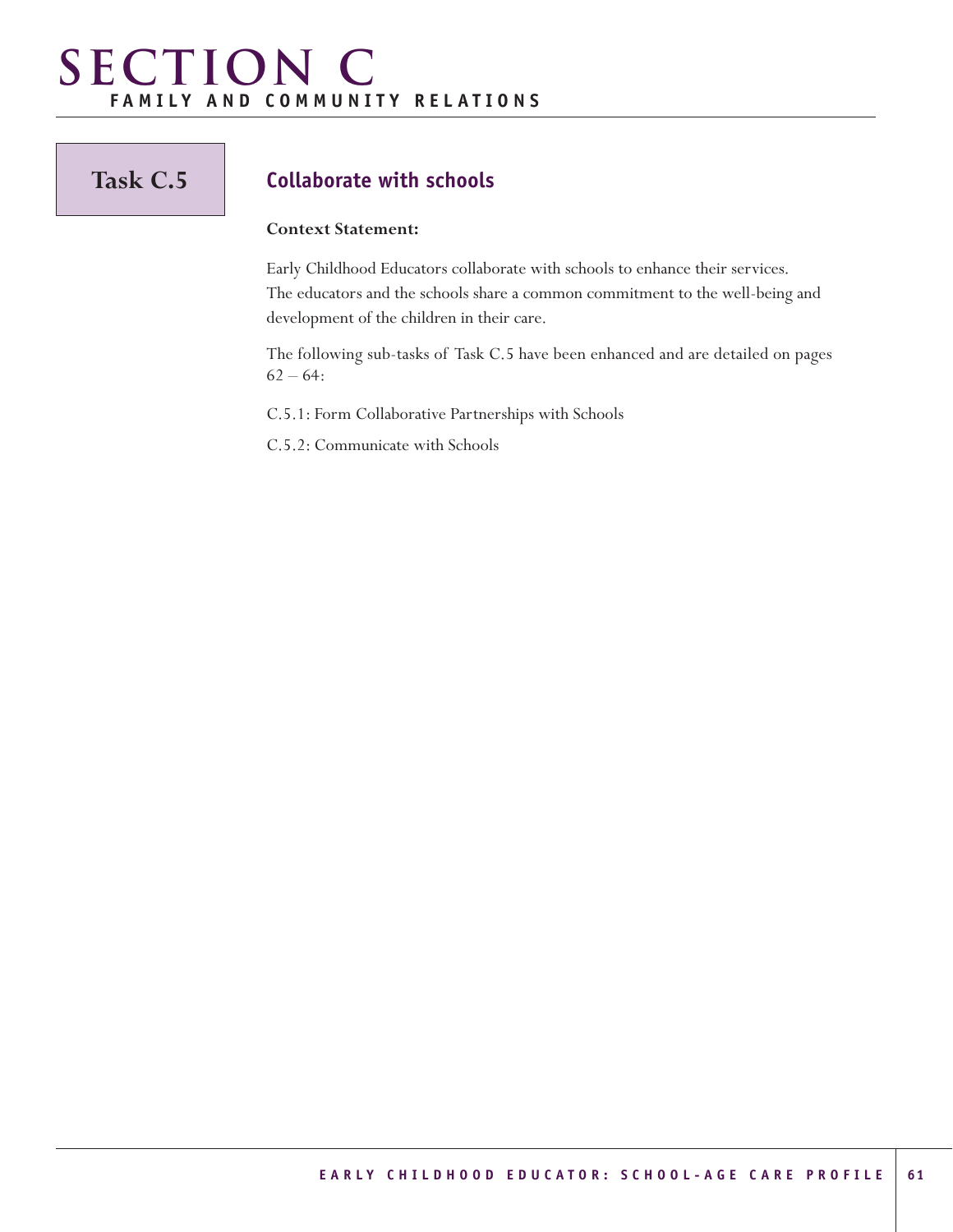# **Sub-Task C.5.1**

# **FORM COLLABORATIVE PARTNERSHIPS WITH SCHOOLS**

| Required core knowledge                                                                                                                                                                                                                                                                                                                                                                                                                                                                                                                                                                                                                            | Required skills and abilities                                                                                                                                                                                                                                                                                                                                                                                                                                                                                                                                                                                                                                                                                                                                                                                                                                                                                                                                                                                                                                                                                                                                                                                                                                                                                                                                                                                                                                     |
|----------------------------------------------------------------------------------------------------------------------------------------------------------------------------------------------------------------------------------------------------------------------------------------------------------------------------------------------------------------------------------------------------------------------------------------------------------------------------------------------------------------------------------------------------------------------------------------------------------------------------------------------------|-------------------------------------------------------------------------------------------------------------------------------------------------------------------------------------------------------------------------------------------------------------------------------------------------------------------------------------------------------------------------------------------------------------------------------------------------------------------------------------------------------------------------------------------------------------------------------------------------------------------------------------------------------------------------------------------------------------------------------------------------------------------------------------------------------------------------------------------------------------------------------------------------------------------------------------------------------------------------------------------------------------------------------------------------------------------------------------------------------------------------------------------------------------------------------------------------------------------------------------------------------------------------------------------------------------------------------------------------------------------------------------------------------------------------------------------------------------------|
| ECEs know:<br>organization's mission, values, policies and<br>1)<br>procedures, special projects and program;<br>importance of working as a team with the school to<br>2)<br>meet children's needs;<br>3)<br>school's vision, objectives and special projects;<br>school's policies, code of conduct, routines,<br>$^{(4)}$<br>emergency procedures;<br>school calendar (e.g., professional development days,<br>5)<br>exam periods);<br>roles and responsibilities of school and staff (e.g.,<br>6)<br>teachers, principal, specialists, custodian, secretary,<br>nurse, school counsellor);<br>intervention plans for individual children.<br>7) | ECEs are able to:<br>respect the roles of school staff and educators;<br>a)<br>develop relationships with appropriate school staff<br>b)<br>to better meet the needs of children;<br>promote the role of ECEs to school staff (e.g.,<br>$\mathbf{C}$<br>purpose-based programming, observations and<br>documentation of children's development, daily<br>contact with families, holistic approach to children's<br>development);<br>promote the child care program (e.g., mission,<br>$\mathbf{d}$<br>philosophy, rules and procedures, special<br>projects);<br>collaborate when possible on joint activities (e.g.,<br>e)<br>field trips, special events, parent advisory committee<br>meetings, joint committees on bullying, student<br>councils);<br>program activities and special projects considering<br>f<br>school calendar, field trips and special projects;<br>obtain approval for programming and special<br>$\mathbf{g}$<br>activities from school's governing body if required;<br>communicate to children and parents the<br>h)<br>importance of following the school's values and<br>code of conduct;<br>respect school's policies and behavioural<br>$\mathbf{i}$<br>expectations, if appropriate;<br>support school/program transition activities (e.g.,<br>j)<br>attend/provide orientation for children and parents,<br>help students get oriented to the school, liaise<br>between the child care program and after school<br>activities); |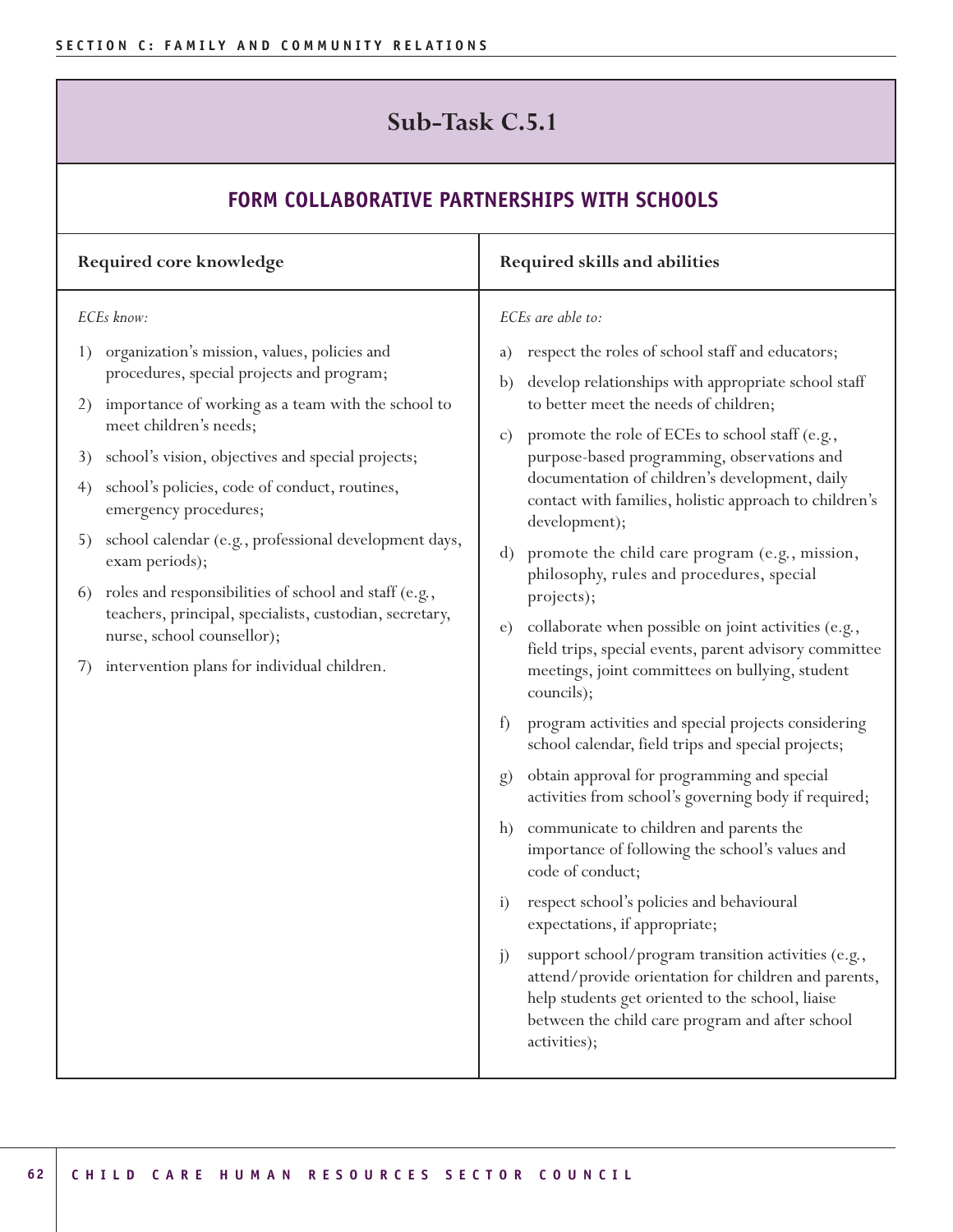| participate in professional development with<br>$\mathbf{k}$<br>schools, as applicable (e.g., conferences about<br>complementary role in academic subjects; anti-<br>bullying workshops);   |
|---------------------------------------------------------------------------------------------------------------------------------------------------------------------------------------------|
| recognize individuals associated with the school for<br>their assistance/contribution (e.g., invite to events<br>such as an open house);                                                    |
| m) collaborate with organization, school director,<br>teachers, specialists and parents to discuss, plan and<br>apply intervention plans for children with special<br>needs, if applicable. |

- Importance: *very important to extremely important*
- Frequency: *ongoing*
- Time to perform proficiently: *6 to 10 months*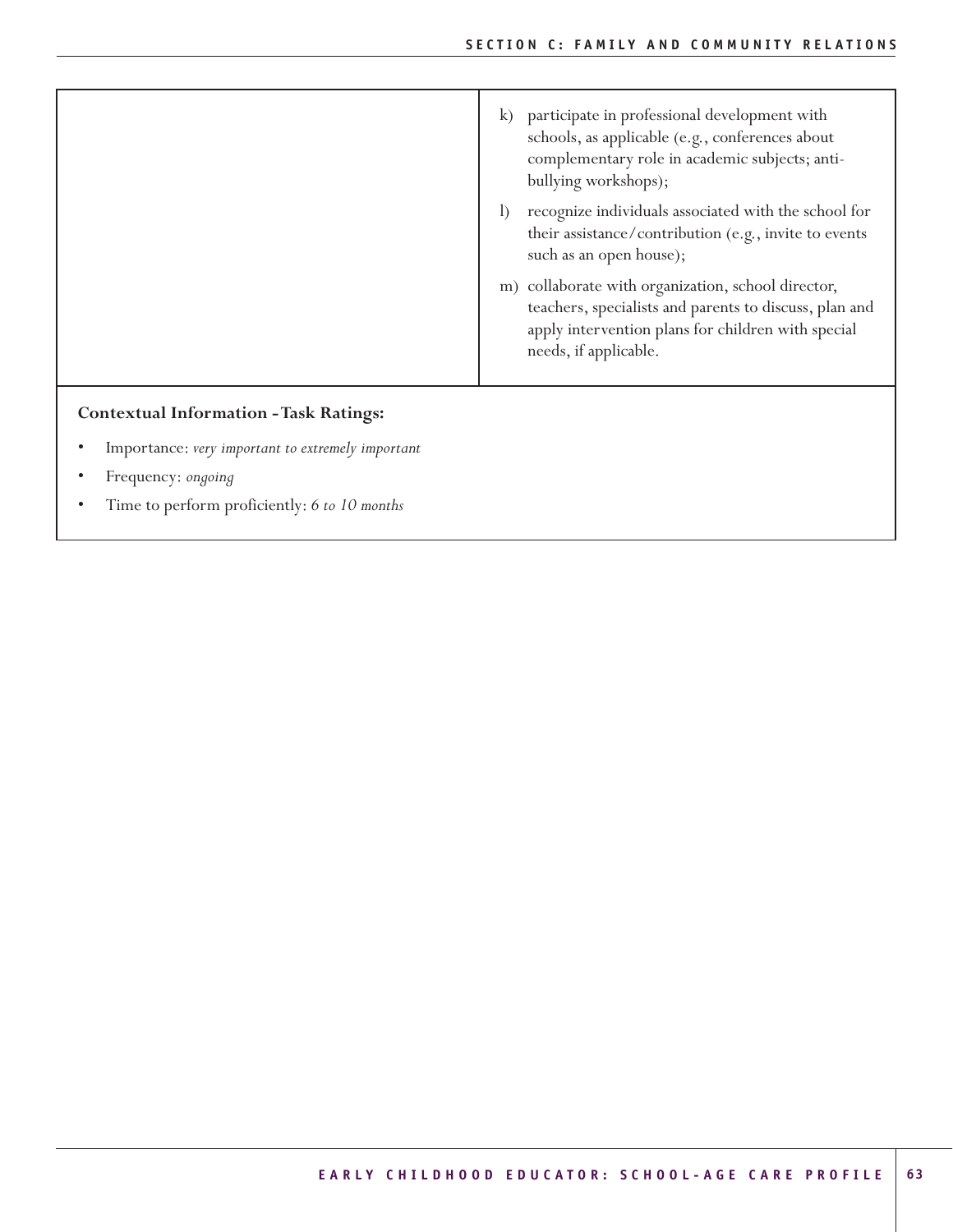# **Sub-Task C.5.2**

# **COMMUNICATE WITH SCHOOLS**

| Required core knowledge                                                              | <b>Required skills and abilities</b>                                                                                                                                                     |  |
|--------------------------------------------------------------------------------------|------------------------------------------------------------------------------------------------------------------------------------------------------------------------------------------|--|
| ECEs know:                                                                           | ECEs are able to:                                                                                                                                                                        |  |
| importance of working as a team with the school to<br>1)<br>meet children's needs;   | exchange information with school staff, formally or<br>a)<br>informally, about:                                                                                                          |  |
| effective communication strategies;<br>2)                                            | children's daily attendance                                                                                                                                                              |  |
| school and organization's policies, procedures and<br>3)<br>communication protocols; | activities (e.g., outings, fund-raising campaigns);<br>٠<br>events;                                                                                                                      |  |
| related standards of practice and code of conduct or<br>4)<br>code of ethics;        | occurrences (e.g., lice outbreak, communicable<br>disease);                                                                                                                              |  |
| confidentiality of information policies.<br>5)                                       | share all pertinent information regarding individual<br>b)<br>children and their families with the appropriate<br>school staff, respecting confidentiality guidelines, if<br>applicable; |  |
|                                                                                      | use agreed-upon communication tools (e.g.,<br>$\mathcal{C}$ )<br>notebooks, sheets, journal, school);                                                                                    |  |
|                                                                                      | provide advice and insight when asked, if<br>d)<br>appropriate;                                                                                                                          |  |
|                                                                                      | maintain ongoing dialogue with school about<br>e)<br>behavioural expectations.                                                                                                           |  |
|                                                                                      |                                                                                                                                                                                          |  |

- Importance: *very important to extremely important*
- Frequency: *daily*
- Time to perform proficiently: *1 to 3 months*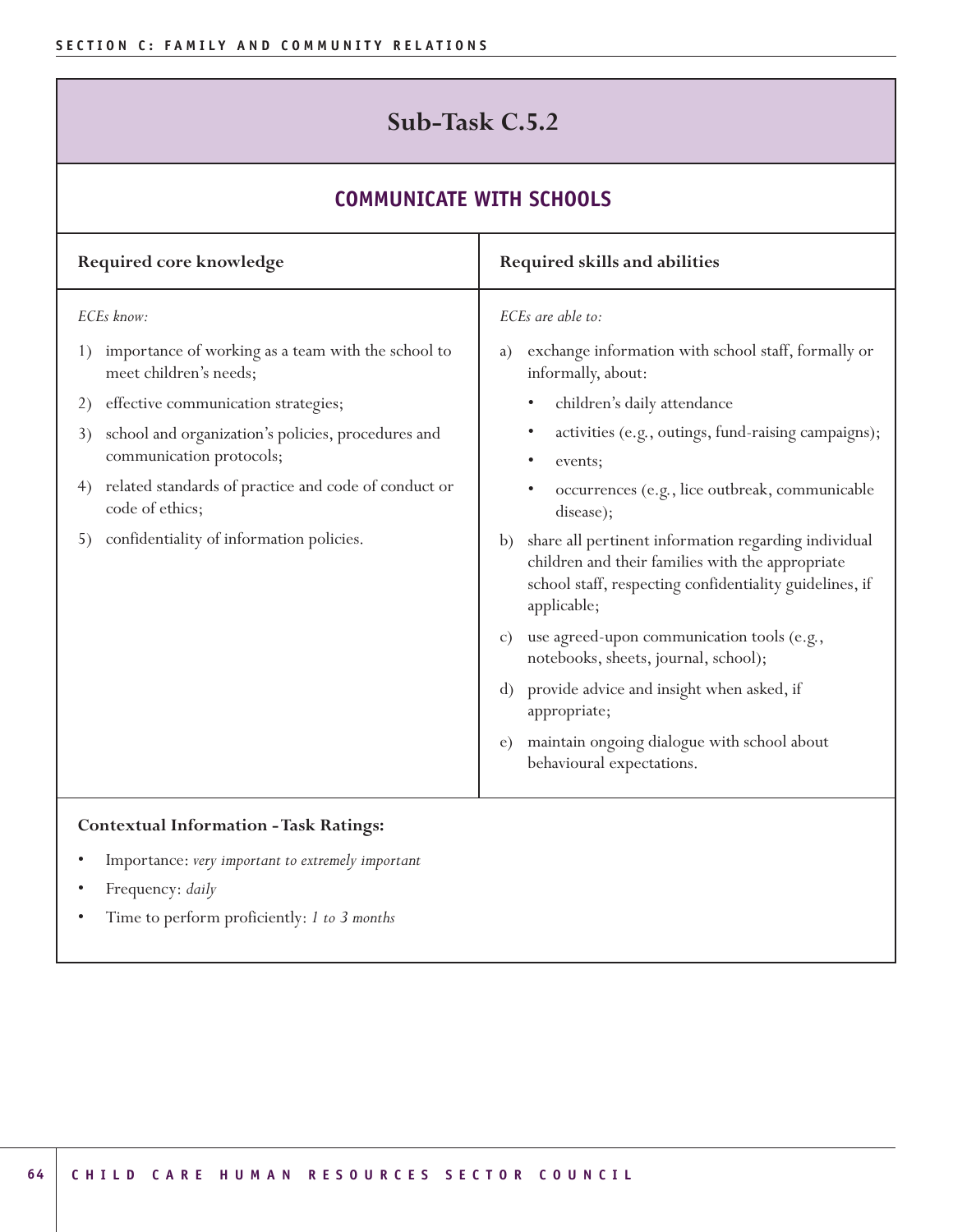# **ACKNOWLEDGEMENTS**

# **The Child Care Human Resources Sector Council wishes to express sincere appreciation to the many individuals who contributed, directly or indirectly, to this publication.**

The sector council acknowledges the support and guidance of the Project Steering Committee Members:

#### **Karen Ohlson, Chair**

Executive Director KIDS Inc. Manitoba

#### **Athina Basiliadis**

Early Childhood Educator First Avenue Kindergarten & School Age Programs Ontario

#### **Joanne Morris**

Executive Director College of the North Atlantic Child Care Centre Newfoundland and Labrador

#### **Diane Tannahill**

Coordinator University of British Columbia Childcare Services British Columbia

#### **Cathy McCormack**

Early Childhood Programs Administrator Early Childhood Development and Kindergarten Programs Government of Prince Edward Island Prince Edward Island

#### **Child Care Human Resources Sector Council Staff:**

Diana Carter, Executive Director Kathryn Ohashi, Finance and Project Manager Samantha Peek, Strategic Communications and Project Manager Meghan Bedour, Communications Coordinator Connie Brigham, Project Coordinator

Special acknowledgement is extended to the Occupational Standards Project Consultants **Grifone Consulting** and to the following representatives of the occupation:

| Cindy Alteen         | St-Charles Elementary School                                   | Québec               |
|----------------------|----------------------------------------------------------------|----------------------|
| Céline Hardy         | Association des services de garde en milieu scolaire du Québec | Québec               |
| Denise Gilbert       | Schoolhouse Playcare Centres of Durham                         | Ontario              |
| Kathy Arsenault      | Vanier Cooperative School Age Program                          | Ontario              |
| Mary Grace Bailey    | Tiny Tot Early Childhood Development School Age Centre         | Prince Edward Island |
| Patricia Bassenden   | St-Patrick Elementary School                                   | Québec               |
| Kinga Batko          | Britannia Community Centre - Eagles in the Sky Child Care      | British Columbia     |
| Joanie Beaubien      | St-Edmund Elementary School                                    | Québec               |
| Wanda Beuenig        | Freight House Early Learning and Care                          | Manitoba             |
| Josée Bilodeau       | École Charles-Bruneau                                          | Québec               |
| Lise Bergeron-Proulx | École d'Iberville                                              | Québec               |
| Sherry Bland         | Needham Preschool                                              | Nova Scotia          |
|                      |                                                                |                      |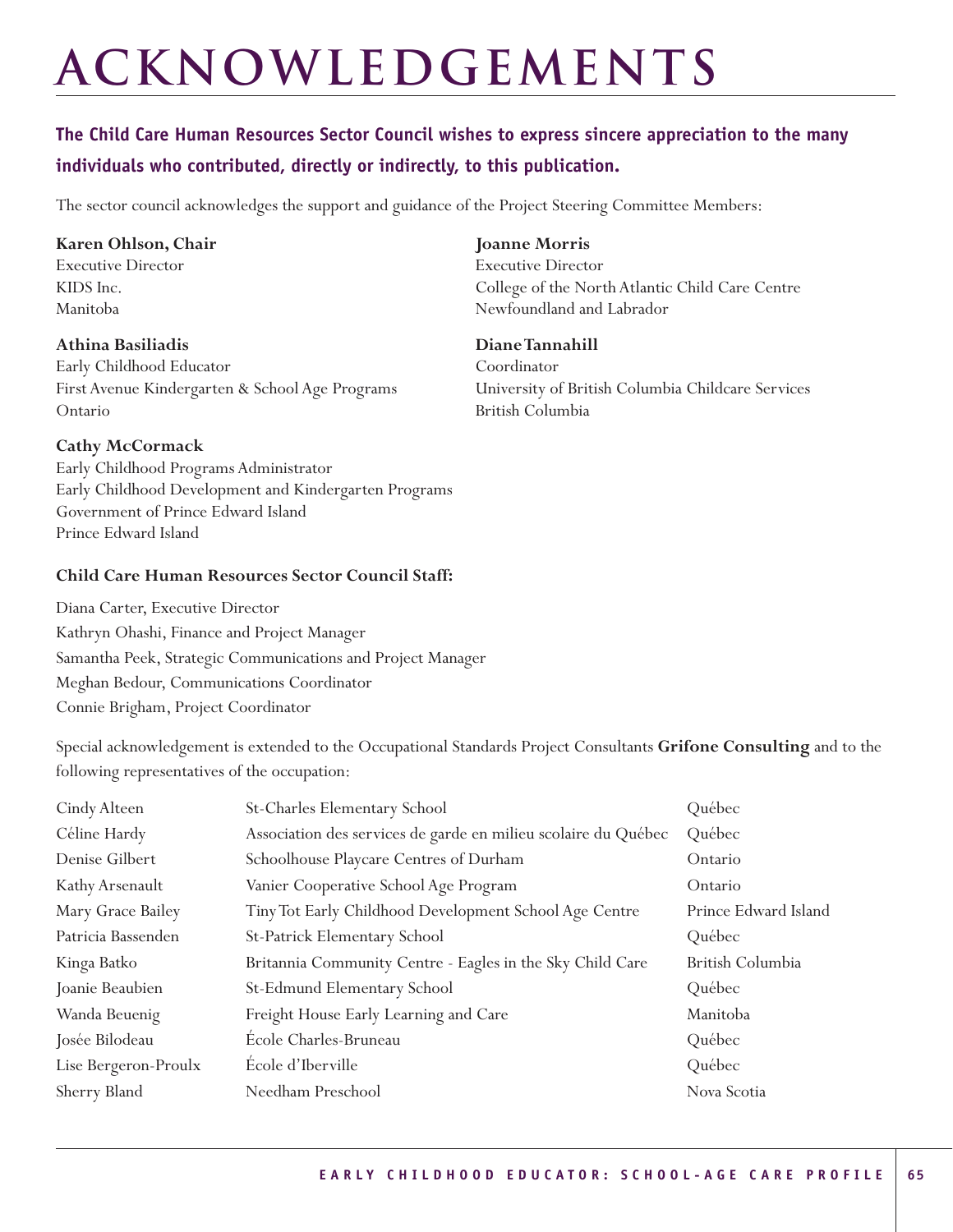| Derrick Bloomfield        | Hamilton Child Care                                                                         | British Columbia          |
|---------------------------|---------------------------------------------------------------------------------------------|---------------------------|
| Kristina Bock             | Today's Family                                                                              | Ontario                   |
| Karim Boileau-Khallati    | Centre éducatif Les Débrouillards.                                                          | Ontario                   |
| Tanya Boisvert            | The Preschool Centre - Union                                                                | New Brunswick             |
| Maria Brun                | La garderisson                                                                              | New Brunswick             |
| Gwen Buckley              | Preschool Centre - Melissa Street After School Program                                      | New Brunswick             |
| <b>Holly Buyting</b>      | Kinderland                                                                                  | New Brunswick             |
| Mafel Carardarg           | St Maurice Day Care                                                                         | Manitoba                  |
| Szilvie Carriere          | Voyageur In-School Program Inc.                                                             | Manitoba                  |
| Chantal Casavant          | Ecoles Primaires Paul VI                                                                    | Québec                    |
| Carol Coburn              | Dalhousie Day Care                                                                          | Manitoba                  |
| Alicia Curry              | Wolfville Children's Centre                                                                 | Nova Scotia               |
| Jody St-Pierre Desrochers | École Tournevent                                                                            | Québec                    |
| Isabelle Degarie          | Société de la Garderie le Petit Voilier                                                     | Nova Scotia               |
| Déguène Diop              | Centre éducatif Les Débrouillards.                                                          | Ontario                   |
| Carmelle Dupuis           | Garderie ABC Deux                                                                           | New Brunswick             |
| Linda Dupuis              | Club Soleil                                                                                 | New Brunswick             |
| Petra Finke               | Lester B. Pearson School Board                                                              | Québec                    |
| Jennifer Fowler           | Confederation Building Daycare Centre                                                       | Newfoundland and Labrador |
| Lynda Gendreau            | École d"Iberville                                                                           | Québec                    |
| Janine Gobeil             | Learning Tree School Age Program                                                            | Alberta                   |
| Evelyn Grossmith          | Collingwood Neighbourhood House                                                             | British Columbia          |
| Gina Ho                   | West Richmond Community Centre                                                              | British Columbia          |
| Angela Hanischuk          | Knox Day Nursery                                                                            | Manitoba                  |
| Christine Hibbert         | Jericho Kids' Club Child Care Society                                                       | British Columbia          |
| Janette Jovanovic         | Carleton Heights Child Care Centre Inc.                                                     | Ontario                   |
| Lisa Kendall              | Greenwood Military Family Resource Centre                                                   | Nova Scotia               |
| Valerie Kervin            | The Preschool Centre                                                                        | New Brunswick             |
| Leila Kohut               | Stanley Knowles Children's Centre                                                           | Manitoba                  |
| Lisa Lajoie               | Bettye Hyde Co-operative Nursery School                                                     | Ontario                   |
| <b>Tracey Law</b>         | The Preschool Centre Inc.                                                                   | New Brunswick             |
| Jessie Leaman             | The Preschool Centre                                                                        | New Brunswick             |
| Tina Leblanc              | Garderie la Mélodie                                                                         | New Brunswick             |
| Mélanie Léger             | La garderisson                                                                              | New Brunswick             |
| Johanne Levac             | Lester B. Pearson School Board                                                              | Québec                    |
| Justin Lieu               | South Arm Child Care                                                                        | British Columbia          |
| Richard Lilke             | Lindenwoods Child Care Centre Inc.                                                          | Manitoba                  |
| Donald Lum                | Simon Fraser University Child Care/School Age Child Care<br>Association of British Columbia | British Columbia          |
| Joanne Markham            | Dorval Elementary School                                                                    | Québec                    |